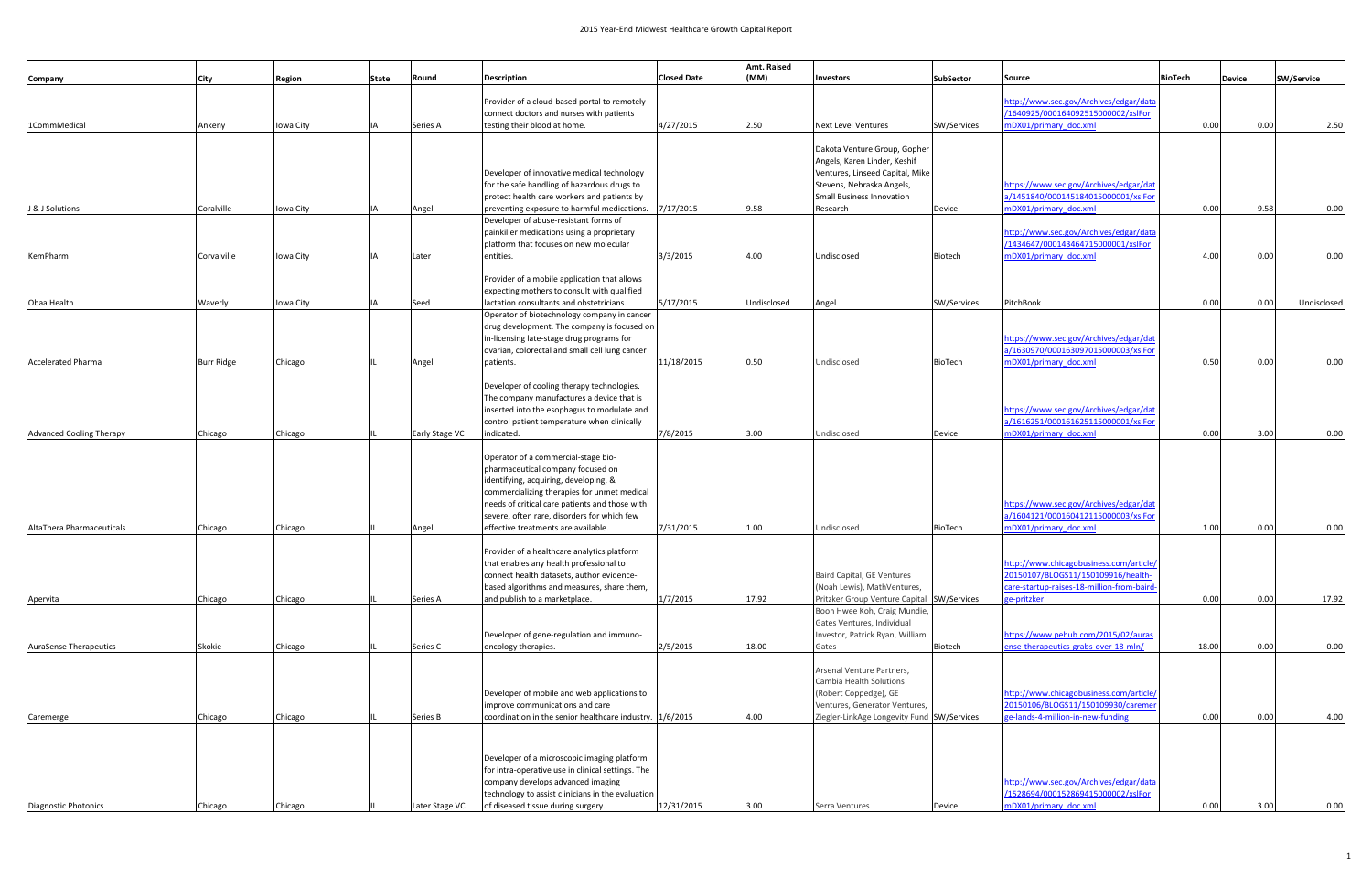| Exicure                                    | Skokie              | Chicago            | Series C                         | Developer of gene-regeneration and immuno-<br>oncology therapies. The company is the<br>developer of nano-structures that enables<br>delivery of oligonucleotide therapeutics into<br>tissues and subcellular compartments for the<br>treatment of cancer, autoimmune disorders,<br>skin conditions and bacterial infection.               | 10/21/2015              | 14.80         | Eric Lefkofsky, Undisclosed<br>investors                                                           | <b>BioTech</b>        | https://www.sec.gov/Archives/edgar/dat<br>a/1539169/000153916915000009/xslFor<br>mDX01/primary doc.xml                    | 14.80        | 0.00         | 0.00          |
|--------------------------------------------|---------------------|--------------------|----------------------------------|--------------------------------------------------------------------------------------------------------------------------------------------------------------------------------------------------------------------------------------------------------------------------------------------------------------------------------------------|-------------------------|---------------|----------------------------------------------------------------------------------------------------|-----------------------|---------------------------------------------------------------------------------------------------------------------------|--------------|--------------|---------------|
| Health Intelligence Company                | Chicago             | Chicago            | Angel                            | Developer of a database of integrated medical<br>and pharmacy claims. The company offers<br>data-driven insights about healthcare trends<br>and medical claims for supporting care<br>management and determining appropriate<br>levels of care and diesease management                                                                     | 8/20/2015               | 42.56         | Undisclosed                                                                                        | SW/Services           | Pitchbook                                                                                                                 | 0.00         | 0.00         | 42.56         |
| LaunchPoint                                | Itasca              | Chicago            | Series C                         | Provider of information-centric enterprise<br>services for healthcare organizations<br>worldwide. The company offers business<br>intelligence, information management, and<br>agile software analytics services using cloud<br>computing and intelligent cost containment<br>services for health payers and self insured<br>organizations. | 8/18/2015               | 22.56         | Carrick Capital Partners,<br>Undisclosed investors                                                 | SW/Services           | https://www.sec.gov/Archives/edgar/dat<br>a/1538378/000153837815000003/xslFor<br>mDX01/primary_doc.xml                    | 0.00         | 0.00         | 22.56         |
| Livongo                                    | Chicago             | Chicago            | Series B                         | Provider of a chronic disease management<br>platform that delivers personalized health<br>management through real-time information,<br>feedback and ongoing support.                                                                                                                                                                       | 4/7/2015                | 20.00         | Draper Fisher Jurvetson (Emily<br>Melton), General Catalyst<br>Partners (Benjamin Fischman) Device |                       | http://www.sec.gov/Archives/edgar/data<br>/1639225/000091384915000107/xslFor<br>mDX01/primary_doc.xml                     | 0.00         | 20.00        | 0.00          |
|                                            |                     |                    |                                  | Provider of technolgy enabled diagnostic<br>testing services. The company provides a web<br>and mobile platform that enables physicians to<br>order, interpret and communicate health                                                                                                                                                      |                         |               |                                                                                                    |                       |                                                                                                                           |              |              |               |
| Pinpoint Health<br>ReliefBand Technologies | Chicago<br>Rosemont | Chicago<br>Chicago | Later Stage VC<br>Early Stage VC | diagnostics to patients.<br>Developer of a digital therapeutic device. The<br>company develops a wearable medical device<br>which seeks to remedy motion sickness,<br>general nausea and morning sickness.                                                                                                                                 | 9/29/2015<br>12/15/2015 | 11.00<br>5.00 | Undisclosed<br>PathoCapital                                                                        | SW/Services<br>Device | Pitchbook<br>Pitchbook                                                                                                    | 0.00<br>0.00 | 0.00<br>5.00 | 11.00<br>0.00 |
| TapGenes                                   | Chicago             | Chicago            | Seed                             | Developer of an online risk analysis platform<br>that uses family history and genetics to<br>determine a person's risk factors for certain<br>conditions and assign a health score.                                                                                                                                                        | 2/5/2015                | 0.02          | <b>Blueprint Health</b>                                                                            | SW/Services           | http://medcitynews.com/2015/02/bluepr<br>int-healths-7th-class-startups-includes-<br>genetic-risks-telemedicine-diabetes/ | 0.00         | 0.00         | 0.02          |
| SwipeSense                                 | Chicago             | Chicago            | Series B                         | Developer of a hand hygiene tool designed to<br>be wearable, for healthcare professionals.                                                                                                                                                                                                                                                 | 6/10/2015               | 9.70          | Jumpstart, Healthbox                                                                               | Device                | http://www.sec.gov/Archives/edgar/data<br>/1558863/000155886315000002/xslFor<br>mDX01/primary_doc.xml                     | 0.00         | 9.70         | 0.00          |
|                                            |                     |                    |                                  | Provider of management services for the<br>healthcare industry. The company provides<br>tools, technology and support needed to drive<br>clinical results across population health<br>outcomes. It also empowers physicians to<br>maximize success in a changing healthcare                                                                |                         |               |                                                                                                    |                       |                                                                                                                           |              |              |               |
| Village Practice Management                | Deerfield           | Chicago            | Series A                         | environment.<br>Provider of a cryotherapy-like therapeutic<br>device for treatment of post-operative                                                                                                                                                                                                                                       | 9/17/2015               | 36.00         | Oak HC/FT                                                                                          | SW/Services           | Pitchbook<br>https://www.sec.gov/Archives/edgar/dat<br>a/1648238/000164823815000001/xslFor                                | 0.00         | 0.00         | 36.00         |
| Zenith Technical Innovations               | Waukegan            | Chicago            | Angel                            | patients and acute sports and other injuries.                                                                                                                                                                                                                                                                                              | 7/16/2015               | 1.62          | Undisclosed                                                                                        | Device                | nDX01/primary_doc.xml                                                                                                     | 0.00         | 1.62         | 0.00          |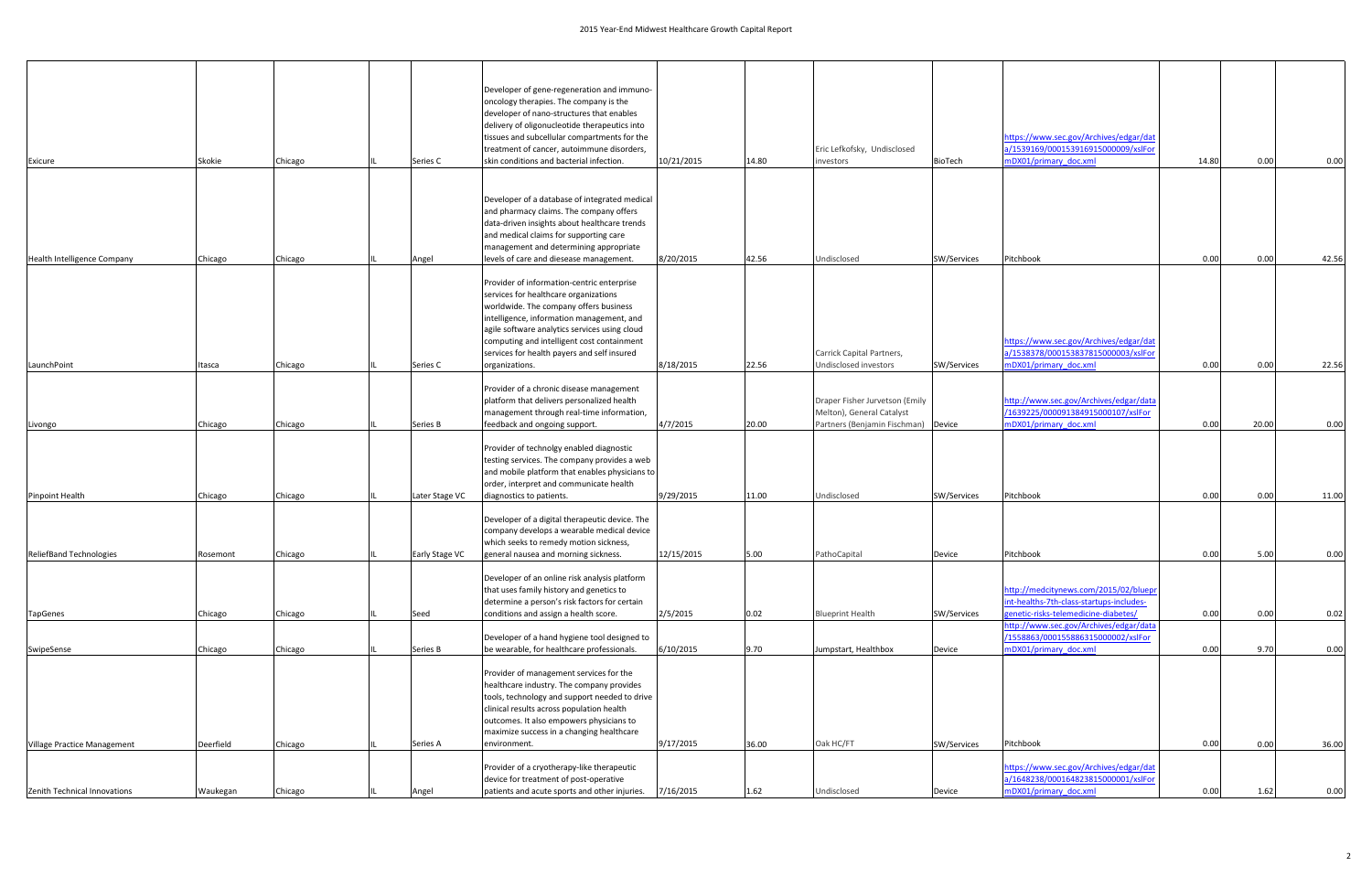|                                             |              |              |    |                | The Zest Health platform enables smart                                                         |            |             |                                                          |             |                                                                                  |      |      |             |
|---------------------------------------------|--------------|--------------|----|----------------|------------------------------------------------------------------------------------------------|------------|-------------|----------------------------------------------------------|-------------|----------------------------------------------------------------------------------|------|------|-------------|
|                                             |              |              |    |                | choices about healthcare by supporting choice<br>of provider, scheduling delivery of services, |            |             | 7wire Ventures, Lightbank,<br>Zaffre Investments, Martin |             |                                                                                  |      |      |             |
|                                             |              |              |    |                | and a better understanding of the costs of                                                     |            |             | Ventures, Dallas Venture                                 |             | nttp://venturebeat.com/2015/08/04/zest                                           |      |      |             |
|                                             |              |              |    |                | those services. Zest Health makes cost                                                         |            |             | Partners, LSAN/Azimuth                                   |             | health-completes-6-million-series-a-                                             |      |      |             |
| Zest Health                                 | Chicago      | Chicago      |    | Series A       | transparency data actionable.                                                                  | 8/4/2015   | 6.00        | Ventures                                                 | SW/Services | inancing/                                                                        | 0.00 | 0.00 | 6.00        |
|                                             |              |              |    |                |                                                                                                |            |             |                                                          |             |                                                                                  |      |      |             |
|                                             |              |              |    |                | The Zest Health platform enables smart                                                         |            |             |                                                          |             |                                                                                  |      |      |             |
|                                             |              |              |    |                | choices about healthcare by supporting choice                                                  |            |             |                                                          |             |                                                                                  |      |      |             |
|                                             |              |              |    |                | of provider, scheduling delivery of services,                                                  |            |             |                                                          |             |                                                                                  |      |      |             |
|                                             |              |              |    |                | and a better understanding of the costs of                                                     |            |             |                                                          |             |                                                                                  |      |      |             |
|                                             |              | Chicago      |    |                | those services. Zest Health makes cost<br>transparency data actionable.                        | 10/19/2015 | Undisclosed | CTIA Startup Lab                                         | SW/Services | Pitchbook                                                                        | 0.00 | 0.00 | Undisclosed |
| Zest Health                                 | Chicago      |              |    | Early          |                                                                                                |            |             |                                                          |             | http://www.sec.gov/Archives/edgar/data                                           |      |      |             |
|                                             |              |              |    |                | Developer of ultrahigh precision diffraction                                                   |            |             | Serra Ventures, Undisclosed                              |             | /1575485/000157548515000003/xslFor                                               |      |      |             |
| Inprentus                                   | Champaign    | Champaign    |    | Early Stage VC | gratings for X-Ray analysis and imaging.                                                       | 12/16/2015 | 0.44        | investors                                                | Device      | mDX01/primary doc.xml                                                            | 0.00 | 0.44 | 0.00        |
|                                             |              |              |    |                | Developer of a handheld medical device for                                                     |            |             |                                                          |             |                                                                                  |      |      |             |
|                                             |              |              |    |                | pediatric patients that allows physicians to                                                   |            |             |                                                          |             | https://www.sec.gov/Archives/edgar/dat                                           |      |      |             |
|                                             |              |              |    |                | better diagnose middle ear ailments and                                                        |            |             |                                                          |             | a/1645671/000164567115000001/xslFor                                              |      |      |             |
| PhotoniCare                                 | Champaign    | Champaign    |    | Early Stage VC | infections.                                                                                    | 6/19/2015  | 0.25        | Angel investor                                           | Device      | mDX01/primary doc.xml                                                            | 0.00 | 0.25 | 0.00        |
|                                             |              |              |    |                |                                                                                                |            |             |                                                          |             | http://www.sec.gov/Archives/edgar/data                                           |      |      |             |
|                                             |              |              | IN |                | Developer and manufacturer of medical                                                          | 1/5/2015   | 6.00        |                                                          |             | /1508803/000150880315000001/xslFor<br>mDX01/primary doc.xml                      | 0.00 | 6.00 | 0.00        |
| Innovative Surgical Designs                 | Bloomington  | Bloomington  |    | Series B       | devices used in spine surgery.<br>Developer of non-resorbable films that                       |            |             | <b>Existing investors</b>                                | Device      | http://www.sec.gov/Archives/edgar/data                                           |      |      |             |
|                                             |              |              |    |                | separate adjacent organs from adhering to                                                      |            |             |                                                          |             | /1635780/000163578015000002/xslFor                                               |      |      |             |
| <b>Sintact Medical Systems</b>              | Bloomington  | Bloomington  | IN | Seed           | each other after surgery.                                                                      | 3/9/2015   | 0.03        | Undisclosed                                              | Device      | mDX01/primary doc.xml                                                            | 0.00 | 0.03 | 0.00        |
|                                             |              |              |    |                | Developer of non-resorbable films that                                                         |            |             |                                                          |             | https://www.sec.gov/Archives/edgar/dat                                           |      |      |             |
|                                             |              |              |    |                | separate adjacent organs from adhering to                                                      |            |             |                                                          |             | a/1635780/000163578015000003/xslFor                                              |      |      |             |
| <b>Sintact Medical Systems</b>              | Bloomington  | Bloomington  | IN | Angel          | each other after surgery.                                                                      | 10/27/2015 | 0.02        | Undisclosed                                              | Device      | mDX01/primary doc.xml                                                            | 0.00 | 0.02 | 0.00        |
|                                             |              |              |    |                |                                                                                                |            |             |                                                          |             |                                                                                  |      |      |             |
|                                             |              |              |    |                | Contract research company that provides                                                        |            |             |                                                          |             |                                                                                  |      |      |             |
|                                             |              |              |    |                | Electronic Lab Notebook systems that detect<br>and resolve potential deviations and errors     |            |             |                                                          |             | http://www.sec.gov/Archives/edgar/data                                           |      |      |             |
|                                             |              |              |    |                | and provides quantitative bioanalytical support                                                |            |             |                                                          |             | /1595728/000117885815000001/xslFor                                               |      |      |             |
| <b>AIT BioScience</b>                       | Indianapolis | Indianapolis | IN | Series A2      | for preclinical and clinical trials.                                                           | 1/6/2015   | 0.50        | <b>Existing investors</b>                                | SW/Services | mDX01/primary doc.xml                                                            | 0.00 | 0.00 | 0.50        |
|                                             |              |              |    |                |                                                                                                |            |             |                                                          |             | http://www.sec.gov/Archives/edgar/data                                           |      |      |             |
|                                             |              |              |    |                | Developer of pharmaceuticals for the                                                           |            |             |                                                          |             | /1560913/000114036115025272/xslFor                                               |      |      |             |
| <b>Apex Therapeutics</b>                    | Indianapolis | Indianapolis | IN | Series A2      | treatment of cancer and ocular diseases.                                                       | 6/24/2015  | 0.28        | Angel investors                                          | Biotech     | mDX01/primary doc.xml                                                            | 0.28 | 0.00 | 0.00        |
|                                             |              |              |    |                | A clinical stage company developing a timely,                                                  |            |             |                                                          |             | nttps://www.sec.gov/Archives/edgar/dat                                           |      |      |             |
|                                             |              |              |    |                | precise and convenient method for measuring                                                    |            |             |                                                          |             | a/1470868/000114036115031549/xslFo                                               |      |      |             |
| <b>FAST Biomedical (Pharmaco Photonics)</b> | Indianapolis | ndianapolis  |    | Series A2      | plasma volume and GFR.                                                                         | 8/13/2015  | 0.88        | Angel investors                                          | Device      | mDX01/primary_doc.xml                                                            | 0.00 | 0.88 | 0.00        |
|                                             |              |              |    |                | A consumer relationship management (CRM)                                                       |            |             |                                                          |             | http://www.ibj.com/articles/52251-can-<br>hc1-become-the-salesforcecom-of-health |      |      |             |
| hc1.com                                     | Zionsville   | Indianapolis | IN | Series B       | platform built for the healthcare market.                                                      | 3/14/2015  | 14.40       | Angel investors                                          | SW/Services | care                                                                             | 0.00 | 0.00 | 14.40       |
|                                             |              |              |    |                |                                                                                                |            |             |                                                          |             | https://www.sec.gov/Archives/edgar/dat                                           |      |      |             |
|                                             |              |              |    |                | A consumer relationship management (CRM)                                                       |            |             |                                                          |             | a/1132442/000113244215000001/xslFor                                              |      |      |             |
| hc1.com                                     | Indianapolis | Indianapolis | IN | Later Stage VC | platform built for the healthcare market.                                                      | 10/1/2015  | 6.02        | <b>Elevate Ventures</b>                                  | SW/Services | mDX01/primary_doc.xml                                                            | 0.00 | 0.00 | 6.02        |
|                                             |              |              |    |                |                                                                                                |            |             |                                                          |             |                                                                                  |      |      |             |
|                                             |              |              |    |                | Developer of SonarMed AirWave, a non-                                                          |            |             |                                                          |             | http://www.sec.gov/Archives/edgar/data                                           |      |      |             |
|                                             |              |              |    |                | invasive, adjunctive device that monitors                                                      |            |             |                                                          |             | /1336360/000133636015000001/xslFor                                               |      |      |             |
| SonarMed                                    | Indianapolis | Indianapolis | IN | Series C       | endotracheal tube position and function.                                                       | 1/7/2015   | 1.28        | Angel investors                                          | Device      | mDX01/primary doc.xml                                                            | 0.00 | 1.28 | 0.00        |
|                                             |              |              |    |                | Provider of bed protection systems for the                                                     |            |             |                                                          |             |                                                                                  |      |      |             |
|                                             |              |              |    |                | healthcare industry. The company specializes                                                   |            |             |                                                          |             |                                                                                  |      |      |             |
|                                             |              |              |    |                | in manufacturing and marketing of                                                              |            |             |                                                          |             |                                                                                  |      |      |             |
|                                             |              |              |    |                | launderable infection control products                                                         |            |             |                                                          |             |                                                                                  |      |      |             |
|                                             |              |              |    |                | including mattresses for hospital beds, therapy                                                |            |             |                                                          |             |                                                                                  |      |      |             |
|                                             |              |              |    |                | tables and pillow cases that reduces the                                                       |            |             |                                                          |             |                                                                                  |      |      |             |
| <b>Trininity Guardion</b>                   | Batesville   | ndianapolis  | IN | Early Stage VC | bacterial infections in hospital rooms.                                                        | 12/3/2015  | 2.00        | <b>Connetic Ventures</b>                                 | Device      | Pitchbook                                                                        | 0.00 | 2.00 | 0.00        |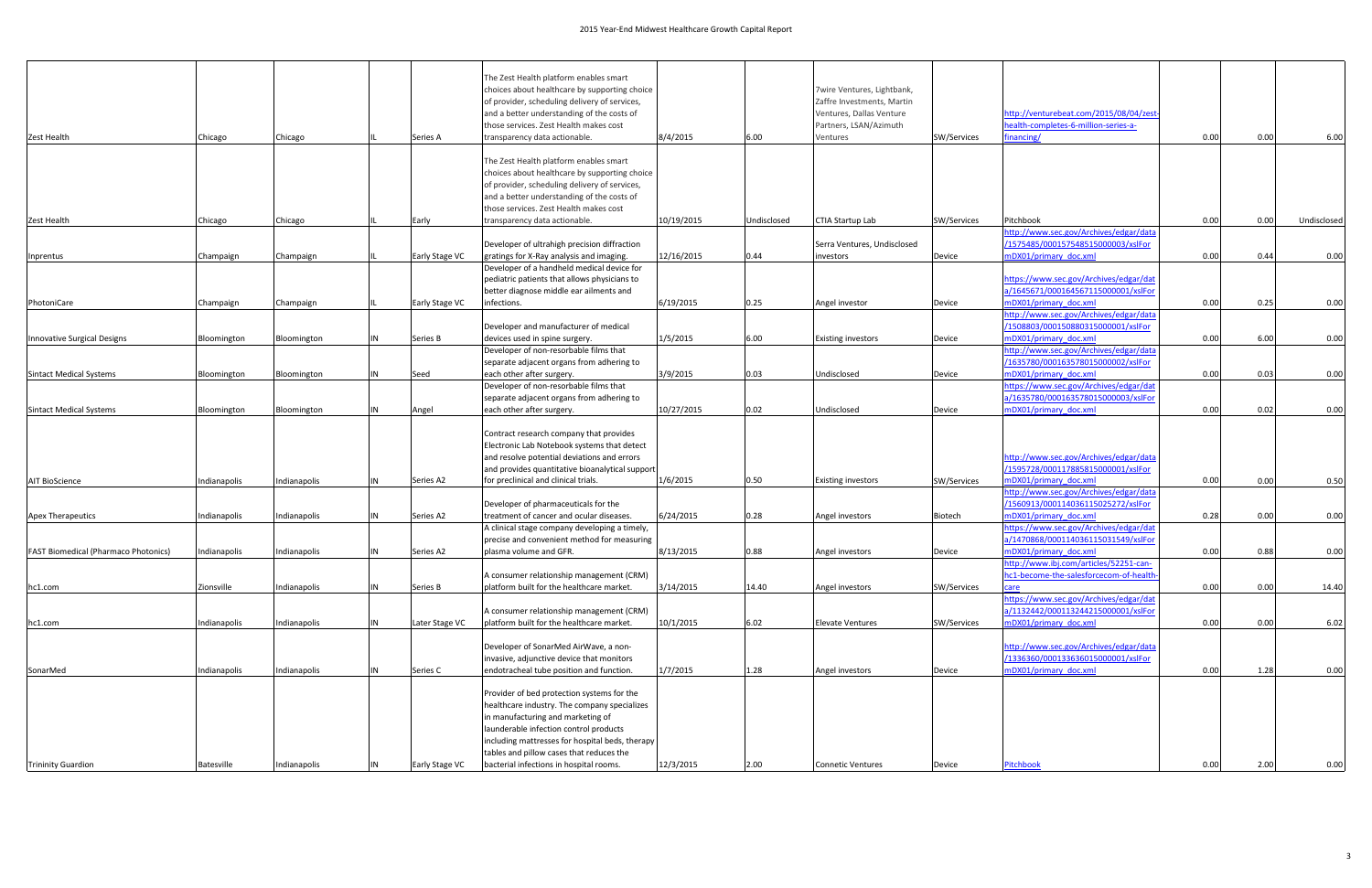|                             |                |                       |           |                | Developer of a medication management                     |            |      |                                           |                |                                          |      |      |      |
|-----------------------------|----------------|-----------------------|-----------|----------------|----------------------------------------------------------|------------|------|-------------------------------------------|----------------|------------------------------------------|------|------|------|
|                             |                |                       |           |                | system for long-term care facilities to enable           |            |      |                                           |                |                                          |      |      |      |
|                             |                |                       |           |                | pharmacist-approved on-demand medication                 |            |      |                                           |                | http://www.sec.gov/Archives/edgar/data   |      |      |      |
|                             |                |                       |           |                | dispensing, as well as for providing inventory           |            |      |                                           |                | /1495014/000149501415000001/xslFor       |      |      |      |
| Wellfount                   | Indianapolis   | Indianapolis          |           | Series A2      | controls.                                                | 2/18/2015  | 1.50 | Arboretum Ventures, Deerfield SW/Services |                | mDX01/primary doc.xml                    | 0.00 | 0.00 | 1.50 |
|                             |                |                       |           |                |                                                          |            |      |                                           |                | https://www.sec.gov/Archives/edgar/dat   |      |      |      |
|                             |                |                       |           |                | Developer of sternal closure applied PRE-                |            |      |                                           |                | a/1574115/000157411515000004/xslFor      |      |      |      |
| Jace Medical                | Winona Lake    | Ft. Wayne             |           | Early          | sternotomy                                               | 8/26/2015  | 0.50 | Undisclosed                               | Device         | mDX01/primary doc.xml                    | 0.00 | 0.50 | 0.00 |
|                             |                |                       |           |                | Developer of orthopedic devices utlizing                 |            |      |                                           |                | http://www.sec.gov/Archives/edgar/data   |      |      |      |
|                             |                |                       |           |                | nanotechnologies to improve health                       |            |      |                                           |                | /1464933/000146493315000001/xslFor       |      |      |      |
| Nanovis                     | Columbia City  | Ft. Wayne             |           | Series B       | outcomes.                                                | 1/9/2015   | 2.50 | Angel investors                           | Device         | mDX01/primary doc.xml                    | 0.00 | 2.50 | 0.00 |
|                             |                |                       |           |                | Developer of orthopedic devices utlizing                 |            |      |                                           |                | http://www.sec.gov/Archives/edgar/data   |      |      |      |
|                             |                |                       |           |                | nanotechnologies to improve health                       |            |      |                                           |                | /1464933/000146493315000003/xslFor       |      |      |      |
| Nanovis                     | Columbia City  | Ft. Wayne             |           | Later Stage VC | outcomes.                                                | 12/14/2015 | 0.75 | Undisclosed                               | Device         | mDX01/primary doc.xml                    | 0.00 | 0.75 | 0.00 |
|                             |                |                       |           |                |                                                          |            |      |                                           |                | http://www.sec.gov/Archives/edgar/data   |      |      |      |
|                             |                |                       |           |                | Developer of medical devices for the                     |            |      |                                           |                | /1564866/000119380515001008/xslFor       |      |      |      |
|                             |                |                       |           |                | treatement of forefoot pathologies.                      | 6/18/2015  |      |                                           |                | mDX01/primary doc.xml                    | 0.00 | 3.00 | 0.00 |
| <b>Nextremity Soluitons</b> | Warsaw         | Ft. Wayne             |           | Early          |                                                          |            | 3.00 | Undisclosed                               | Device         |                                          |      |      |      |
|                             |                |                       |           |                |                                                          |            |      |                                           |                |                                          |      |      |      |
|                             |                |                       |           |                | Developer of anti-cancer chemotherapeutic                |            |      |                                           |                |                                          |      |      |      |
|                             |                |                       |           |                | drugs. The company focuses on synthesis and              |            |      |                                           |                |                                          |      |      |      |
|                             |                |                       |           |                | development of biotargeted anti-cancer                   |            |      |                                           |                | https://www.founder.org/post/congratul   |      |      |      |
|                             |                |                       |           |                | chemotherapeutic drugs derived from natural              |            |      |                                           |                | ations-to-the-class-of-2016-award-       |      |      |      |
| Akanocure Pharmaceuticals   | West Lafayette | West Lafayette        |           | Seed           | sources.                                                 | 6/5/2015   | 0.10 | Founder.org                               | Biotech        | vinners                                  | 0.10 | 0.00 | 0.00 |
|                             |                |                       |           |                | Developer of small molecules that, when                  |            |      |                                           |                |                                          |      |      |      |
|                             |                |                       |           |                | conjugated with fluorescent dyes, target and             |            |      |                                           |                |                                          |      |      |      |
|                             |                |                       |           |                | illuminate specific cancerous cells and other            |            |      | Foundry Investment Fund /                 |                | http://www.insideindianabusiness.com/r   |      |      |      |
| On Target Laboratories      | West Lafayette | <b>West Lafayette</b> |           | Series C       | diseased tissue.                                         | 5/4/2015   | 1.70 | <b>Existing investors</b>                 | <b>Biotech</b> | ewsitem.asp?ID=70700                     | 1.70 | 0.00 | 0.00 |
|                             |                |                       |           |                |                                                          |            |      |                                           |                |                                          |      |      |      |
|                             |                |                       |           |                | Developer of Arteriovenous Fistula Eligibility           |            |      |                                           |                |                                          |      |      |      |
|                             |                |                       |           |                | (AFE) systems: small, temporary, external                |            |      |                                           |                | http://www.businesswire.com/news/ho      |      |      |      |
|                             |                |                       |           |                | blood pumps designed to stimulate flow-                  |            |      | Kansas Bioscience Authority,              |                | me/20150518005966/en/Flow-Closes-1.      |      |      |      |
|                             |                |                       |           |                | mediated dilation to make patients eligible for          |            |      | Mid America Angels, Open                  |                | Million-Additional-Series-               |      |      |      |
| <b>Flow Forward Medical</b> | Olathe         | Kansas City           | KS.       | Series A       | an arteriovenous fistula (AVF).                          | 5/18/2015  | 1.30 | <b>Prairie Ventures</b>                   | Device         | Financing#.VXh7gPlVhHw                   | 0.00 | 1.30 | 0.00 |
|                             |                |                       |           |                |                                                          |            |      |                                           |                |                                          |      |      |      |
|                             |                |                       |           |                |                                                          |            |      |                                           |                |                                          |      |      |      |
|                             |                |                       |           |                |                                                          |            |      |                                           |                | http://static1.squarespace.com/static/52 |      |      |      |
|                             |                |                       |           |                |                                                          |            |      | Flyover Capital, Kansas                   |                | 1b9a20e4b024f66a58da5c/t/553fff04e4l     |      |      |      |
|                             |                |                       |           |                | Developer of medical products to solve feeding           |            |      | Technology Enterprise, Open               |                | 09645e58b50ea/1430257412345/Innara       |      |      |      |
| Innara Health               | Olathe         | Kansas City           |           | Later Stage VC | issues in premature infants.                             | 4/27/2015  | 3.70 | <b>Prairie Ventures</b>                   | Device         | +Health+closes+funding+round.pdf         | 0.00 | 3.70 | 0.00 |
|                             |                |                       |           |                |                                                          |            |      | Individual Investor, Kansas               |                |                                          |      |      |      |
|                             |                |                       |           |                |                                                          |            |      | Bioscience Authority, Open                |                | http://www.businesswire.com/news/ho      |      |      |      |
|                             |                |                       |           |                | Developer of endovascular medical devices for            |            |      | Prairie Ventures,                         |                | me/20150223005059/en/Metactive-          |      |      |      |
|                             |                |                       |           |                | the treatment of neurovascular and peripheral            |            |      | InvestMidwest, Mid America                |                | Closes-2-Million-Additional-Series-      |      |      |      |
| <b>Metactive Medical</b>    | Olathe         | Kansas City           | KS        | Series A       | vascular diseases.                                       | 2/19/2015  | 2.00 | Angels                                    | Device         | Financing#.VXh4DPlVhHw                   | 0.00 | 2.00 | 0.00 |
|                             |                |                       |           |                |                                                          |            |      |                                           |                |                                          |      |      |      |
|                             |                |                       |           |                | Developer of targeted cancer therapies and               |            |      |                                           |                |                                          |      |      |      |
|                             |                |                       |           |                | cancer drugs. The company specializes in the             |            |      |                                           |                | https://www.sec.gov/Archives/edgar/dat   |      |      |      |
|                             |                |                       |           |                | research and development of new cancer                   |            |      |                                           |                | a/1595498/000159549815000003/xslFor      |      |      |      |
| NanoPharm                   | Lawrence       | Kansas City           | <b>KS</b> | Angel          | drugs for chemotherapeutic use.                          | 10/1/2015  | 0.30 | Kansas Bioscience Authority               | Biotech        | mDX01/primary doc.xml                    | 0.30 | 0.00 | 0.00 |
|                             |                |                       |           |                |                                                          |            |      |                                           |                |                                          |      |      |      |
|                             |                |                       |           |                | Provider of a telemedicine platform for the              |            |      |                                           |                | https://www.sec.gov/Archives/edgar/dat   |      |      |      |
|                             |                |                       |           |                | diabetes eye care industry, enabling                     |            |      |                                           |                | a/1628593/000162859315000001/xslFor      |      |      |      |
|                             | Overland Park  |                       | KS        |                | coordination between physicians and patients. 1/7/2015   |            | 0.12 |                                           | SW/Services    | mDX01/primary doc.xml                    | 0.00 |      |      |
| TreVia Digital Health       |                | Kansas City           |           | Early Stage VC |                                                          |            |      | Alliance Healthcare Partners              |                |                                          |      | 0.00 | 0.12 |
|                             |                |                       |           |                |                                                          |            |      |                                           |                |                                          |      |      |      |
|                             |                |                       |           |                | Provider of a telemedicine platform for the              |            |      |                                           |                |                                          |      |      |      |
|                             |                |                       |           |                | diabetes eye care industry, enabling                     |            |      | Alliance Healthcare Partners,             |                |                                          |      |      |      |
| TreVia Digital Health       | Overland Park  | Kansas City           |           | Early Stage VC | coordination between physicians and patients. 12/22/2015 |            | 1.61 | other undisclosed                         | SW/Services    | Pitchbook                                | 0.00 | 0.00 | 1.61 |
|                             |                |                       |           |                |                                                          |            |      |                                           |                |                                          |      |      |      |
|                             |                |                       |           |                | Provider of interactive healthcare-                      |            |      |                                           |                |                                          |      |      |      |
|                             |                |                       |           |                | management services for chronic illness. The             |            |      |                                           |                |                                          |      |      |      |
|                             |                |                       |           |                | company provides employee care-                          |            |      |                                           |                |                                          |      |      |      |
|                             |                |                       |           |                | management programs designed to optimize                 |            |      |                                           |                |                                          |      |      |      |
| Edumedics                   | Louisville     | Louisville            |           | Early Stage VC | health while controlling healthcare costs.               | 12/14/2015 | 4.20 | <b>Lunsford Capital</b>                   | SW/ Services   | PitchBook                                | 0.00 | 0.00 | 4.20 |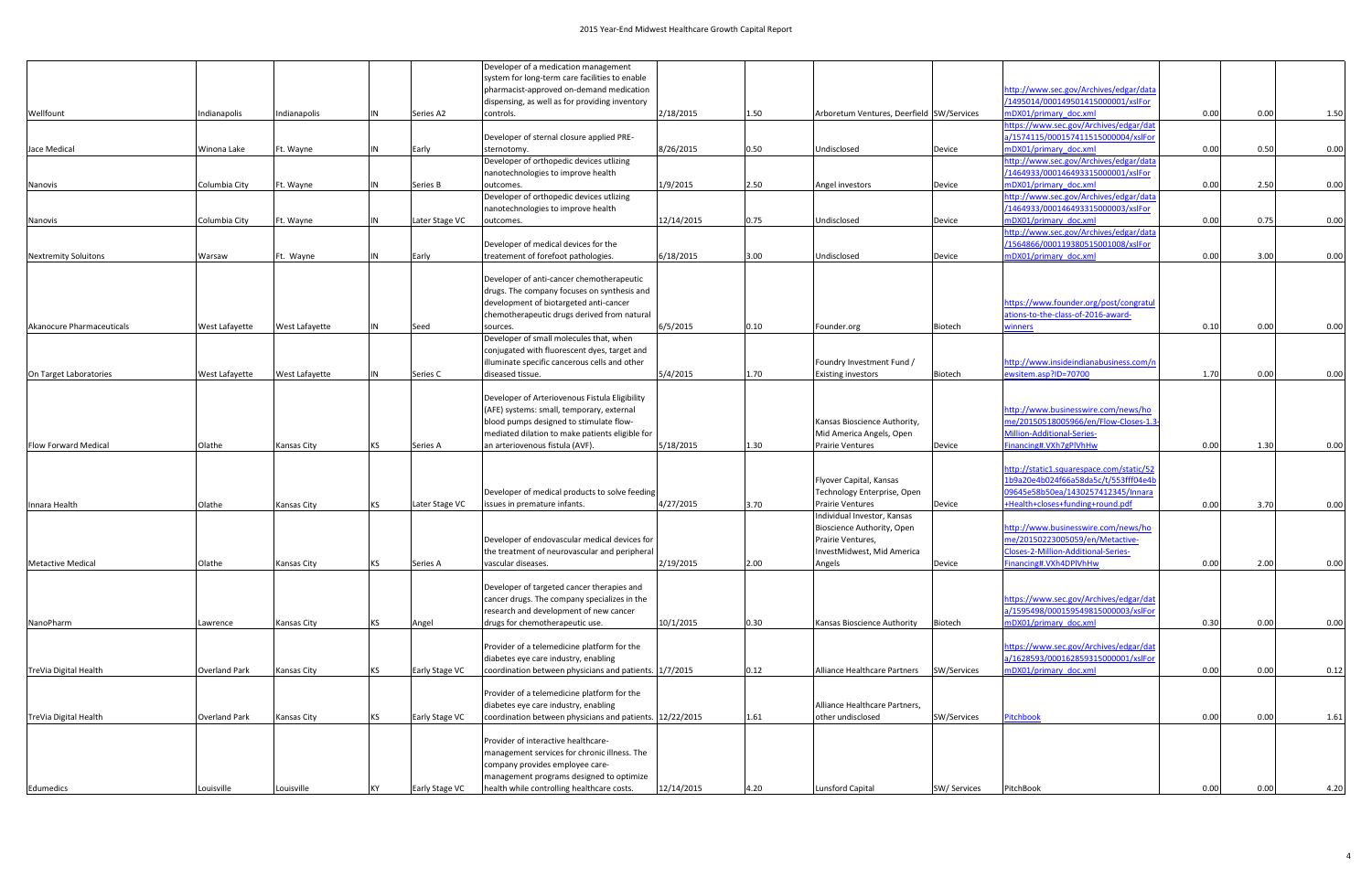|                                    |                 |                   |           |                | Developer of NeXosome, a prenatal and                                                     |            |       |                                |                |                                                                               |       |       |      |
|------------------------------------|-----------------|-------------------|-----------|----------------|-------------------------------------------------------------------------------------------|------------|-------|--------------------------------|----------------|-------------------------------------------------------------------------------|-------|-------|------|
|                                    |                 |                   |           |                | oncology diagnostics protemics platform that                                              |            |       |                                |                |                                                                               |       |       |      |
|                                    |                 |                   |           |                | allows for analysis of biomarkers found within                                            |            |       |                                |                |                                                                               |       |       |      |
| NX Pharmagen                       | Louisville      | Louisville        | KY.       | Early Stage VC | protected exosomes.                                                                       | 3/12/2015  | 1.81  | Xlerate Health, Undisclosed    | Device         | PitchBook                                                                     | 0.00  | 1.81  | 0.00 |
|                                    |                 |                   |           |                |                                                                                           |            |       |                                |                |                                                                               |       |       |      |
|                                    |                 |                   |           |                | Provider of biomedical and diagnostic services.                                           |            |       |                                |                |                                                                               |       |       |      |
|                                    |                 |                   |           |                | The company specializes in discovering,                                                   |            |       |                                |                |                                                                               |       |       |      |
|                                    |                 |                   |           |                | developing and commercializing diagnostic                                                 |            |       |                                |                |                                                                               |       |       |      |
|                                    |                 |                   |           |                | and biomedical technologies focused on oral                                               |            |       |                                |                |                                                                               |       |       |      |
|                                    |                 |                   |           |                | health, neurodegenerative diseases and                                                    |            |       |                                |                |                                                                               |       |       |      |
|                                    |                 |                   |           |                | nucleotide photoaffinity labeling for basic                                               |            |       |                                |                |                                                                               |       |       |      |
| PDx BioTech                        | Lexington       | Louisville        | <b>KY</b> | Angel          | protein research and improving the quality of<br>oral healthcare in both humans and pets. | 6/26/2015  | 6.38  | Undisclosed                    | Device         | Pitchbook                                                                     | 0.00  | 6.38  | 0.00 |
|                                    |                 |                   |           |                |                                                                                           |            |       |                                |                |                                                                               |       |       |      |
|                                    |                 |                   |           |                | Developer of two-parameter separation                                                     |            |       |                                |                |                                                                               |       |       |      |
|                                    |                 |                   |           |                | technology for the improvement of cell                                                    |            |       |                                |                | http://www.sec.gov/Archives/edgar/data                                        |       |       |      |
|                                    |                 |                   |           |                | isolation for purifying cells from blood and                                              |            |       | Michigan eLab Capital Partners |                | /1622872/000162287215000001/xslFor                                            |       |       |      |
| Akadeum                            | Ann Arbor       | Detroit/Ann Arbor | MI        | Seed           | tissues for research or diagnostics areas.                                                | 1/11/2015  | 0.15  | (Douglas Neal)                 | Device         | mDX01/primary doc.xml                                                         | 0.00  | 0.15  | 0.00 |
|                                    |                 |                   |           |                |                                                                                           |            |       |                                |                |                                                                               |       |       |      |
|                                    |                 |                   |           |                | Developer of two-parameter separation<br>technology for the improvement of cell           |            |       |                                |                | http://www.sec.gov/Archives/edgar/data                                        |       |       |      |
|                                    |                 |                   |           |                | isolation for purifying cells from blood and                                              |            |       |                                |                | /1622872/000162287215000003/xslFor                                            |       |       |      |
| Akadeum                            | Ann Arbor       | Detroit/Ann Arbor | MI        | Early          | tissues for research or diagnostics areas.                                                | 6/3/2015   | 0.55  | Undisclosed                    | Device         | mDX01/primary doc.xml                                                         | 0.00  | 0.55  | 0.00 |
|                                    |                 |                   |           |                |                                                                                           |            |       |                                |                |                                                                               |       |       |      |
|                                    |                 |                   |           |                | Developer of two-parameter separation                                                     |            |       |                                |                |                                                                               |       |       |      |
|                                    |                 |                   |           |                | technology for the improvement of cell                                                    |            |       |                                |                | https://www.sec.gov/Archives/edgar/dat                                        |       |       |      |
|                                    | Ann Arbor       | Detroit/Ann Arbor | MI        |                | isolation for purifying cells from blood and                                              |            | 0.90  | Undisclosed                    |                | a/1622872/000162287215000004/xslFor<br>mDX01/primary doc.xml                  | 0.00  | 0.90  | 0.00 |
| Akadeum                            |                 |                   |           | Early Stage VC | tissues for research or diagnostics areas.<br>Provider of a web and mobile based care     | 8/12/2015  |       |                                | Device         |                                                                               |       |       |      |
|                                    |                 |                   |           |                | management platform to transform the                                                      |            |       |                                |                | http://www.sec.gov/Archives/edgar/data                                        |       |       |      |
|                                    |                 |                   |           |                | experience of raising a child with Autism into                                            |            |       |                                |                | /1661984/000166198415000001/xslFor                                            |       |       |      |
| <b>Birdhouse</b>                   | West Bloomfield | Detroit/Ann Arbor | MI        | Angel          | one that's manageable.                                                                    | 12/28/2015 | 0.14  | Undisclosed                    | SW/Services    | mDX01/primary doc.xml                                                         | 0.00  | 0.00  | 0.14 |
|                                    |                 |                   |           |                |                                                                                           |            |       |                                |                |                                                                               |       |       |      |
|                                    |                 |                   |           |                | Developer of screening technology for breast                                              |            |       |                                |                |                                                                               |       |       |      |
|                                    |                 |                   |           |                | cancer. The company builds a three-<br>dimensional full-breast ultrasound imaging         |            |       |                                |                |                                                                               |       |       |      |
|                                    |                 |                   |           |                | device that differentiates benign from                                                    |            |       |                                |                | https://www.sec.gov/Archives/edgar/dat<br>a/1492534/000149253415000002/xslFor |       |       |      |
| Delphinus Medical Technologies     | Plylmouth       | Detroit/Ann Arbor | MI        | Later Stage VC | malignant masses in breast cancer cases.                                                  | 9/10/2015  | 39.55 | Venture Investors              | Device         | mDX01/primary doc.xml                                                         | 0.00  | 39.55 | 0.00 |
|                                    |                 |                   |           |                |                                                                                           |            |       |                                |                |                                                                               |       |       |      |
|                                    |                 |                   |           |                | Developer of a healthcare-communication                                                   |            |       |                                |                |                                                                               |       |       |      |
|                                    |                 |                   |           |                | system called Eloquence, which provides                                                   |            |       |                                |                |                                                                               |       |       |      |
|                                    |                 |                   |           |                | patients with immediate and bi-directional                                                |            |       |                                |                |                                                                               |       |       |      |
|                                    |                 |                   |           |                | remote communication with their care<br>providers, utilizing touch-screen and handheld    |            |       |                                |                | http://www.sec.gov/Archives/edgar/data<br>/1639731/000163973115000001/xslFor  |       |       |      |
| <b>Eloquence Communications</b>    | Ann Arbor       | Detroit/Ann Arbor | MI        | Early          | devices.                                                                                  | 4/20/2015  | 1.69  | Undisclosed                    | SW/Services    | mDX01/primary doc.xml                                                         | 0.00  | 0.00  | 1.69 |
|                                    |                 |                   |           |                | Provider of minimally invasive surgical devices                                           |            |       |                                |                |                                                                               |       |       |      |
|                                    |                 |                   |           |                | which enhance dexterity and reduce surgeon-                                               |            |       |                                |                |                                                                               |       |       |      |
| FlexDex                            | Brighton        | Detroit/Ann Arbor | MI        | Early          | training time and cost.                                                                   | 11/6/2015  | 0.03  | Accelerate Michigan            | Device         | Pitchbook                                                                     | 0.00  | 0.03  | 0.00 |
|                                    |                 |                   |           |                |                                                                                           |            |       |                                |                | ttps://www.sec.gov/Archives/edgar/dat                                         |       |       |      |
|                                    |                 |                   |           |                | Developer of therapeutics and diagnostics for<br>cardiovascular diseases.                 |            |       |                                |                | a/1658983/000165898315000001/xslFor                                           |       |       |      |
| Kardiatonos                        | Metamora        | Detroit/Ann Arbor | MI        | Angel          | Developer of small molecule                                                               | 11/23/2015 | 0.03  | Undisclosed                    | <b>BioTech</b> | mDX01/primary doc.xml                                                         | 0.03  | 0.00  | 0.00 |
|                                    |                 |                   |           |                | immunomodulators for the treatment of                                                     |            |       |                                |                |                                                                               |       |       |      |
|                                    |                 |                   |           |                | patients with autoimmune diseases, such as                                                |            |       |                                |                |                                                                               |       |       |      |
|                                    |                 |                   |           |                | psoriasis, rheumatoid arthritis, lupus                                                    |            |       |                                |                | https://www.sec.gov/Archives/edgar/dat                                        |       |       |      |
|                                    |                 |                   |           |                | erythematosis, inflammatory bowel disease                                                 |            |       |                                |                | a/1382268/000138226815000001/xslFor                                           |       |       |      |
| Lycera                             | Ann Arbor       | Detroit/Ann Arbor | MI        | Series B       | and transplant rejection.                                                                 | 6/19/2015  | 29.89 | Undisclosed                    | BioTech        | mDX01/primary doc.xml                                                         | 29.89 | 0.00  | 0.00 |
|                                    |                 |                   |           |                |                                                                                           |            |       |                                |                |                                                                               |       |       |      |
|                                    |                 |                   |           |                | Owner and operator of a medical device<br>company focused on commercializing life         |            |       |                                |                | https://www.sec.gov/Archives/edgar/dat                                        |       |       |      |
|                                    |                 |                   |           |                | restoring medical devices that address acute                                              |            |       |                                |                | a/1656918/000165691815000003/xslFor                                           |       |       |      |
| Michigan Critical Care Consultants | Dexter          | Detroit/Ann Arbor |           | Angel          | and chronic cardiopulmonary clinical needs.                                               | 11/17/2015 | 34.00 | Undisclosed                    | Device         | mDX01/primary doc.xml                                                         | 0.00  | 34.00 | 0.00 |
|                                    |                 |                   |           |                |                                                                                           |            |       |                                |                |                                                                               |       |       |      |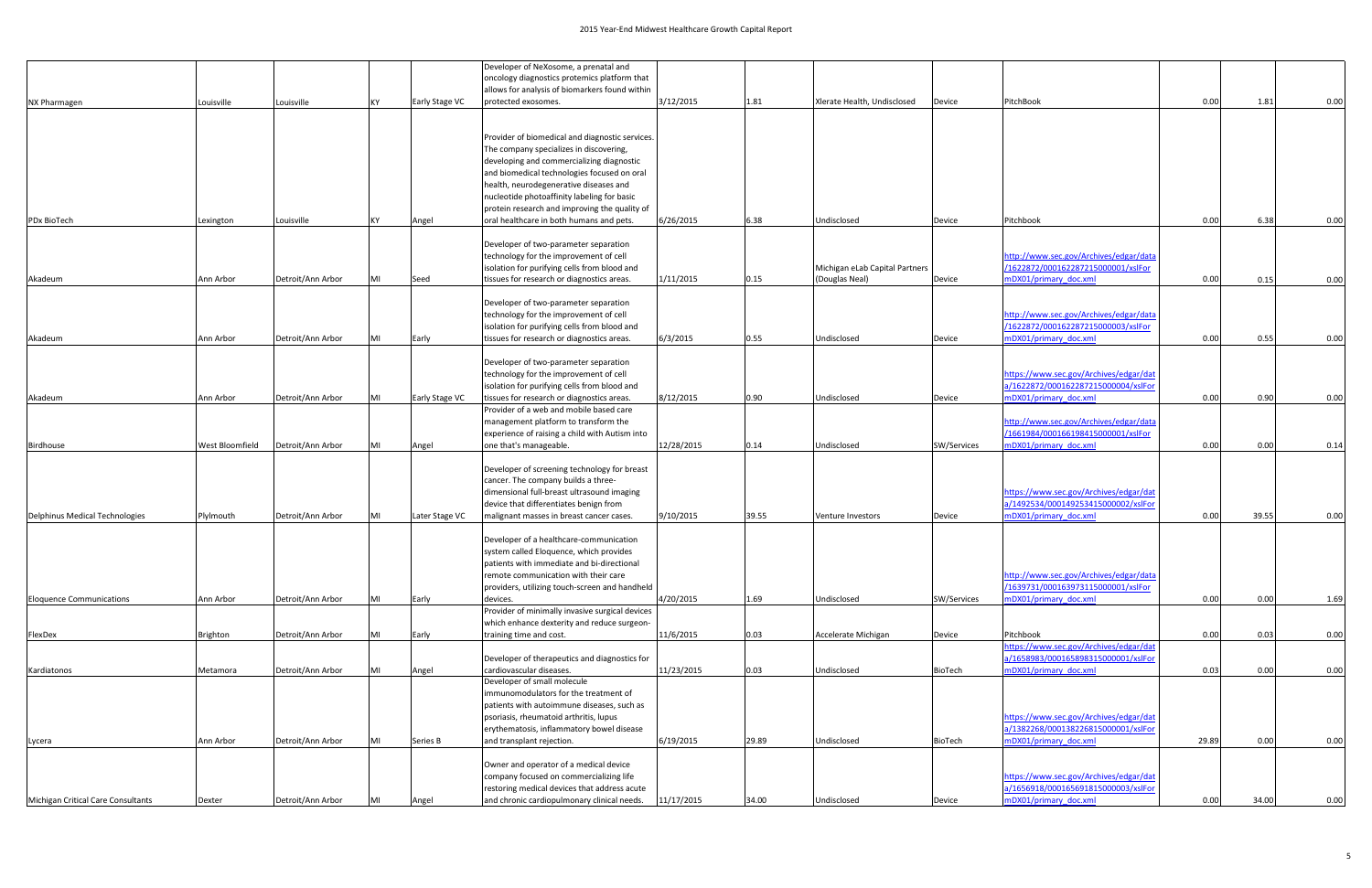| Phasig                             | Ann Arbor           | Detroit/Ann Arbor  | MI | Early Stage VC     | Provider of molecular diagnostic research and<br>services to physicians, clinics, and hospitals.<br>The company conducts tests for prostate<br>cancer and developing molecular diagnostic<br>assays for uro-oncological practices and cancer<br>treatment. | 8/28/2015  | 0.04 | Zell Lurie Commercialization<br>Fund, Samuel Zell & Robert H.<br>Lurie Institute for<br><b>Entrepreneurial Studies</b> | Device         | Pitchbook                                                                                              | 0.00 | 0.04 | 0.00 |
|------------------------------------|---------------------|--------------------|----|--------------------|------------------------------------------------------------------------------------------------------------------------------------------------------------------------------------------------------------------------------------------------------------|------------|------|------------------------------------------------------------------------------------------------------------------------|----------------|--------------------------------------------------------------------------------------------------------|------|------|------|
|                                    |                     |                    |    |                    | Developer of gene therapies for vision<br>restoration in patients suffering from blindness                                                                                                                                                                 |            |      | BlueWater Angels, Michigan<br>Economic Development<br>Corporation, Nerveda,                                            |                | http://www.reuters.com/article/2015/01                                                                 |      |      |      |
|                                    |                     |                    |    |                    | due to retinitis pigmentosa and advanced dry                                                                                                                                                                                                               |            |      | Northern Michigan Angels, SDL                                                                                          |                | /08/mi-retrosense-                                                                                     |      |      |      |
| <b>RetroSense Therapeutics</b>     | Ann Arbor           | Detroit/Ann Arbor  | MI | Series A           | age-related macular degeneration.                                                                                                                                                                                                                          | 1/9/2015   | 6.00 | Ventures, Tech Coast Angels                                                                                            | Biotech        | idUSnBw085833a+100+BSW20150108                                                                         | 6.00 | 0.00 | 0.00 |
| <b>RetroSense Therapeutics</b>     | Ann Arbor           | Detroit/Ann Arbor  | MI | Later Stage VC     | Developer of gene therapies for vision<br>restoration in patients suffering from blindness<br>due to retinitis pigmentosa and advanced dry<br>age-related macular degeneration.                                                                            | 10/13/2015 | 4.56 | Undisclosed                                                                                                            | BioTech        | https://www.sec.gov/Archives/edgar/dat<br>a/1520439/000152043915000004/xslFor<br>mDX01/primary_doc.xml | 4.56 | 0.00 | 0.00 |
|                                    |                     |                    |    |                    | Developer of gene therapies for vision<br>restoration] in patients suffering from<br>blindness due to retinitis pigmentosa and<br>advanced dry age-related macular                                                                                         |            |      | Blue Water Angels, RBV                                                                                                 |                |                                                                                                        |      |      |      |
| <b>RetroSense Therapeutics</b>     | Ann Arbor           | Detroit/Ann Arbor  | MI | Series B           | degeneration.                                                                                                                                                                                                                                              | 11/12/2015 | 6.00 | Capital, ExSight Capital                                                                                               | BioTech        | Pitchbook                                                                                              | 6.00 | 0.00 | 0.00 |
| TheraB Medical                     | <b>East Lansing</b> | Detroit/Ann Arbor  | MI | Angel              | Provider of a wearable treatment to help<br>combat infant jaundice. The company helps in<br>reducing stress to both mother and infant<br>associated with traditional jaundice<br>phototherapy.                                                             | 5/13/2015  | 0.15 | <b>Quantum Medical Concepts</b>                                                                                        | Device         | http://www.capitalgainsmedia.com/inno<br>vationnews/INN20150513 TheraB%20 0<br>917.aspx                | 0.00 | 0.15 | 0.00 |
| <b>Tissue Regeneration Systems</b> | Livonia             | Detroit/Ann Arbor  | MI | <b>Bridge Note</b> | Tissue Regeneration Systems (TRS) is a start-up<br>medical device company commercializing a<br>skeletal reconstruction and bone regeneration<br>technology platform.                                                                                       | 5/6/2015   | 1.59 | MAF-1, Venture Investors,<br>WARF, MINTS                                                                               | Device         | https://www.sec.gov/Archives/edgar/dat<br>a/1451705/000145170515000003/xslFor<br>mDX01/primary doc.xml | 0.00 | 1.59 | 0.00 |
|                                    |                     |                    |    |                    | Developer of tests for prostate, lung and<br>breast cancers. The company's technology<br>utilizes autoantibodies created by the body's<br>own immune system to detect cancer at an                                                                         |            |      |                                                                                                                        |                | http://www.sec.gov/Archives/edgar/data<br>/1440372/000144037215000001/xslFor                           |      |      |      |
| Armune BioScience                  | Kalamazoo           | <b>SW Michigan</b> | MI | Series A           | early stage.                                                                                                                                                                                                                                               | 1/20/2015  | 3.54 | Undisclosed                                                                                                            | Device         | mDX01/primary doc.xml                                                                                  |      | 3.54 | 0.00 |
|                                    |                     |                    |    |                    | Producer of customized mobile sideline tables<br>for athletic trainers. The company designs and<br>manufactures sideline tables and whirlpool<br>tables to be used by medical staff to evaluate<br>and assist athletes in high schools, universities       |            |      |                                                                                                                        |                | https://www.sec.gov/Archives/edgar/dat<br>a/1562669/000156266915000001/xslFor                          |      |      |      |
| Impact Athletic                    | Kalamazoo           | SW Michigan        | MI | Early Stage VC     | and professional sports teams.                                                                                                                                                                                                                             | 11/9/2015  | 0.42 | Undisclosed                                                                                                            | Device         | mDX01/primary doc.xml                                                                                  | 0.00 | 0.42 | 0.00 |
| RespondWell                        | <b>Grand Rapids</b> | <b>SW Michigan</b> | MI | <b>Bridge Note</b> | RespondWell is a digital health company<br>empowering physical therapists and physicians<br>to engage patients anywhere through gamified<br>tele-rehabilitation.                                                                                           | 6/24/2015  | 1.50 | Michigan Accelerator Fund-1                                                                                            | SW/Services    | Michigan Venture Capital Association                                                                   | 0.00 | 0.00 | 1.50 |
|                                    |                     |                    |    |                    | Developer of drugs for depression, mild<br>cognitive impairment and traumatic brain<br>injury. The company designs allosteric<br>inhibitors of phosphodiesterase 4, an enzyme<br>in the brain that controls the biochemical                                |            |      |                                                                                                                        |                |                                                                                                        |      |      |      |
| <b>Tetra Discovery Partners</b>    | <b>Grand Rapids</b> | <b>SW Michigan</b> | MI | Early Stage VC     | process of memory research.                                                                                                                                                                                                                                | 9/3/2015   | 1.00 | <b>Grand Angels Fund II</b>                                                                                            | <b>BioTech</b> | Pitchbook                                                                                              | 1.00 | 0.00 | 0.00 |
|                                    |                     |                    |    |                    | The OrthoGlide Medial Knee Implant is a<br>minimally invasive surgical alternative for                                                                                                                                                                     |            |      |                                                                                                                        |                |                                                                                                        |      |      |      |
| ABS Corp                           | Minneapolis         | Minneapolis        | MN | Early              | some patients with osteoarthritis of the knee. 9/8/2015                                                                                                                                                                                                    |            | 0.18 | Angel Investors                                                                                                        | Device         | <b>Minnesota Angel Tax Credit</b>                                                                      | 0.00 | 0.18 | 0.00 |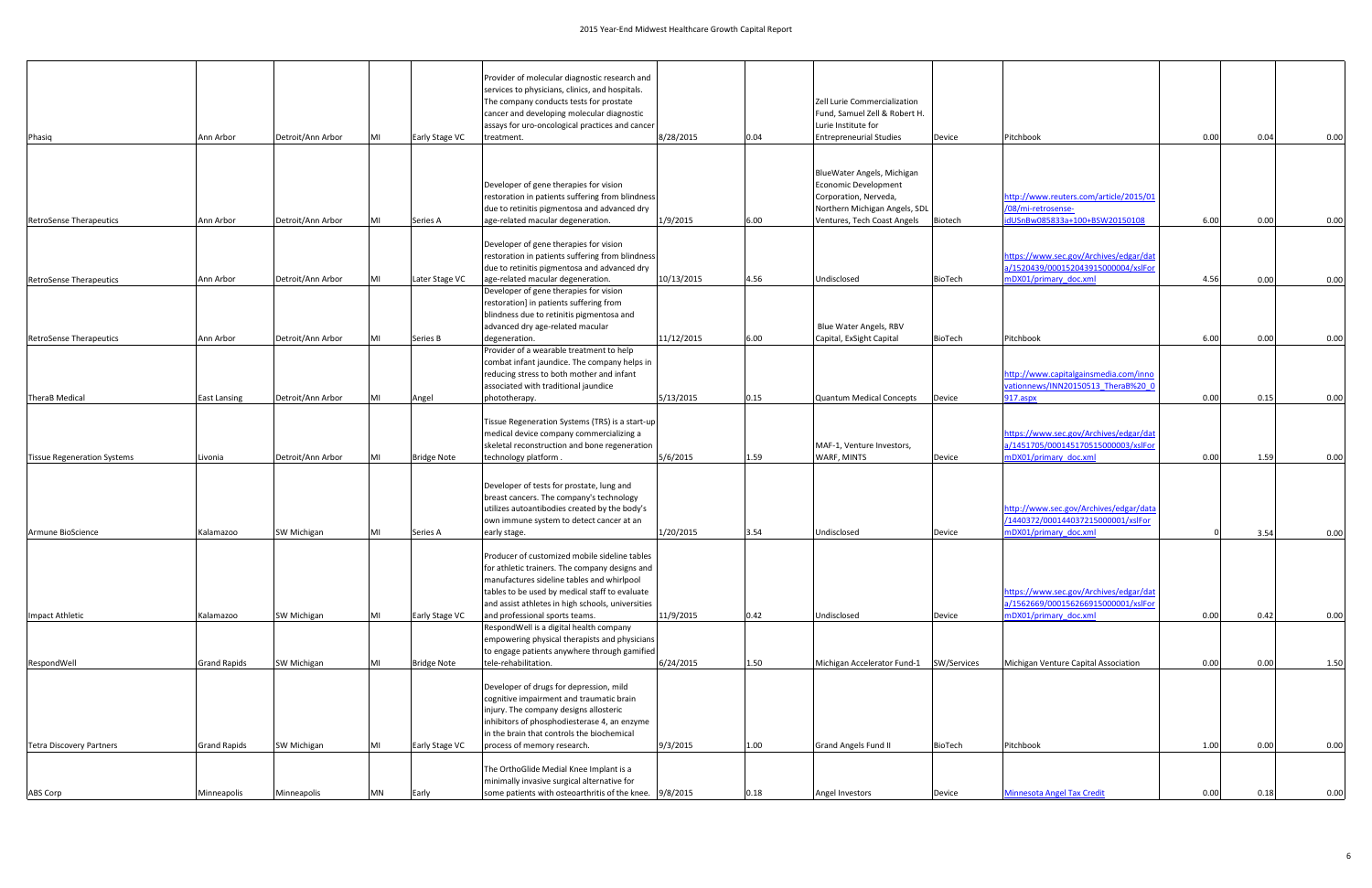| <b>Accuratus Lab Services</b>                      | Eagan                         | Minneapolis                | <b>MN</b>              | Series B          | Provider of microbiology, virology and product<br>chemistry testing services to the developers,<br>manufacturers and users of antimicrobial<br>products and materials. The company also<br>provides efficacy testing, new product<br>screening, product and process validations and<br>custom studies. | 8/7/2015                | Undisclosed  | Avista Pharma Solutions                                                                                         | Biotech               | Pitchbook                                                                                              | Undisclosed  | 0.00         | 0.00         |
|----------------------------------------------------|-------------------------------|----------------------------|------------------------|-------------------|--------------------------------------------------------------------------------------------------------------------------------------------------------------------------------------------------------------------------------------------------------------------------------------------------------|-------------------------|--------------|-----------------------------------------------------------------------------------------------------------------|-----------------------|--------------------------------------------------------------------------------------------------------|--------------|--------------|--------------|
| AdrenaCard                                         | Minneapolis                   | Minneapolis                | <b>MN</b>              | Undisclosed       | Developer of a new platform of auto-injectors. 12/1/2015                                                                                                                                                                                                                                               |                         | 0.25         | Undisclosed                                                                                                     | Device                | <b>Medical Alley</b>                                                                                   | 0.00         | 0.25         | 0.00         |
|                                                    |                               |                            |                        |                   | Medical device technology company currently<br>developing an innovative, minimally-invasive<br>treatment for those affected by overactive                                                                                                                                                              |                         |              |                                                                                                                 |                       | http://www.sec.gov/Archives/edgar/data<br>/1578260/000157826015000002/xslFor                           |              |              |              |
| Amphora Medical                                    | Maple Grove                   | Minneapolis                | <b>MN</b>              | Early Stage VC    | bladders and urinary incontinence.<br>Developer of a lung pacing device. The<br>company develops a lung<br>pacing device which is non-invasive and helps<br>in reducing the time                                                                                                                       | 7/13/2015               | 12.78        | Undisclosed                                                                                                     | Device                | mDX01/primary doc.xml<br>http://www.sec.gov/Archives/edgar/data<br>/1660813/000166081315000001/xslFor  | 0.00         | 12.78        | 0.00         |
| Andarta Medical, Inc.                              | Edina                         | Minneapolis                | <b>MN</b>              | Seed              | required to get a patient off a ventilator.                                                                                                                                                                                                                                                            | 12/21/2015              | 1.90         | Undisclosed                                                                                                     | Device                | mDX01/primary_doc.xml                                                                                  | 0.00         | 1.90         | 0.00         |
|                                                    |                               |                            |                        |                   | Developer of internet-based consumer<br>electronics. The company offers internet-<br>based software and hardware to enhance                                                                                                                                                                            |                         |              |                                                                                                                 |                       |                                                                                                        |              |              |              |
| Anser Innovation<br>Aria CV                        | <b>Burnsville</b><br>St. Paul | Minneapolis<br>Minneapolis | <b>MN</b><br><b>MN</b> | Angel<br>Series A | remote and multisensory interaction.<br>Developer of implantable cardiovascular<br>device. The company has developed<br>implantable cardiovascular device for the<br>treatment of heart failure related to<br>pulmonary hypertension or high blood<br>pressure in the arteries of the lungs.           | 11/10/2015<br>7/24/2015 | 0.50<br>7.80 | Undisclosed<br><b>Catalyst Health Ventures</b>                                                                  | SW/Services<br>Device | Pitchbook<br>Pitchbook                                                                                 | 0.00<br>0.00 | 0.00<br>7.80 | 0.50<br>0.00 |
| <b>ARP Wave</b>                                    | Saint Paul                    | Minneapolis                | <b>MN</b>              | Angel             | Developer of medical devices for athletes. The<br>company's product uses targeted therapy with<br>current electric stimulation to clear out<br>inflammation and helps in the healing process. 11/12/2015                                                                                               |                         | 8.50         | Angel Investor                                                                                                  | Device                | https://www.sec.gov/Archives/edgar/dat<br>a/1564620/000156462015000002/xslFor<br>mDX01/primary doc.xml | 0.00         | 8.50         | 0.00         |
| Ativa Medical                                      | Saint Paul                    | Minneapolis                | <b>MN</b>              | Later Stage VC    | Developer of point-of-care testing medical<br>diagnostic products. The company's products<br>incluse analyzer and test cards, which are used<br>for point-of-care blood diagnostic applications. 8/27/2015                                                                                             |                         | 15.00        | Ping An Ventures, Hermed<br>Capital, Laboratory Corporation<br>of America, Dian Diagnostics,<br>Diamond BioFund | Device                | http://www.sec.gov/Archives/edgar/data<br>/1475620/000147562015000001/xslFor<br>mDX01/primary doc.xml  | 0.00         | 15.00        | 0.00         |
| Augustine Temperature Management                   | <b>Eden Prairie</b>           | Minneapolis                | <b>MN</b>              | Later             | Developer of normothermia technologies. The<br>company manufactures conductive fabric<br>patient warming systems for surgical patients. 2/23/2015                                                                                                                                                      |                         | 3.06         | Undisclosed                                                                                                     | Device                | http://www.sec.gov/Archives/edgar/data<br>/1474805/000118143115003080/xslFor<br>mDX01/primary doc.xml  | 0.00         | 3.06         | 0.00         |
| Aurora Pharmaceutical                              | Northfield                    | Minneapolis                | <b>MN</b>              | Angel             | Manufacturer of pharmaceuticals products for<br>human and veterinary use.                                                                                                                                                                                                                              | 5/27/2015               | 2.40         | Angel Investor                                                                                                  | Biotech               | https://www.sec.gov/Archives/edgar/dat<br>a/1486301/000148630115000003/xslFor<br>mDX01/primary doc.xml | 2.40         | 0.00         | 0.00         |
|                                                    |                               |                            |                        |                   | Manufacturer or heart blockage detection<br>device. The company develops a handheld<br>device that detects blockages in the blood<br>vessels around the heart through a non-                                                                                                                           |                         |              |                                                                                                                 |                       |                                                                                                        |              |              |              |
| <b>AUM Cardiovascular</b>                          | Northfield                    | Minneapolis                | <b>MN</b>              | Angel             | invasive, radiation-free test.                                                                                                                                                                                                                                                                         | 7/9/2015                | 5.01         | Undisclosed                                                                                                     | Device                | Pitchbook                                                                                              | 0.00         | 5.01         | 0.00         |
| Bioactive Regenerative Therapeutics, Inc<br>(BRTI) | Two Harbors                   | Minneapolis                | MN                     | Early             | Developer of a powder that transforms into<br>tissue used in scientific research.                                                                                                                                                                                                                      | 12/23/2015              | 0.45         | Angel Investors                                                                                                 | Biotech               | <b>Minnesota Angel Tax Credit</b>                                                                      | 0.45         | 0.00         | 0.00         |
|                                                    |                               |                            |                        |                   | Developer of a technology platform to improve<br>cardiac recordings during electrophysiology                                                                                                                                                                                                           |                         |              |                                                                                                                 |                       | https://www.sec.gov/Archives/edgar/dat<br>a/1530766/000153076615000004/xslFor                          |              |              |              |
| <b>BioSig Technologies</b>                         | Minneapolis                   | Minneapolis                | <b>MN</b>              | Later             | studies and ablation procedures.                                                                                                                                                                                                                                                                       | 4/3/2015                | 4.01         | Undisclosed                                                                                                     | Device                | mDX01/primary doc.xml                                                                                  | 0.00         | 4.01         | 0.00         |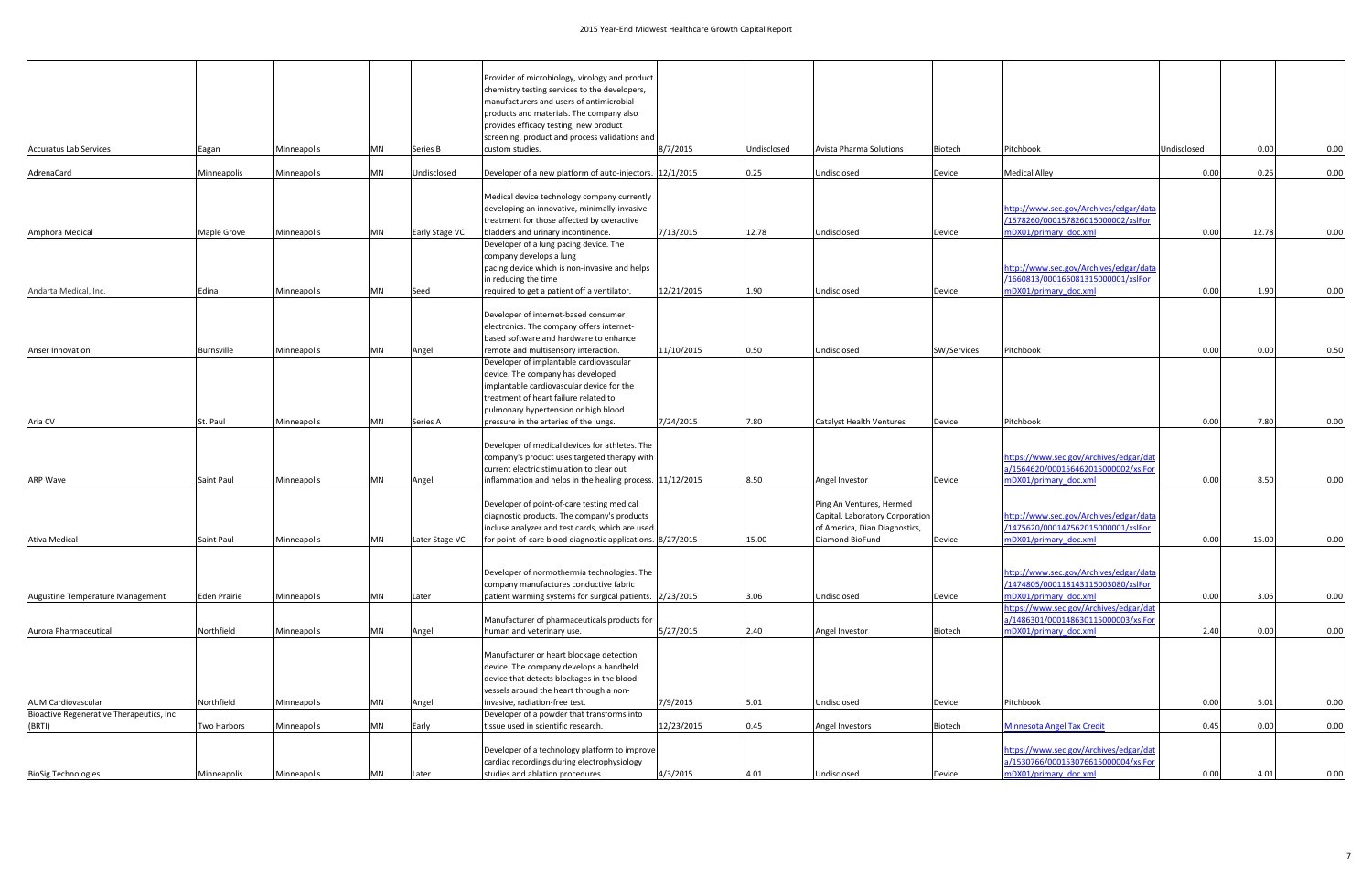|                           |             |             |           |                | Developer of a technology platform to improve   |            |       |                              |                | http://www.sec.gov/Archives/edgar/data |       |      |      |
|---------------------------|-------------|-------------|-----------|----------------|-------------------------------------------------|------------|-------|------------------------------|----------------|----------------------------------------|-------|------|------|
|                           |             |             |           |                | cardiac recordings during electrophysiology     |            |       |                              |                | /1530766/000153076615000008/xslFor     |       |      |      |
| BioSig Technologies, Inc. | Minneapolis | Minneapolis | <b>MN</b> | Later          | studies and ablation procedures.                | 11/20/2015 | 1.02  | Undisclosed                  | Device         | mDX01/primary doc.xml                  | 0.00  | 1.02 | 0.00 |
|                           |             |             |           |                |                                                 |            |       |                              |                |                                        |       |      |      |
|                           |             |             |           |                | Developer of a technology platform to improve   |            |       |                              |                | https://www.sec.gov/Archives/edgar/dat |       |      |      |
|                           |             |             |           |                | cardiac recordings during electrophysiology     |            |       |                              |                | a/1530766/000153076615000006/xslFor    |       |      |      |
| BioSig Technologies, Inc. | Minneapolis | Minneapolis | <b>MN</b> | Later          | studies and ablation procedures.                | 5/19/2015  | 0.45  | Undisclosed                  | Device         | mDX01/primary doc.xml                  | 0.00  | 0.45 | 0.00 |
|                           |             |             |           |                | Developer, producer and marketer of products    |            |       |                              |                |                                        |       |      |      |
|                           |             |             |           |                | for the veterinary market that have proven      |            |       |                              |                | https://www.sec.gov/Archives/edgar/dat |       |      |      |
|                           |             |             |           |                | effective and have been widely accepted in the  |            |       |                              |                | a/1659938/000136211815000027/xslFor    |       |      |      |
| CAERUS                    | Arden Hills | Minneapolis | <b>MN</b> | Undisclosed    | human space.                                    | 12/8/2015  | 0.75  | Undisclosed                  | Device         | mDX01/primary doc.xml                  | 0.00  | 0.75 | 0.00 |
|                           |             |             |           |                |                                                 |            |       |                              |                |                                        |       |      |      |
|                           |             |             |           |                | Developer of transcatheter septal occluders.    |            |       |                              |                |                                        |       |      |      |
|                           |             |             |           |                |                                                 |            |       |                              |                |                                        |       |      |      |
|                           |             |             |           |                | The company develops, manufacture and           |            |       |                              |                |                                        |       |      |      |
|                           |             |             |           |                | market transcatheter septal occluders with the  |            |       |                              |                | http://www.sec.gov/Archives/edgar/data |       |      |      |
|                           |             |             |           |                | intent to help people with congenital cardiac   |            |       |                              |                | /1074459/000107445915000002/xslFor     |       |      |      |
| Cardia                    | Eagan       | Minneapolis | <b>MN</b> | Angel          | defects lead happy and healthy lives.           | 6/9/2015   | 0.25  | Undisclosed                  | Device         | mDX01/primary doc.xml                  | 0.00  | 0.25 | 0.00 |
|                           |             |             |           |                | Developer of cardiac devices for cardiac        |            |       |                              |                |                                        |       |      |      |
| Cardio Flow, Inc.         | St. Paul    | Minneapolis | <b>MN</b> | Early          | disorders.                                      | 9/8/2015   | 0.61  | Angel Investors              | Device         | <b>Minnesota Angel Tax Credit</b>      | 0.00  | 0.61 | 0.00 |
|                           |             |             |           |                | Developer of cardiac devices for cardiac        |            |       |                              |                |                                        |       |      |      |
| Cardio Flow, Inc.         | St. Paul    | Minneapolis | <b>MN</b> | Early          | disorders.                                      | 12/23/2015 | 0.55  | Angel Investors              | Device         | <b>Minnesota Angel Tax Credit</b>      | 0.00  | 0.55 | 0.00 |
|                           |             |             |           |                |                                                 |            |       |                              |                |                                        |       |      |      |
|                           |             |             |           |                | Provider of cardiac treatments for acute        |            |       |                              |                |                                        |       |      |      |
|                           |             |             |           |                | decompensated heart failure. The company        |            |       |                              |                |                                        |       |      |      |
|                           |             |             |           |                | provides cardiac therapy to heart patients for  |            |       |                              |                |                                        |       |      |      |
|                           |             |             |           |                | improving cardiac output, renal blood flow,     |            |       |                              |                | https://www.sec.gov/Archives/edgar/dat |       |      |      |
|                           |             |             |           |                | urine production and pharmacological            |            |       | New Enterprise Associates,   |                | a/1655807/000165580715000002/xslFor    |       |      |      |
| Cardionomic               |             |             | MN        |                | tolerance.                                      | 10/16/2015 | 21.83 | Cleveland Clinic, Greatbatch |                |                                        | 21.83 | 0.00 | 0.00 |
|                           | Forest Lake | Minneapolis |           | Series A       | Provider of web based products that offer       |            |       |                              | Biotech        | mDX01/primary doc.xml                  |       |      |      |
|                           |             |             |           |                |                                                 |            |       |                              |                |                                        |       |      |      |
|                           |             |             |           |                | HIPAA secure storage of personal health         |            |       |                              |                |                                        |       |      |      |
|                           |             |             |           |                | records, updated medication lists, biometric    |            |       |                              |                |                                        |       |      |      |
|                           |             |             |           |                | measurements and trending to help manage        |            |       |                              |                |                                        |       |      |      |
| CareQuo, LLC              | Minneapolis | Minneapolis | <b>MN</b> | Early          | chronic disease.                                | 12/23/2015 | 0.11  | Angel Investors              | SW/ Service    | <b>Minnesota Angel Tax Credit</b>      | 0.00  | 0.00 | 0.11 |
|                           |             |             |           |                |                                                 |            |       |                              |                |                                        |       |      |      |
|                           |             |             |           |                |                                                 |            |       |                              |                |                                        |       |      |      |
|                           |             |             |           |                | Developer of biotech-based analysis platform    |            |       |                              |                |                                        |       |      |      |
|                           |             |             |           |                | for the pharmaceutical sector. The company is   |            |       |                              |                |                                        |       |      |      |
|                           |             |             |           |                | the developer of cell-based assays to assess    |            |       |                              |                |                                        |       |      |      |
|                           |             |             |           |                | the functionality of disease-related signaling  |            |       |                              |                |                                        |       |      |      |
|                           |             |             |           |                | pathways within a patient's cells, to determine |            |       |                              |                | http://www.sec.gov/Archives/edgar/data |       |      |      |
|                           |             |             |           |                | whether a drug therapy is having the intended   |            |       |                              |                | /1603454/000120919115085994/xslFor     |       |      |      |
| Celcuity, LLC             | Minneapolis | Minneapolis | <b>MN</b> | Angel          | effect.                                         | 12/18/2015 | 2.15  | Undisclosed                  | <b>BIOTECH</b> | nDX01/primary_doc.xml                  | 2.15  | 0.00 | U.UU |
|                           |             |             |           |                |                                                 |            |       |                              |                |                                        |       |      |      |
|                           |             |             |           |                | Chitogen is a medical device company            |            |       |                              |                |                                        |       |      |      |
|                           |             |             |           |                | dedicated to the development of next            |            |       |                              |                | http://www.sec.gov/Archives/edgar/data |       |      |      |
|                           |             |             |           |                | generation proprietary hemostatic products      |            |       |                              |                | /1470264/000147026415000002/xslFor     |       |      |      |
|                           |             |             |           |                | for the control of severe bleeding              |            |       |                              |                |                                        | 0.00  |      |      |
| Chitogen                  | Minneapolis | Minneapolis | <b>MN</b> | Early          |                                                 | 5/29/2015  | 0.04  | Undisclosed                  | Device         | mDX01/primary doc.xml                  |       | 0.04 | 0.00 |
|                           |             |             |           |                |                                                 |            |       |                              |                |                                        |       |      |      |
|                           |             |             |           |                | Provider of orthopaedic medicine services. The  |            |       |                              |                |                                        |       |      |      |
|                           |             |             |           |                | company develops a novel, less invasive         |            |       |                              |                |                                        |       |      |      |
|                           |             |             |           |                | fixation system for traumatic fractires in the  |            |       |                              |                |                                        |       |      |      |
|                           |             |             |           |                | extremities, first targeting fractures in the   |            |       |                              |                |                                        |       |      |      |
|                           |             |             |           |                | wrist. Its physicians specialize in orthopaedic |            |       |                              |                |                                        |       |      |      |
|                           |             |             |           |                | surgery, reconstructive surgery, spine surgery, |            |       |                              |                |                                        |       |      |      |
|                           |             |             |           |                | joint replacement, sports medicine and          |            |       |                              |                |                                        |       |      |      |
| Conventas Orthopedics     | Maple Grove | Minneapolis | <b>MN</b> | Later Stage VC | physical therapy.                               | 11/4/2015  | 23.50 | Undisclosed                  | Biotech        | Pitchbook                              | 23.50 | 0.00 | 0.00 |
|                           |             |             |           |                |                                                 |            |       |                              |                |                                        |       |      |      |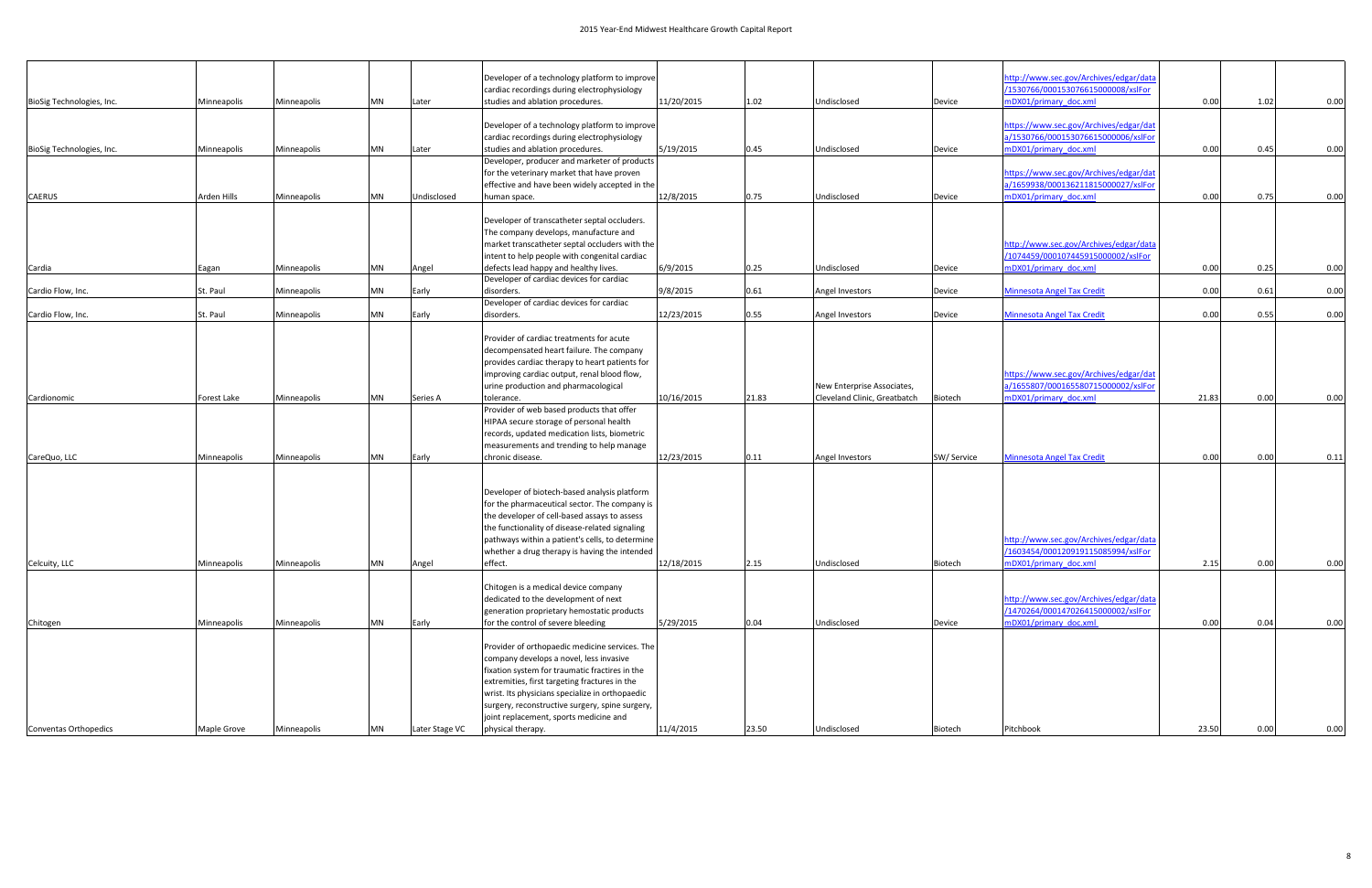|                                 |                    |             |           |             | Developer of therapies to combat diseases                                                       |            |       |                      |                    |                                                                             |      |       |      |
|---------------------------------|--------------------|-------------|-----------|-------------|-------------------------------------------------------------------------------------------------|------------|-------|----------------------|--------------------|-----------------------------------------------------------------------------|------|-------|------|
|                                 |                    |             |           |             | associated with old age. The company targets                                                    |            |       |                      |                    |                                                                             |      |       |      |
|                                 |                    |             |           |             | age-related health decline and is developing                                                    |            |       |                      |                    |                                                                             |      |       |      |
|                                 |                    |             |           |             | new discovery tools and therapies for<br>neurodegenerative diseases like MS and                 |            |       |                      |                    |                                                                             |      |       |      |
|                                 |                    |             |           |             | Parkinson's as well as some other rare                                                          |            |       |                      |                    |                                                                             |      |       |      |
| Cytegen                         | Shorewood          | Minneapolis | <b>MN</b> | Seed        | diseases.                                                                                       | 10/6/2015  | 0.35  | <b>Breakout Labs</b> | Biotech            | Pitchbook                                                                   | 0.35 | 0.00  | 0.00 |
|                                 |                    |             |           |             |                                                                                                 |            |       |                      |                    |                                                                             |      |       |      |
|                                 |                    |             |           |             | Developer of biopharmaceutical treatments                                                       |            |       |                      |                    | http://www.stockhouse.com/news/press-<br>releases/2015/06/19/diamedica-     |      |       |      |
|                                 |                    |             |           |             | for stroke and other vascular disease where no                                                  |            |       |                      |                    | completes-non-brokered-private-                                             |      |       |      |
| DiaMedica                       | Plymouth           | Minneapolis | MN        | Later       | current therapies are available.                                                                | 6/19/2015  | 0.98  | Undisclosed          | Biotech            | placement                                                                   | 0.98 | 0.00  | 0.00 |
|                                 |                    |             |           |             |                                                                                                 |            |       |                      |                    |                                                                             |      |       |      |
|                                 |                    |             |           |             | Developer of biopharmaceutical treatments<br>for stroke and other vascular disease where no     |            |       |                      |                    | http://www.marketwired.com/press-<br>release/diamedica-issues-stock-option- |      |       |      |
| DiaMedica                       | Plymouth           | Minneapolis | <b>MN</b> | Undisclosed | current therapies are available.                                                                | 12/2/2015  | 0.45  | Undisclosed          | Biotech            | grant-tsx-venture-dma-2078865.htm                                           | 0.45 | 0.00  | 0.00 |
|                                 |                    |             |           |             | Developer of products that protect frequent                                                     |            |       |                      |                    |                                                                             |      |       |      |
|                                 |                    |             |           |             | users of digital devices from prolonged                                                         |            |       |                      |                    |                                                                             |      |       |      |
| Digihealth (Healthe)            | <b>Eden Prarie</b> | Minneapolis | <b>MN</b> | Early       | exposure to digital light.                                                                      | 9/8/2015   | 0.97  | Angel Investors      | Device             | <b>Minnesota Angel Tax Credit</b>                                           | 0.00 | 0.97  | 0.00 |
|                                 |                    |             |           |             | RxConnect takes the place of traditional paper                                                  |            |       |                      |                    |                                                                             |      |       |      |
|                                 |                    |             |           |             | and faxed prosthetic prescriptions as a                                                         |            |       |                      |                    |                                                                             |      |       |      |
|                                 |                    |             |           |             | computer/tablet-based digital dental                                                            |            |       |                      |                    |                                                                             |      |       |      |
|                                 |                    |             |           |             | prescription generator, transmitter and<br>tracker. Our digital prescription form allows        |            |       |                      |                    |                                                                             |      |       |      |
|                                 |                    |             |           |             | dentists to electronically transmit new                                                         |            |       |                      |                    |                                                                             |      |       |      |
|                                 |                    |             |           |             | prescriptions or renewal authorizations to                                                      |            |       |                      |                    |                                                                             |      |       |      |
|                                 |                    |             |           |             | their dental laboratories - resulting in error-                                                 |            |       |                      |                    |                                                                             |      |       |      |
| <b>Digital Dental Solutions</b> | Minnetonka         | Minneapolis | MN        | Early       | free, perfectly legible prescriptions.                                                          | 9/8/2015   | 0.10  | Angel Investors      | <b>SW/Services</b> | <b>Minnesota Angel Tax Credit</b>                                           | 0.00 | 0.00  | 0.10 |
|                                 |                    |             |           |             | Developer of medical devices using<br>neuroblocking technology to treat obesity,                |            |       |                      |                    | http://m.bizjournals.com/twincities/blog/                                   |      |       |      |
|                                 |                    |             |           |             | metabolic diseases and other gastrointestinal                                                   |            |       |                      |                    | in private/2015/11/enteromedics-                                            |      |       |      |
| EnteroMedics                    | Saint Paul         | Minneapolis | MN        | Later       | disorders.                                                                                      | 11/5/2015  | 25.00 | Undisclosed          | Device             | undraise-reverse-stock-split.html                                           | 0.00 | 25.00 | 0.00 |
|                                 |                    |             |           |             |                                                                                                 |            |       |                      |                    |                                                                             |      |       |      |
|                                 |                    |             |           |             | Eva Medtec is an early stage start-up. We                                                       |            |       |                      |                    |                                                                             |      |       |      |
|                                 |                    |             |           |             | believe that the Eva Pro massage system is the                                                  |            |       |                      |                    |                                                                             |      |       |      |
|                                 |                    |             |           |             | cornerstone of any comprehensive and holistic                                                   |            |       |                      |                    |                                                                             |      |       |      |
|                                 |                    |             |           |             | health program to relieve pain and stress.                                                      |            |       |                      |                    | http://www.sec.gov/Archives/edgar/data                                      |      |       |      |
| Eva Medtec                      | Shakopee           | Minneapolis | MN        | Early       | When your body works the way nature<br>intended, your spirit soars--and so do you.              | 9/1/2015   | 0.02  | Undisclosed          | Device             | /1648927/000161559415000109/xslFor<br>mDX01/primary doc.xml                 | 0.00 | 0.02  | 0.00 |
|                                 |                    |             |           |             |                                                                                                 |            |       |                      |                    |                                                                             |      |       |      |
|                                 |                    |             |           |             |                                                                                                 |            |       |                      |                    |                                                                             |      |       |      |
|                                 |                    |             |           |             | Eva Medtec is an early stage start-up. We                                                       |            |       |                      |                    |                                                                             |      |       |      |
|                                 |                    |             |           |             | believe that the Eva Pro massage system is the<br>cornerstone of any comprehensive and holistic |            |       |                      |                    |                                                                             |      |       |      |
|                                 |                    |             |           |             | health program to relieve pain and stress.                                                      |            |       |                      |                    |                                                                             |      |       |      |
|                                 |                    |             |           |             | When your body works the way nature                                                             |            |       |                      |                    |                                                                             |      |       |      |
| Eva Medtec                      | Shakopee           | Minneapolis | <b>MN</b> | Early       | intended, your spirit soars--and so do you.                                                     | 12/23/2015 | 0.03  | Angel Investors      | Device             | <b>Minnesota Angel Tax Credit</b>                                           | 0.00 | 0.03  | 0.00 |
|                                 |                    |             |           |             | Operator of a health care information<br>technology company. The company's                      |            |       |                      |                    |                                                                             |      |       |      |
|                                 |                    |             |           |             | diagnostic reporting platform allows                                                            |            |       |                      |                    |                                                                             |      |       |      |
|                                 |                    |             |           |             | radiologists and pathologists to communicate                                                    |            |       |                      |                    | http://www.prnewswire.com/news-                                             |      |       |      |
|                                 |                    |             |           |             | with their referring providers and patients and                                                 |            |       |                      |                    | releases/evidentia-health-partners-with-                                    |      |       |      |
| Evidentia Health                | Minneapolis        | Minneapolis | <b>MN</b> | Corporate   | also provides an electronic health record<br>system.                                            | 12/10/2015 | 1.20  | Invenshure           | SW/ Services       | invenshure-Ilc-to-announce-12-million-<br>series-a-round-300190833.html     | 0.00 | 0.00  | 1.20 |
|                                 |                    |             |           |             | Operator of a health care information                                                           |            |       |                      |                    |                                                                             |      |       |      |
|                                 |                    |             |           |             | technology company. The company's                                                               |            |       |                      |                    |                                                                             |      |       |      |
|                                 |                    |             |           |             | diagnostic reporting platform allows                                                            |            |       |                      |                    |                                                                             |      |       |      |
|                                 |                    |             |           |             | radiologists and pathologists to communicate                                                    |            |       |                      |                    |                                                                             |      |       |      |
|                                 |                    |             |           |             | with their referring providers and patients and<br>also provides an electronic health record    |            |       |                      |                    |                                                                             |      |       |      |
| Evidentia Health                | Minneapolis        | Minneapolis | MN        | Early       | system.                                                                                         | 12/23/2015 | 0.05  | Angel Investors      | SW/ Services       | <b>Minnesota Angel Tax Credit</b>                                           | 0.00 | 0.00  | 0.05 |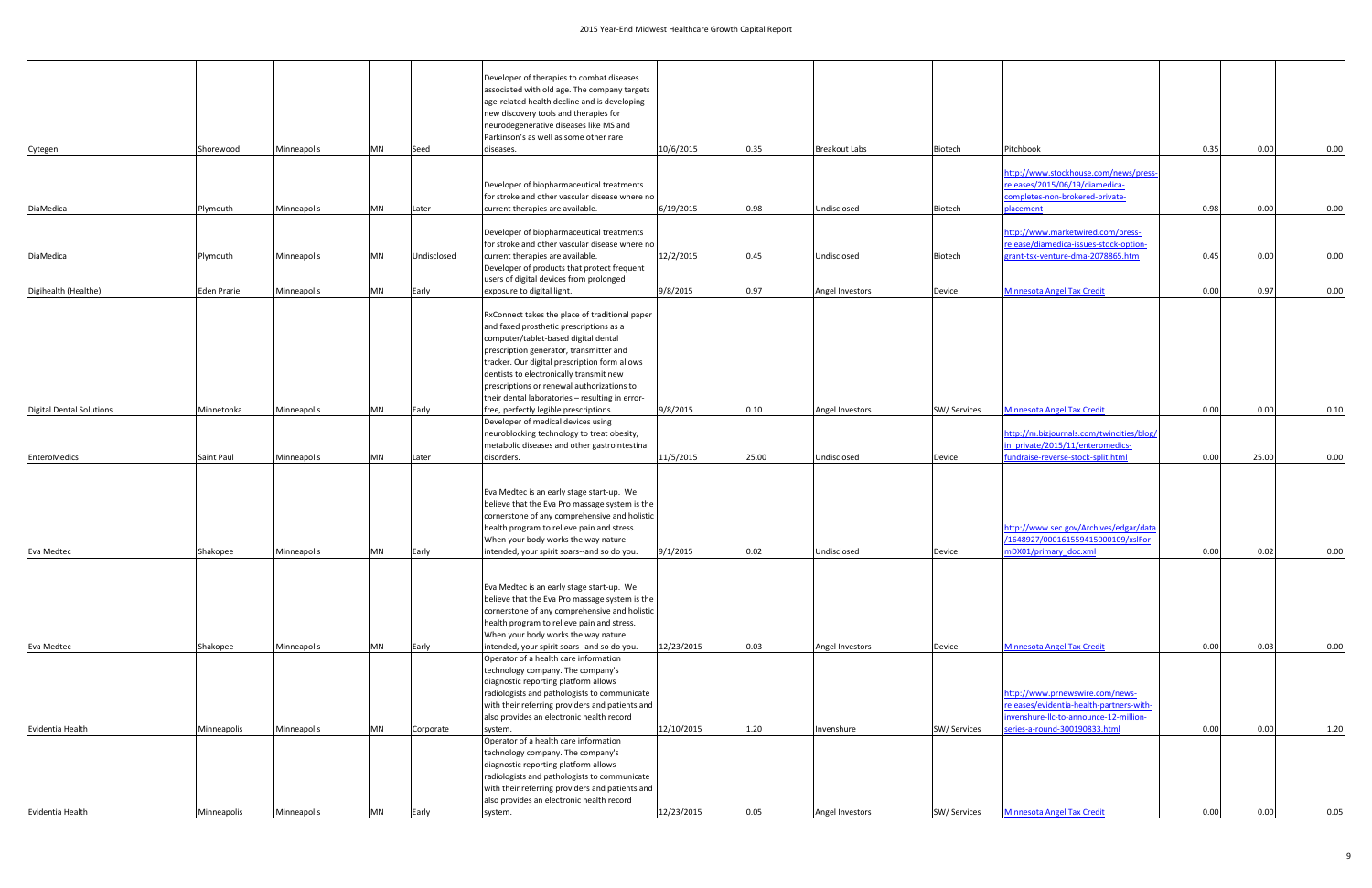|                                        |              |             |           |                | Owner and operator of a specialty pharmacy                                            |            |             |                              |              |                                        |      |                  |       |
|----------------------------------------|--------------|-------------|-----------|----------------|---------------------------------------------------------------------------------------|------------|-------------|------------------------------|--------------|----------------------------------------|------|------------------|-------|
|                                        |              |             |           |                | network. The company offers clinical care                                             |            |             |                              |              |                                        |      |                  |       |
|                                        |              |             |           |                | protocol service, data management service,                                            |            |             |                              |              |                                        |      |                  |       |
|                                        |              |             |           |                | payer and pharmaceutical manufacturer                                                 |            |             |                              |              |                                        |      |                  |       |
|                                        |              |             |           |                | contracting and consulting and management                                             |            |             |                              |              |                                        |      |                  |       |
| ExceleraRx                             | Minneapolis  | Minneapolis | MN        | Corporate      | services.                                                                             | 7/8/2015   | Undisclosed | <b>Banner Health Systems</b> | SW/Service   | Pitchbook                              | 0.00 | 0.00 Undisclosed |       |
|                                        |              |             |           |                | Scientific data management company allowing                                           |            |             |                              |              |                                        |      |                  |       |
| Flywheel Exchange                      | Minneapolis  | Minneapolis | <b>MN</b> | Undisclosed    | institutions to share data.                                                           | 12/30/2015 | 1.06        | Angel Investors              | SW/Service   | <b>Minnesota Angel Tax Credit</b>      | 0.00 | 0.00             | 1.06  |
| GeneSegues                             | Eden Prairie | Minneapolis | <b>MN</b> | Early          | Developer of drugs therapies for the treatment<br>of cancer.                          | 6/15/2015  | 0.01        | Angel Investors              | Biotech      | <b>Minnesota Angel Tax Credit</b>      | 0.01 | 0.00             | 0.00  |
|                                        |              |             |           |                | Developer of drugs therapies for the treatment                                        |            |             |                              |              |                                        |      |                  |       |
| GeneSegues, Inc                        | Eden Prarie  | Minneapolis | MN        | Early          | of cancer.                                                                            | 9/8/2015   | 0.48        | Angel Investors              | Biotech      | <b>Minnesota Angel Tax Credit</b>      | 0.48 | 0.00             | 0.00  |
|                                        |              |             |           |                |                                                                                       |            |             |                              |              |                                        |      |                  |       |
|                                        |              |             |           |                | Developer of medical tools to manage                                                  |            |             |                              |              |                                        |      |                  |       |
|                                        |              |             |           |                | movement disorders. The company's tool                                                |            |             |                              |              |                                        |      |                  |       |
|                                        |              |             |           |                | Parkinson's KinetiGraph is a wrist worn device                                        |            |             |                              |              |                                        |      |                  |       |
|                                        |              |             |           |                | that automatically records movement data to                                           |            |             |                              |              |                                        |      |                  |       |
|                                        |              |             |           |                | assist doctors in their diagnosis and treatment                                       |            |             |                              |              | http://www.biospace.com/News/global-   |      |                  |       |
|                                        |              |             |           |                | of the symptoms of movement disorders, such                                           |            |             |                              |              | kinetics-corporation-closes-14-8-      |      |                  |       |
| <b>Global Kinetics Corporation</b>     | Minneapolis  | Minneapolis | <b>MN</b> | Early Stage VC | as Parkinson's Disease.                                                               | 6/2/2015   | 10.77       | OurCrowd                     | Device       | nillion/379644                         | 0.00 | 10.77            | 0.00  |
|                                        |              |             |           |                | Provider of health insurance services. The                                            |            |             |                              |              |                                        |      |                  |       |
|                                        |              |             |           |                | company operates a platform that enables                                              |            |             |                              |              |                                        |      |                  |       |
|                                        |              |             |           |                | consumers to choose and buy insurance and                                             |            |             |                              |              | http://www.sec.gov/Archives/edgar/data |      |                  |       |
|                                        |              |             |           |                | manage all of their healthcare expenses in one                                        |            |             |                              |              | /1585592/000158559215000001/xslFor     |      |                  |       |
| Gravie, Inc.                           | Minneapolis  | Minneapolis | <b>MN</b> | Early Stage VC | place.                                                                                | 4/20/2015  | 12.50       | <b>Split Rock Partners</b>   | SW/ Services | mDX01/primary doc.xml                  | 0.00 | 0.00             | 12.50 |
|                                        |              |             |           |                |                                                                                       |            |             |                              |              |                                        |      |                  |       |
|                                        |              |             |           |                | Provider of an online patient engagement                                              |            |             |                              |              |                                        |      |                  |       |
|                                        |              |             |           |                | platform. The company aggregates and                                                  |            |             |                              |              |                                        |      |                  |       |
|                                        |              |             |           |                | delivers information, visualizes data analytics                                       |            |             |                              |              |                                        |      |                  |       |
| <b>Healthcare Engagement Solutions</b> |              |             |           |                | and facilitates collaboration amongst                                                 |            |             |                              |              |                                        |      |                  |       |
| (now Uniphy Health)                    | Minneapolis  | Minneapolis | <b>MN</b> | Seed           | healthcare professionals.                                                             | 2/28/2015  | 1.60        | Undisclosed                  | SW/Services  | PitchBook                              | 0.00 | 0.00             | 1.60  |
|                                        |              |             |           |                |                                                                                       |            |             |                              |              |                                        |      |                  |       |
|                                        |              |             |           |                | Hennepin Life Sciences (HLS) is a Phase 2                                             |            |             |                              |              |                                        |      |                  |       |
|                                        |              |             |           |                | clinical-trial stage, Minnesota-based                                                 |            |             |                              |              |                                        |      |                  |       |
|                                        |              |             |           |                | biotechnology firm that continues to develop a                                        |            |             |                              |              |                                        |      |                  |       |
|                                        |              |             |           |                | patented approach to address the global super                                         |            |             |                              |              |                                        |      |                  |       |
|                                        |              |             |           |                | bug challenge. Today, HLS continues to expand                                         |            |             |                              |              |                                        |      |                  |       |
|                                        |              |             |           |                | its product platform intellectual property,                                           |            |             |                              |              |                                        |      |                  |       |
|                                        |              |             |           |                | advance the practical science through clinical                                        |            |             |                              |              |                                        |      |                  |       |
|                                        |              |             |           |                | studies and is active forging distribution                                            |            |             |                              |              |                                        |      |                  |       |
|                                        |              |             |           |                | partnerships to initially reach clinical                                              |            |             |                              |              |                                        |      |                  |       |
| Hennepin Life Sciences                 | Plymouth     | Minneapolis | <b>MN</b> | Early          | applications.                                                                         | 9/8/2015   | 0.10        | Angel Investors              | Biotech      | <b>Minnesota Angel Tax Credit</b>      | 0.10 | 0.00             | 0.00  |
|                                        |              |             |           |                | Hennepin Life Sciences (HLS) is a Phase 2                                             |            |             |                              |              |                                        |      |                  |       |
|                                        |              |             |           |                | clinical-trial stage, Minnesota-based                                                 |            |             |                              |              |                                        |      |                  |       |
|                                        |              |             |           |                | biotechnology firm that continues to develop a                                        |            |             |                              |              |                                        |      |                  |       |
|                                        |              |             |           |                | patented approach to address the global super                                         |            |             |                              |              |                                        |      |                  |       |
|                                        |              |             |           |                | bug challenge. Today, HLS continues to expand                                         |            |             |                              |              |                                        |      |                  |       |
|                                        |              |             |           |                | its product platform intellectual property,                                           |            |             |                              |              |                                        |      |                  |       |
|                                        |              |             |           |                | advance the practical science through clinical                                        |            |             |                              |              |                                        |      |                  |       |
|                                        |              |             |           |                | studies and is active forging distribution                                            |            |             |                              |              |                                        |      |                  |       |
|                                        |              |             |           |                | partnerships to initially reach clinical                                              |            |             |                              |              |                                        |      |                  |       |
| Hennepin Life Sciences                 | Plymouth     | Minneapolis | MN        | Early          | applications.                                                                         | 12/23/2015 | 0.05        | Angel Investors              | Biotech      | <b>Minnesota Angel Tax Credit</b>      | 0.05 | 0.00             | 0.00  |
|                                        |              |             |           |                |                                                                                       |            |             |                              |              |                                        |      |                  |       |
|                                        |              |             |           |                | Developer of medical imaging software                                                 |            |             |                              |              |                                        |      |                  |       |
|                                        |              |             |           |                | solutions designed to deliver quantitative<br>image biomarker algorithms as part of a |            |             |                              |              |                                        |      |                  |       |
|                                        | Minneapolis  | Minneapolis | <b>MN</b> | Early          | streamlined Radiology workflow.                                                       | 3/31/2015  | 0.10        | Angel Investors              | SW/Services  | <b>Minnesota Angel Tax Credit</b>      | 0.00 | 0.00             | 0.10  |
| <b>ImBio</b>                           |              |             |           |                |                                                                                       |            |             |                              |              |                                        |      |                  |       |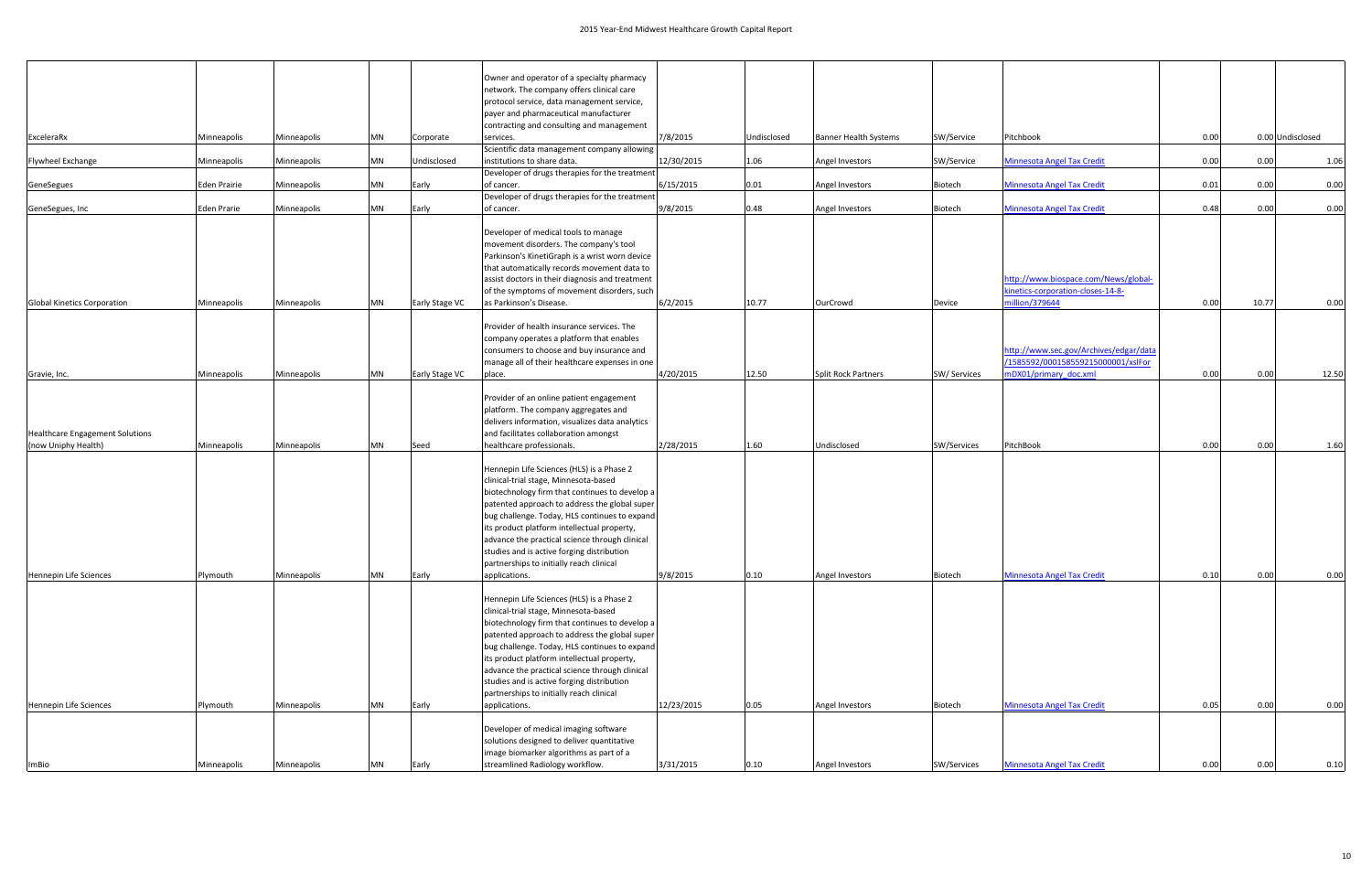|                         |                      |             |           |                  | Developer of medical imaging software                                           |            |      |                               |             |                                           |      |      |      |
|-------------------------|----------------------|-------------|-----------|------------------|---------------------------------------------------------------------------------|------------|------|-------------------------------|-------------|-------------------------------------------|------|------|------|
|                         |                      |             |           |                  | solutions designed to deliver quantitative                                      |            |      |                               |             | http://www.sec.gov/Archives/edgar/data    |      |      |      |
|                         |                      |             |           |                  | image biomarker algorithms as part of a                                         |            |      |                               |             | /1578267/000123580215000125/xslFor        |      |      |      |
| <b>ImBio</b>            | Minneapolis          | Minneapolis | MN        | Early Stage VC   | streamlined radiology workflow.                                                 | 8/19/2015  | 1.08 | Undisclosed                   | SW/Services | mDX01/primary doc.xml                     | 0.00 | 0.00 | 1.08 |
|                         |                      |             |           |                  |                                                                                 |            |      |                               |             | http://www.prnewswire.com/news-           |      |      |      |
|                         |                      |             |           |                  | Developer of a next generation aortic                                           |            |      |                               |             | releases/oxford-finance-closes-3-million- |      |      |      |
|                         |                      |             |           |                  | valvuloplasty balloon for treatment of calcific                                 |            |      |                               |             | debt-facility-with-intervalve-            |      |      |      |
| InterValve              | Minnetonka           | Minneapolis | MN        | Convertible Debt | aortic stenosis.                                                                | 1/21/2015  | 3.00 | <b>Oxford Finance</b>         | Device      | 300023766.html                            | 0.00 | 3.00 | 0.00 |
|                         |                      |             |           |                  | Provider of incubator services to technological                                 |            |      |                               |             |                                           |      |      |      |
|                         |                      |             |           |                  | companies. The company focuses on platform                                      |            |      |                               |             |                                           |      |      |      |
|                         |                      |             |           |                  | technologies, therapeutics, and medical                                         |            |      |                               |             |                                           |      |      |      |
| Invenshure              | Minneapolis          | Minneapolis | MN        | Early            | devices.                                                                        | 3/31/2015  | 0.01 | Angel Investors               | SW/Services | <b>Minnesota Angel Tax Credit</b>         | 0.00 | 0.00 | 0.01 |
|                         |                      |             |           |                  | Provider of incubator services to technological                                 |            |      |                               |             |                                           |      |      |      |
|                         |                      |             |           |                  | companies. The company focuses on platform                                      |            |      |                               |             |                                           |      |      |      |
|                         |                      |             |           |                  | technologies, therapeutics, and medical                                         |            |      |                               |             |                                           |      |      |      |
| Invenshure              | Minneapolis          | Minneapolis | MN        | Early            | devices.                                                                        | 12/23/2015 | 0.41 | Angel Investors               | SW/Services | <b>Minnesota Angel Tax Credit</b>         | 0.00 | 0.00 | 0.41 |
|                         |                      |             |           |                  | Developer of eSVS Mesh - an external support                                    |            |      |                               |             | https://www.sec.gov/Archives/edgar/dat    |      |      |      |
|                         |                      |             |           |                  | device for saphenous veins used as bypass<br>conduits in CABG surgery.          |            |      |                               |             | a/1460198/000163776515000001/xslFor       |      |      |      |
| Kips Bay Medical        | Minneapolis          | Minneapolis | <b>MN</b> | Later            |                                                                                 | 3/30/2015  | 0.81 | Undisclosed                   | Device      | mDX01/primary_doc.xml                     | 0.00 | 0.81 | 0.00 |
|                         |                      |             |           |                  | Provider of real-time communications                                            |            |      |                               |             |                                           |      |      |      |
|                         |                      |             |           |                  |                                                                                 |            |      |                               |             |                                           |      |      |      |
|                         |                      |             |           |                  | channels such as SMS, internet chat and social                                  |            |      |                               |             |                                           |      |      |      |
|                         |                      |             |           |                  | messaging, for the retail, healthcare and                                       |            |      |                               |             |                                           |      |      |      |
|                         | Minneapolis          |             | <b>MN</b> |                  | hospitality sectors, creating stronger<br>connections with guests and patients. | 10/29/2015 | 0.57 |                               |             |                                           | 0.00 | 0.00 |      |
| <b>KIPSU</b>            |                      | Minneapolis |           | Early            |                                                                                 |            |      | Angel Investors               | SW/Services | <b>Minnesota Angel Tax Credit</b>         |      |      | 0.57 |
|                         |                      |             |           |                  |                                                                                 |            |      |                               |             |                                           |      |      |      |
|                         |                      |             |           |                  | Provider of medical relief services through                                     |            |      |                               |             |                                           |      |      |      |
|                         |                      |             |           |                  | medical cannabis cultivation, processing and                                    |            |      |                               |             |                                           |      |      |      |
|                         |                      |             |           |                  | distribution. The company offers its products                                   |            |      |                               |             | https://www.sec.gov/Archives/edgar/dat    |      |      |      |
|                         |                      |             |           |                  | to patients suffering from cancer, glaucoma,                                    |            |      |                               |             | a/1621013/000120919115077384/xslFor       |      |      |      |
| Leafline Labs           | <b>Cottage Grove</b> | Minneapolis | <b>MN</b> | Early            | AIDS, ALS, epilsepsy and other terminal illness. 10/30/2015                     |            | 2.50 | Angel Investors               | Biotech     | mDX01/primary doc.xml                     | 2.50 | 0.00 | 0.00 |
|                         |                      |             |           |                  |                                                                                 |            |      |                               |             |                                           |      |      |      |
|                         |                      |             |           |                  | Developer of an online social anxiety                                           |            |      |                               |             |                                           |      |      |      |
|                         |                      |             |           |                  | treatment program. The company develops a                                       |            |      |                               |             |                                           |      |      |      |
|                         |                      |             |           |                  | platform for offering an anxiety treatment                                      |            |      |                               |             |                                           |      |      |      |
|                         |                      |             |           |                  | program to address psychological problems                                       |            |      |                               |             |                                           |      |      |      |
| Learn to Live, Inc      | Minneapolis          | Minneapolis | <b>MN</b> | Early            | such as depression, stress and anxiety.                                         | 6/15/2015  | 0.16 | Angel Investors               | SW/ Service | <b>Minnesota Angel Tax Credit</b>         | 0.00 | 0.00 | 0.16 |
|                         |                      |             |           |                  |                                                                                 |            |      |                               |             |                                           |      |      |      |
|                         |                      |             |           |                  | Developer of an online social anxiety                                           |            |      |                               |             |                                           |      |      |      |
|                         |                      |             |           |                  | treatment program. The company develops a                                       |            |      |                               |             |                                           |      |      |      |
|                         |                      |             |           |                  | platform for offering an anxiety treatment                                      |            |      |                               |             | http://www.sec.gov/Archives/edgar/data    |      |      |      |
|                         |                      |             |           |                  | program to address psychological problems                                       |            |      | Blue Cross and Blue Shield of |             | /1651214/000165121415000001/xslFor        |      |      |      |
| Learn to Live, Inc      | Minneapolis          | Minneapolis | <b>MN</b> | Early Stage VC   | such as depression, stress and anxiety.                                         | 8/19/2015  | 0.12 | Minnesota                     | SW/ Service | mDX01/primary_doc.xml                     | 0.00 | 0.00 | 0.12 |
|                         |                      |             |           |                  |                                                                                 |            |      |                               |             |                                           |      |      |      |
|                         |                      |             |           |                  | Developer of an online social anxiety                                           |            |      |                               |             |                                           |      |      |      |
|                         |                      |             |           |                  | treatment program. The company develops a                                       |            |      | Blue Cross and Blue Shield of |             |                                           |      |      |      |
|                         |                      |             |           |                  | platform for offering an anxiety treatment                                      |            |      | Minnesota, Treehouse Health,  |             | https://www.sec.gov/Archives/edgar/dat    |      |      |      |
|                         |                      |             |           |                  | program to address psychological problems                                       |            |      | Matchstick Ventures, Daren    |             | a/1651214/000120919115081947/xslFor       |      |      |      |
| Learn to Live, Inc      | Minneapolis          | Minneapolis | MN        | Early            | such as depression, stress and anxiety.                                         | 11/24/2015 | 0.95 | Cotter, Undisclosed Investors | SW/ Service | mDX01/primary_doc.xml                     | 0.00 | 0.00 | 0.95 |
|                         |                      |             |           |                  |                                                                                 |            |      |                               |             |                                           |      |      |      |
|                         |                      |             |           |                  | Provider of a strategic clinical decision support                               |            |      |                               |             |                                           |      |      |      |
|                         |                      |             |           |                  | management platform. The company helps                                          |            |      |                               |             |                                           |      |      |      |
|                         |                      |             |           |                  | health care organizations actualize the power                                   |            |      |                               |             |                                           |      |      |      |
| LogicStream Health Inc. | Minneapolis          | Minneapolis | MN        | Early            | and promise of their EHR.                                                       | 12/23/2015 | 1.75 | Angel Investors               | SW/ Service | <b>Minnesota Angel Tax Credit</b>         | 0.00 | 0.00 | 1.75 |
|                         |                      |             |           |                  | Developer of a blood analysis device that                                       |            |      |                               |             |                                           |      |      |      |
| MeasureMeNow            | St. Louis Park       | Minneapolis | MN        | Early            | measures 2,000+ small molecules.                                                | 6/15/2015  | 0.90 | Angel Investors               | Device      | <b>Minnesota Angel Tax Credit</b>         | 0.00 | 0.90 | 0.00 |
|                         |                      |             |           |                  |                                                                                 |            |      |                               |             |                                           |      |      |      |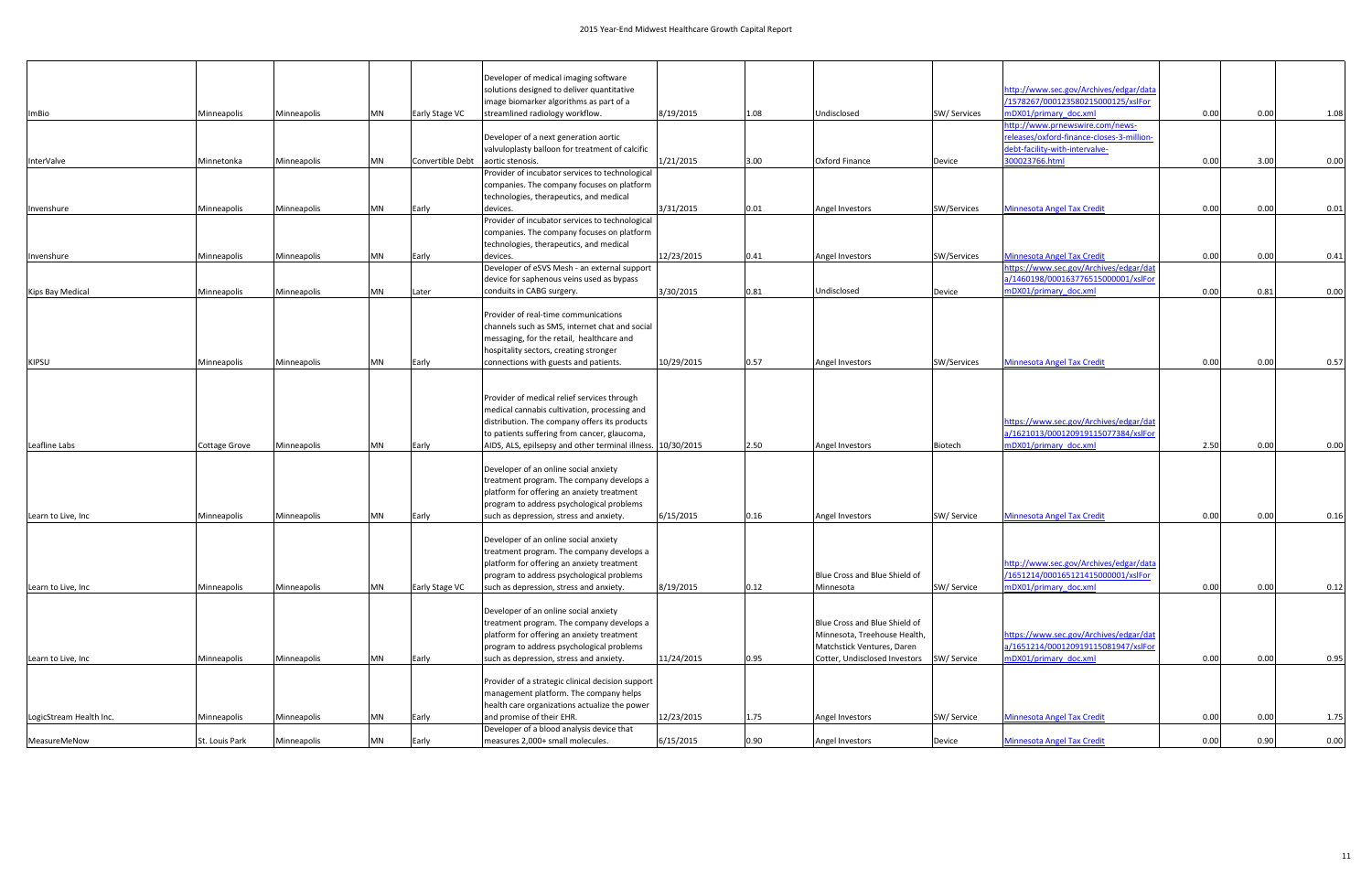|                                     |                     |             |           |                | Owner and operator of a company providing                                                   |           |       |                            |             |                                                                              |       |      |      |
|-------------------------------------|---------------------|-------------|-----------|----------------|---------------------------------------------------------------------------------------------|-----------|-------|----------------------------|-------------|------------------------------------------------------------------------------|-------|------|------|
|                                     |                     |             |           |                | patient-centered medication management                                                      |           |       |                            |             |                                                                              |       |      |      |
|                                     |                     |             |           |                | services. The company helps in identifying and                                              |           |       |                            |             |                                                                              |       |      |      |
|                                     |                     |             |           |                | resolving patients' drug therapy problems as                                                |           |       |                            |             | ittp://www.sec.gov/Archives/edgar/data                                       |       |      |      |
|                                     |                     |             |           |                | well as engages in designing and implementing                                               |           |       |                            |             | /1653524/000161559415000114/xslFor                                           |       |      |      |
| Medication Management Systems, Inc. | Golden Valley       | Minneapolis | MN        | Angel          | medication therapy management programs.                                                     | 9/18/2015 | 0.30  | Undisclosed                | SW/ Service | mDX01/primary doc.xml                                                        | 0.00  | 0.00 | 0.30 |
|                                     |                     |             |           |                |                                                                                             |           |       |                            |             |                                                                              |       |      |      |
|                                     |                     |             |           |                | Provider of an online personal health<br>assessment service. The company provides an        |           |       |                            |             |                                                                              |       |      |      |
|                                     |                     |             |           |                | online service platform for personal health                                                 |           |       |                            |             |                                                                              |       |      |      |
|                                     |                     |             |           |                | assessment which focuses on improving                                                       |           |       |                            |             |                                                                              |       |      |      |
|                                     |                     |             |           |                | quality of care, reducing health risk and                                                   |           |       |                            |             |                                                                              |       |      |      |
|                                     |                     |             |           |                | guiding patients through the care continuum                                                 |           |       |                            |             | http://www.sec.gov/Archives/edgar/data                                       |       |      |      |
|                                     |                     |             |           |                | using personalized web-based, risk profiling                                                |           |       |                            |             | /1649250/000164925015000002/xslFor                                           |       |      |      |
| Medicom Digital, Inc.               | Minneapolis         | Minneapolis | MN        | Early Stage VC | and self-care modules.                                                                      | 12/3/2015 | 0.50  | Cedar Point Capital        | SW/Service  | mDX01/primary doc.xml                                                        | 0.00  | 0.00 | 0.50 |
|                                     |                     |             |           |                | Developer of a device that removes                                                          |           |       |                            |             |                                                                              |       |      |      |
|                                     |                     |             |           |                | cryoprotective agents post thaw washing of                                                  |           |       |                            |             |                                                                              |       |      |      |
| Mesoflow                            | St. Paul            | Minneapolis | MN        | Early          | cells.<br>Manufacturer of instruments for the                                               | 3/31/2015 | 0.50  | Angel Investors            | Device      | <b>Minnesota Angel Tax Credit</b>                                            | 0.00  | 0.50 | 0.00 |
|                                     |                     |             |           |                | treatment of metabolic disorders such as Type                                               |           |       |                            |             |                                                                              |       |      |      |
| MetaModix, Inc.                     | Plymouth            | Minneapolis | MN        | Early          | 2 diabetes and obesity.                                                                     | 1/13/2015 | 0.05  | Angel Investors            | Device      | <b>Minnesota Angel Tax Credit</b>                                            | 0.00  | 0.05 | 0.00 |
|                                     |                     |             |           |                | Manufacturer of instruments for the                                                         |           |       |                            |             | ittp://www.sec.gov/Archives/edgar/data                                       |       |      |      |
|                                     |                     |             |           |                | treatment of metabolic disorders such as Type                                               |           |       | Antipodean Advisors, other |             | /1477042/000147704215000002/xslFor                                           |       |      |      |
| MetaModix, Inc.                     | Plymouth            | Minneapolis | <b>MN</b> | Corporate      | 2 diabetes and obesity.                                                                     | 6/19/2015 | 1.75  | undisclosed                | Device      | mDX01/primary doc.xml                                                        | 0.00  | 1.75 | 0.00 |
|                                     |                     |             |           |                | Manufacturer of instruments for the                                                         |           |       |                            |             |                                                                              |       |      |      |
|                                     |                     |             |           |                | treatment of metabolic disorders such as Type                                               |           |       |                            |             |                                                                              |       |      |      |
| MetaModix, Inc.                     | Plymouth            | Minneapolis | MN        | Early          | 2 diabetes and obesity.                                                                     | 9/8/2015  | 0.17  | Angel Investors            | Device      | <b>Minnesota Angel Tax Credit</b>                                            | 0.00  | 0.17 | 0.00 |
|                                     |                     |             |           |                | Developer of a medical device for the                                                       |           |       |                            |             | http://www.sec.gov/Archives/edgar/data<br>/1643891/000164389115000001/xslFor |       |      |      |
| MicroOptx Medical                   | Maple Grove         | Minneapolis | MN        | Angel          | treatment of Glaucoma.                                                                      | 5/29/2015 | 2.18  | Undisclosed                | Device      | mDX01/primary_doc.xml                                                        | 0.00  | 2.18 | 0.00 |
|                                     |                     |             |           |                | Developer of a medical device for the                                                       |           |       |                            |             |                                                                              |       |      |      |
| MicroOptx Medical                   | Maple Grove         | Minneapolis | MN        | Early          | treatment of Glaucoma.                                                                      | 6/18/2015 | 1.70  | Angel Investors            | Device      | <b>Minnesota Angel Tax Credit</b>                                            | 0.00  | 1.70 | 0.00 |
|                                     |                     |             |           |                | Developer of a medical device for the                                                       |           |       |                            |             |                                                                              |       |      |      |
| MicroOptx Medical                   | Maple Grove         | Minneapolis | MN        | Early          | treatment of Glaucoma.                                                                      | 9/8/2015  | 2.27  | Angel Investors            | Device      | <b>Minnesota Angel Tax Credit</b>                                            | 0.00  | 2.27 | 0.00 |
|                                     |                     |             |           |                | Minnesota Imaging and Engineering, LLC                                                      |           |       |                            |             |                                                                              |       |      |      |
|                                     |                     |             |           |                | develops innovative imaging products in CT,                                                 |           |       |                            |             | http://www.sec.gov/Archives/edgar/data<br>/1660211/000120919115083917/xslFor |       |      |      |
| Minnesota Imaging & Engineering LLC | Excelsior           | Minneapolis | MN        | Undisclosed    | spectral CT, PET, gamma cameras, CTPET, and<br>dental imaging.                              | 12/8/2015 | 0.13  | Undisclosed                | Device      | mDX01/primary doc.xml                                                        | 0.00  | 0.13 | 0.00 |
|                                     |                     |             |           |                | Provider of cannabis-based medications. The                                                 |           |       |                            |             |                                                                              |       |      |      |
|                                     |                     |             |           |                | company provides medications to reduce                                                      |           |       |                            |             | https://www.sec.gov/Archives/edgar/dat                                       |       |      |      |
|                                     |                     |             |           |                | human sufferings like seizures, nausea,                                                     |           |       |                            |             | a/1632022/000161559415000059/xslFor                                          |       |      |      |
| Minnesota Medical Solutions         | Edina               | Minneapolis | MN        | Angel          | wasting and muscle spasm.                                                                   | 4/17/2015 | 3.60  | Angel Investors            | Biotech     | mDX01/primary_doc.xml                                                        | 3.60  | 0.00 | 0.00 |
|                                     |                     |             |           |                | Provider of cannabis-based medications. The                                                 |           |       |                            |             |                                                                              |       |      |      |
|                                     |                     |             |           |                | company provides medications to reduce                                                      |           |       |                            |             | https://www.sec.gov/Archives/edgar/dat                                       |       |      |      |
|                                     |                     |             |           |                | human sufferings like seizures, nausea,                                                     |           |       |                            |             | a/1632022/000161559415000060/xslFor                                          |       |      |      |
| Minnesota Medical Solutions         | Edina               | Minneapolis | <b>MN</b> | Angel          | wasting and muscle spasm.                                                                   | 4/17/2015 | 13.00 | Angel Investors            | Biotech     | mDX01/primary doc.xml                                                        | 13.00 | 0.00 | 0.00 |
|                                     |                     |             |           |                | Developer of perfusion decellularization                                                    |           |       |                            |             |                                                                              |       |      |      |
|                                     |                     |             |           |                | technology. The company offers full biological                                              |           |       |                            |             | http://www.sec.gov/Archives/edgar/data                                       |       |      |      |
|                                     |                     |             |           |                | replacement of human organs including the                                                   |           |       |                            |             | /1527096/000128823015000012/xslFor                                           |       |      |      |
| Miromatrix Medical, Inc.            | Eden Prarie         | Minneapolis | <b>MN</b> | Early Stage VC | liver, lung, kidney, pancreas and heart.                                                    | 8/28/2015 | 7.23  | Undisclosed                | Biotech     | mDX01/primary doc.xml                                                        | 7.23  | 0.00 | 0.00 |
|                                     |                     |             |           |                |                                                                                             |           |       |                            |             |                                                                              |       |      |      |
|                                     |                     |             |           |                | Developer of perfusion decellularization                                                    |           |       |                            |             |                                                                              |       |      |      |
|                                     |                     |             |           |                | technology. The company offers full biological<br>replacement of human organs including the |           |       |                            |             | http://www.sec.gov/Archives/edgar/data<br>/1527096/000128823015000015/xslFor |       |      |      |
| Miromatrix Medical, Inc.            | Eden Prarie         | Minneapolis | <b>MN</b> | Undisclosed    | liver, lung, kidney, pancreas and heart.                                                    | 11/4/2015 | 0.49  | Undisclosed                | Biotech     | mDX01/primary doc.xml                                                        | 0.49  | 0.00 | 0.00 |
| <b>MIVI</b> Neuroscience            | <b>Eden Prairie</b> | Minneapolis | <b>MN</b> | Early          | Developer of a stroke treatment device.                                                     | 6/15/2015 | 1.90  | Angel Investors            | Device      | <b>Minnesota Angel Tax Credit</b>                                            | 0.00  | 1.90 | 0.00 |
|                                     |                     |             |           |                |                                                                                             |           |       |                            |             |                                                                              |       |      |      |
|                                     |                     |             |           |                | Developer of therapeutics addressing                                                        |           |       |                            |             |                                                                              |       |      |      |
|                                     |                     |             |           |                | myeloma, a type of cancer that begins in the                                                |           |       |                            |             |                                                                              |       |      |      |
| Myeloma Cure                        | Woodbury            | Minneapolis | <b>MN</b> | Early          | bone marrow and affects plasma cells.                                                       | 6/15/2015 | 0.50  | Angel Investors            | Biotech     | <b>Minnesota Angel Tax Credit</b>                                            | 0.50  | 0.00 | 0.00 |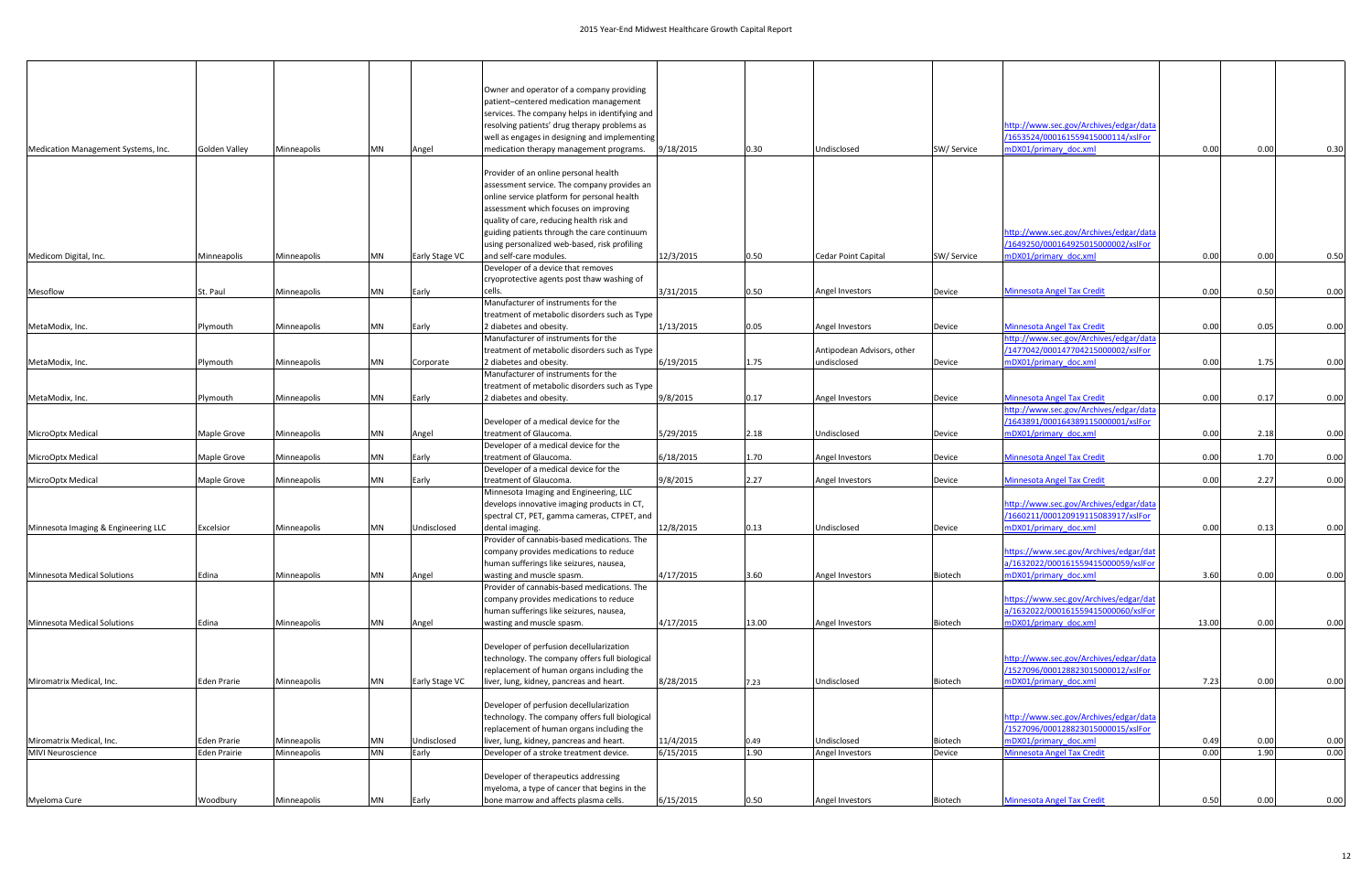|                       |                     |             |           |                | Medication reminder app for web and mobile                                                |            |       |                                |              |                                                                               |      |       |       |
|-----------------------|---------------------|-------------|-----------|----------------|-------------------------------------------------------------------------------------------|------------|-------|--------------------------------|--------------|-------------------------------------------------------------------------------|------|-------|-------|
| MyMeds                | Minneapolis         | Minneapolis | MN        | Early          | use.                                                                                      | 6/15/2015  | 0.65  | Angel Investors                | SW/Services  | <b>Minnesota Angel Tax Credit</b>                                             | 0.00 | 0.00  | 0.65  |
|                       |                     |             |           |                | Medication reminder app for web and mobile                                                |            |       |                                |              |                                                                               |      |       |       |
| MyMeds, Inc           | Minneapolis         | Minneapolis | <b>MN</b> | Early          | use.                                                                                      | 9/8/2015   | 0.15  | Angel Investors                | SW/ Services | <b>Minnesota Angel Tax Credit</b>                                             | 0.00 | 0.00  | 0.15  |
|                       |                     |             |           |                | Medication reminder app for web and mobile                                                | 12/23/2015 | 0.70  |                                |              | <b>Minnesota Angel Tax Credit</b>                                             | 0.00 | 0.00  | 0.70  |
| MyMeds, Inc           | Minneapolis         | Minneapolis | <b>MN</b> | Early          | use.<br>Developer of a surgical site evacuator device                                     |            |       | Angel Investors                | SW/ Services |                                                                               |      |       |       |
|                       |                     |             |           |                | that captures and removes 99.5% of                                                        |            |       |                                |              |                                                                               |      |       |       |
|                       |                     |             |           |                | bioaerosols formed at the incision site during                                            |            |       |                                |              |                                                                               |      |       |       |
| Nascent Surgical, LLC | Eden Prarie         | Minneapolis | MN        | Early          | open surgery.                                                                             | 12/23/2015 | 0.09  | Angel Investors                | Device       | <b>Minnesota Angel Tax Credit</b>                                             | 0.00 | 0.09  | 0.00  |
|                       |                     |             |           |                | Developer of a surgical site evacuator device                                             |            |       |                                |              |                                                                               |      |       |       |
|                       |                     |             |           |                | that captures and removes 99.5% of                                                        |            |       |                                |              | https://www.sec.gov/Archives/edgar/dat                                        |      |       |       |
|                       |                     |             |           |                | bioaerosols formed at the incision site during                                            |            |       |                                |              | a/1508436/000150843615000002/xslFor                                           |      |       |       |
| Nascent Surgical, LLC | Eden Prarie         | Minneapolis | MN        | Early          | open surgery.                                                                             | 8/14/2015  | 0.04  | Undisclosed                    | Device       | nDX01/primary_doc.xml                                                         | 0.00 | 0.04  | 0.00  |
|                       |                     |             |           |                | Developer of a surgical site evacuator device                                             |            |       |                                |              |                                                                               |      |       |       |
|                       |                     |             |           |                | that captures and removes 99.5% of                                                        |            |       |                                |              | https://www.sec.gov/Archives/edgar/dat                                        |      |       |       |
|                       |                     |             | MN        |                | bioaerosols formed at the incision site during                                            | 1/2/2015   |       |                                |              | a/1508436/000150843615000001/xslFor                                           | 0.00 | 0.11  | 0.00  |
| Nascent Surgical, LLC | Eden Prarie         | Minneapolis |           | Early          | open surgery.<br>Developer of devices for the treatment of                                |            | 0.11  | Undisclosed                    | Device       | nDX01/primary doc.xml                                                         |      |       |       |
|                       |                     |             |           |                | degenerative mitral regurgitation. The                                                    |            |       |                                |              |                                                                               |      |       |       |
|                       |                     |             |           |                | company develops devices that allows mitral                                               |            |       |                                |              | http://www.sec.gov/Archives/edgar/data                                        |      |       |       |
|                       |                     |             |           |                | valve repair to be performed on a beating                                                 |            |       |                                |              | /1400819/000120919115015894/xslFor                                            |      |       |       |
| NeoChord              | <b>Eden Prairie</b> | Minneapolis | <b>MN</b> | Later          | heart.                                                                                    | 2/20/2015  | 0.46  | Undisclosed                    | Device       | mDX01/primary doc.xml                                                         | 0.00 | 0.46  | 0.00  |
|                       |                     |             |           |                |                                                                                           |            |       |                                |              |                                                                               |      |       |       |
|                       |                     |             |           |                | Developer of devices for the treatment of                                                 |            |       | <b>Baird Capital Partners,</b> |              |                                                                               |      |       |       |
|                       |                     |             |           |                | degenerative mitral regurgitation. The                                                    |            |       | Deerfield Management, CHV      |              |                                                                               |      |       |       |
|                       |                     |             |           |                | company develops devices that allows mitral                                               |            |       | Capital, Heron Capital, Hopen  |              | https://www.crunchbase.com/funding-                                           |      |       |       |
|                       |                     |             |           |                | valve repair to be performed on a beating                                                 |            |       | Life Science Ventures, and     |              | round/2a6bab8c75e0eb264af5890df4572                                           |      |       |       |
| NeoChord              | <b>Eden Prairie</b> | Minneapolis | <b>MN</b> | Series C       | heart.                                                                                    | 6/8/2015   | 20.00 | <b>TGAP Ventures</b>           | Device       | 9f4                                                                           | 0.00 | 20.00 | 0.00  |
|                       |                     |             |           |                |                                                                                           |            |       |                                |              |                                                                               |      |       |       |
| Neurotronic           | Long Lake           | Minneapolis | <b>MN</b> | Early          | Developer of a neurological medical device.                                               | 6/15/2015  | 1.00  | Angel Investors                | Device       | <b>Minnesota Angel Tax Credit</b>                                             | 0.00 | 1.00  | 0.00  |
|                       |                     |             |           |                | Developer of a device that prevents heart                                                 |            |       |                                |              | https://www.sec.gov/Archives/edgar/dat<br>a/1602486/000118143115005982/xslFor |      |       |       |
| Nirva Medical         | Vadnais Heights     | Minneapolis | <b>MN</b> | <b>Bridge</b>  | damage from cardiac stents inserted during a<br>heart attack.                             | 4/20/2015  | 0.26  | Undisclosed                    |              | mDX01/primary doc.xml                                                         | 0.00 | 0.26  | 0.00  |
|                       |                     |             |           |                | Developer of a device that prevents heart                                                 |            |       |                                | Device       |                                                                               |      |       |       |
|                       |                     |             |           |                | damage from cardiac stents inserted during a                                              |            |       |                                |              |                                                                               |      |       |       |
| Nirva Medical         | Vadnais Heights     | Minneapolis | <b>MN</b> | Early          | heart attack.                                                                             | 6/15/2015  | 0.10  | Angel Investors                | Device       | <b>Minnesota Angel Tax Credit</b>                                             | 0.00 | 0.10  | 0.00  |
|                       |                     |             |           |                | Developer of a device that prevents heart                                                 |            |       |                                |              |                                                                               |      |       |       |
|                       |                     |             |           |                | damage from cardiac stents inserted during a                                              |            |       |                                |              |                                                                               |      |       |       |
| Nirva Medical         | Vadnais Heights     | Minneapolis | MN        | Early          | heart attack.                                                                             | 9/8/2015   | 0.25  | Angel Investors                | Device       | <b>Minnesota Angel Tax Credit</b>                                             | 0.00 | 0.25  | 0.00  |
|                       |                     |             |           |                |                                                                                           |            |       |                                |              |                                                                               |      |       |       |
|                       |                     |             |           |                | Provider of a health and wellness platform.                                               |            |       |                                |              |                                                                               |      |       |       |
|                       |                     |             |           |                | The company offers an interactive platform                                                |            |       |                                |              |                                                                               |      |       |       |
|                       |                     |             |           |                | which collects data based on the user's                                                   |            |       |                                |              |                                                                               |      |       |       |
|                       |                     |             |           |                | interests and behavior and uses rewards,                                                  |            |       |                                |              |                                                                               |      |       |       |
|                       |                     |             |           |                | social communities and gamification to                                                    |            |       |                                |              | http://www.businesswire.com/news/ho                                           |      |       |       |
|                       |                     |             |           |                | encourage behavioral change. It also allows                                               |            |       | Noro-Moseley Partners (Allen   |              | me/20150407005766/en/Novu-Receives                                            |      |       |       |
|                       |                     |             |           |                | users to create their own health-improvement                                              |            |       | Moseley), SSM Partners (Casey  |              | 20M-Funding-SSM-Partners-Noro-                                                |      |       |       |
| Novu                  | Minneapolis         | Minneapolis | MN        | Early          | and wellness programs.                                                                    | 4/7/2015   | 20.00 | West)                          | SW/Services  | Moseley#.VXieMPlVhHw                                                          | 0.00 | 0.00  | 20.00 |
|                       |                     |             |           |                |                                                                                           |            |       |                                |              |                                                                               |      |       |       |
|                       |                     |             |           |                | Provider of a health and wellness platform.<br>The company offers an interactive platform |            |       |                                |              |                                                                               |      |       |       |
|                       |                     |             |           |                | which collects data based on the user's                                                   |            |       |                                |              |                                                                               |      |       |       |
|                       |                     |             |           |                | interests and behavior and uses rewards,                                                  |            |       |                                |              |                                                                               |      |       |       |
|                       |                     |             |           |                | social communities and gamification to                                                    |            |       |                                |              |                                                                               |      |       |       |
|                       |                     |             |           |                | encourage behavioral change. It also allows                                               |            |       |                                |              |                                                                               |      |       |       |
|                       |                     |             |           |                | users to create their own health-improvement                                              |            |       |                                |              |                                                                               |      |       |       |
| Novu                  | Minneapolis         | Minneapolis | <b>MN</b> | Early          | and wellness programs.                                                                    | 9/8/2015   | 0.02  | Angel Investors                | SW/ Services | <b>Minnesota Angel Tax Credit</b>                                             | 0.00 | 0.00  | 0.02  |
|                       |                     |             |           |                |                                                                                           |            |       |                                |              |                                                                               |      |       |       |
|                       |                     |             |           |                |                                                                                           |            |       | Boston Scientific Corporation, |              |                                                                               |      |       |       |
|                       |                     |             |           |                |                                                                                           |            |       | Aberdare Ventures, Arboretum   |              |                                                                               |      |       |       |
|                       |                     |             |           |                |                                                                                           |            |       | Ventures, GDN Holdings, The    |              | http://www.prnewswire.com/news-                                               |      |       |       |
|                       |                     |             |           |                | Developer of a device using wave technology                                               |            |       | Ally Bridge Group and East     |              | releases/nxthera-completes-40m-                                               |      |       |       |
| NxThera               | Maple Grove         | Minneapolis | MN        | Later Stage VC | for the treatment of prostate disorders.                                                  | 12/3/2015  | 6.74  | West Bank                      | Device       | financing-300187563.html                                                      | 0.00 | 6.74  | 0.00  |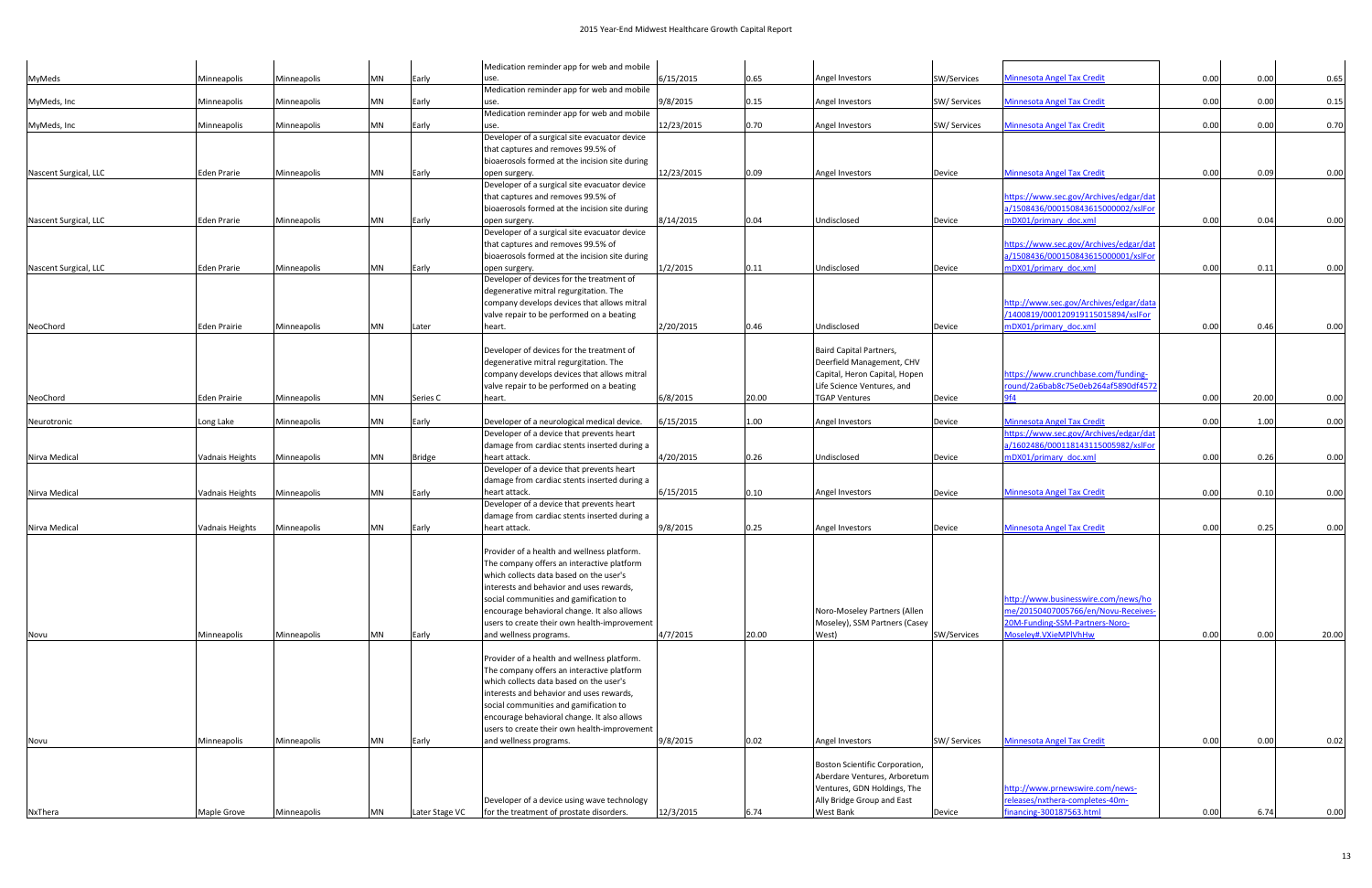|                         |                            |             |                |                                          |                                                                                      |            |                                            | Boston Scientific Corporation,                              |                                        |                                        |      |       |      |
|-------------------------|----------------------------|-------------|----------------|------------------------------------------|--------------------------------------------------------------------------------------|------------|--------------------------------------------|-------------------------------------------------------------|----------------------------------------|----------------------------------------|------|-------|------|
|                         |                            |             |                |                                          |                                                                                      |            |                                            | Aberdare Ventures, Arboretum                                |                                        |                                        |      |       |      |
|                         |                            |             |                |                                          |                                                                                      |            |                                            | Ventures, GDN Holdings, The                                 |                                        | http://www.sec.gov/Archives/edgar/data |      |       |      |
|                         |                            |             |                |                                          | Developer of a device using wave technology                                          |            |                                            | Ally Bridge Group and East                                  |                                        | /1436280/000120919115084490/xslFor     |      |       |      |
| NxThera                 | Maple Grove                | Minneapolis | MN             | Later Stage VC                           | for the treatment of prostate disorders.                                             | 12/10/2015 | 25.00                                      | West Bank                                                   | Device                                 | mDX01/primary doc.xml                  | 0.00 | 25.00 | 0.00 |
|                         |                            |             |                |                                          |                                                                                      |            |                                            |                                                             |                                        |                                        |      |       |      |
|                         |                            |             |                |                                          |                                                                                      |            |                                            | <b>Boston Scientific Corporation,</b>                       |                                        |                                        |      |       |      |
|                         |                            |             |                |                                          |                                                                                      |            |                                            | Aberdare Ventures, Arboretum<br>Ventures, GDN Holdings, The |                                        | http://www.sec.gov/Archives/edgar/data |      |       |      |
|                         |                            |             |                |                                          | Developer of a device using wave technology                                          |            |                                            | Ally Bridge Group and East                                  |                                        | /1436280/000120919115084499/xslFor     |      |       |      |
| NxThera                 | Maple Grove                | Minneapolis | <b>MN</b>      | Later Stage VC                           | for the treatment of prostate disorders.                                             | 12/10/2015 | 8.26                                       | West Bank                                                   | Device                                 | mDX01/primary_doc.xml                  | 0.00 | 8.26  | 0.00 |
|                         |                            |             |                |                                          |                                                                                      |            |                                            |                                                             |                                        |                                        |      |       |      |
|                         |                            |             |                |                                          |                                                                                      |            |                                            | <b>Boston Scientific Corporation,</b>                       |                                        |                                        |      |       |      |
|                         |                            |             |                |                                          |                                                                                      |            |                                            | Aberdare Ventures, Arboretum                                |                                        |                                        |      |       |      |
|                         |                            |             |                |                                          |                                                                                      |            |                                            | Ventures, GDN Holdings, The                                 |                                        | https://www.sec.gov/Archives/edgar/dat |      |       |      |
|                         |                            |             |                |                                          | Developer of a device using wave technology                                          |            |                                            | Ally Bridge Group and East                                  |                                        | a/1436280/000120919115011754/xslFor    |      |       |      |
| NxThera                 | Maple Grove                | Minneapolis | <b>MN</b>      | Later Stage VC                           | for the treatment of prostate disorders.                                             | 2/11/2015  | 3.00                                       | West Bank                                                   | Device                                 | mDX01/primary_doc.xml                  | 0.00 | 3.00  | 0.00 |
|                         |                            |             |                |                                          | A genomics interpretation company that                                               |            |                                            |                                                             |                                        |                                        |      |       |      |
|                         | Minneapolis<br>Minneapolis |             |                | analyzes multiple genes for accurate and |                                                                                      |            |                                            |                                                             | http://www.sec.gov/Archives/edgar/data |                                        |      |       |      |
|                         |                            |             |                | comprehensive prescription               |                                                                                      |            | Mayo Medical Ventures,                     |                                                             | /1637022/000123580215000073/xslFor     |                                        |      |       |      |
| <b>OneOme</b>           |                            | <b>MN</b>   | Early Stage VC | recommendations.                         | 5/18/2015                                                                            | 1.04       | Invenshure, other undisclosed SW/ Services |                                                             | mDX01/primary doc.xml                  | 0.00                                   | 0.00 | 1.04  |      |
|                         |                            |             |                |                                          | A genomics interpretation company that                                               |            |                                            |                                                             |                                        |                                        |      |       |      |
|                         | Minneapolis                |             |                |                                          | analyzes multiple genes for accurate and<br>comprehensive prescription               |            |                                            |                                                             |                                        |                                        |      |       |      |
| <b>OneOme</b>           | Minneapolis                |             | MN             | Early                                    | recommendations.                                                                     | 9/8/2015   | 2.18                                       | Angel Investors                                             | SW/Services                            | <b>Minnesota Angel Tax Credit</b>      | 0.00 | 0.00  | 2.18 |
|                         |                            |             |                |                                          | A genomics interpretation company that                                               |            |                                            |                                                             |                                        |                                        |      |       |      |
|                         |                            |             |                |                                          | analyzes multiple genes for accurate and                                             |            |                                            |                                                             |                                        |                                        |      |       |      |
|                         |                            |             |                |                                          | comprehensive prescription                                                           |            |                                            |                                                             |                                        |                                        |      |       |      |
| <b>OneOme</b>           | Minneapolis<br>Minneapolis |             | MN             | Early                                    | recommendations.                                                                     | 12/23/2015 | 0.25                                       | Angel Investors                                             | SW/Services                            | <b>Minnesota Angel Tax Credit</b>      | 0.00 | 0.00  | 0.25 |
|                         |                            |             |                |                                          | Device designed to reduce the amount of dye                                          |            |                                            |                                                             |                                        |                                        |      |       |      |
|                         |                            |             |                |                                          | (contrast) injected during commonly                                                  |            |                                            |                                                             |                                        |                                        |      |       |      |
|                         |                            |             |                |                                          | performed heart procedures to protect the                                            |            |                                            |                                                             |                                        | http://finance.yahoo.com/news/osprey-  |      |       |      |
| <b>Osprey Medical</b>   | Minnetonka                 | Minneapolis | <b>MN</b>      | Early                                    | kidneys from damage.                                                                 | 3/24/2015  | 14.00                                      | Undisclosed                                                 | Device                                 | medical-inc-16-3-160100323.htm         | 0.00 | 14.00 | 0.00 |
|                         |                            |             |                |                                          | Developer of the AmnioStent System, a                                                |            |                                            |                                                             |                                        |                                        |      |       |      |
|                         |                            |             |                |                                          | catheter delivered stent with a biological graft                                     |            |                                            |                                                             |                                        |                                        |      |       |      |
| Peytant Solutions, Inc. | Minneapolis                | Minneapolis | <b>MN</b>      | Early                                    | covering.                                                                            | 6/15/2015  | 0.14                                       | <b>Angel Investors</b>                                      | Device                                 | <b>Minnesota Angel Tax Credit</b>      | 0.00 | 0.14  | 0.00 |
|                         |                            |             |                |                                          | Developer of the AmnioStent System, a                                                |            |                                            |                                                             |                                        | http://www.sec.gov/Archives/edgar/data |      |       |      |
|                         |                            |             |                |                                          | catheter delivered stent with a biological graft                                     |            |                                            | Steven Healy, Robery Thatcher,                              |                                        | /1652372/000165237215000001/xslFor     |      |       |      |
| Peytant Solutions, Inc. | Minneapolis                | Minneapolis | <b>MN</b>      | Angel                                    | covering.                                                                            | 9/3/2015   | 0.58                                       | other undisclosed                                           | Device                                 | mDX01/primary doc.xml                  | 0.00 | 0.58  | 0.00 |
|                         |                            |             |                |                                          | Developer of the AmnioStent System, a                                                |            |                                            |                                                             |                                        |                                        |      |       |      |
|                         |                            |             |                |                                          | catheter delivered stent with a biological graft                                     |            |                                            |                                                             |                                        |                                        |      |       |      |
| Peytant Solutions, Inc. | Minneapolis                | Minneapolis | MN             | Early                                    | covering.                                                                            | 9/30/2015  | 0.27                                       | Angel Investors                                             | Device                                 | <u>Minnesota Angel Tax Credit</u>      | 0.00 | 0.27  | 0.00 |
|                         |                            |             |                |                                          | Provider of evidence based consumer insights                                         |            |                                            |                                                             |                                        |                                        |      |       |      |
|                         |                            |             |                |                                          | services to healthcare industry. The company                                         |            |                                            |                                                             |                                        |                                        |      |       |      |
|                         |                            |             |                |                                          | connects healthcare service providers to                                             |            |                                            |                                                             |                                        |                                        |      |       |      |
|                         |                            |             |                |                                          | customer by providing a blend of quantitative                                        |            |                                            |                                                             |                                        | http://www.sec.gov/Archives/edgar/data |      |       |      |
|                         |                            |             |                |                                          | and qualitative expertise based on the                                               |            |                                            |                                                             |                                        | /1655296/000120919115075150/xslFor     |      |       |      |
| <b>Prairie Compass</b>  | Minneapolis                | Minneapolis | <b>MN</b>      | Angel                                    | foundation of big and small data.                                                    | 10/13/2015 | 0.03                                       | Undisclosed                                                 | SW/Services                            | mDX01/primary doc.xml                  | 0.00 | 0.00  | 0.03 |
|                         |                            |             |                |                                          |                                                                                      |            |                                            |                                                             |                                        |                                        |      |       |      |
|                         |                            |             |                |                                          | Manufacturer of the Hummingbird TTS                                                  |            |                                            |                                                             |                                        |                                        |      |       |      |
|                         |                            |             |                |                                          | (tympanostomy Tube System), a pediatric                                              |            |                                            |                                                             |                                        | https://www.sec.gov/Archives/edgar/dat |      |       |      |
|                         |                            |             |                |                                          | surgical technology that minimizes surgical                                          |            |                                            |                                                             |                                        | a/1537953/000120919115051682/xslFor    |      |       |      |
| Preceptis Medical       | Plymouth                   | Minneapolis | MN             | Early                                    | trauma during ear tube replacement.                                                  | 6/10/2015  | 0.98                                       | Undisclosed                                                 | Device                                 | mDX01/primary doc.xml                  | 0.00 | 0.98  | 0.00 |
|                         |                            |             |                |                                          |                                                                                      |            |                                            |                                                             |                                        |                                        |      |       |      |
|                         |                            |             |                |                                          | Provider of a technology that allows people to                                       |            |                                            |                                                             |                                        |                                        |      |       |      |
|                         |                            |             |                |                                          | receive regular updates. The company's                                               |            |                                            |                                                             |                                        |                                        |      |       |      |
|                         |                            |             |                |                                          | technology allows its users to receive<br>important updates and enables its users to |            |                                            |                                                             |                                        |                                        |      |       |      |
| PreciouStatus           | Minneapolis                | Minneapolis | MN             | Early                                    | stay connected.                                                                      | 6/15/2015  | 0.85                                       | Angel Investors                                             | SW/ Services                           | <b>Minnesota Angel Tax Credit</b>      | 0.00 | 0.00  | 0.85 |
|                         |                            |             |                |                                          |                                                                                      |            |                                            |                                                             |                                        |                                        |      |       |      |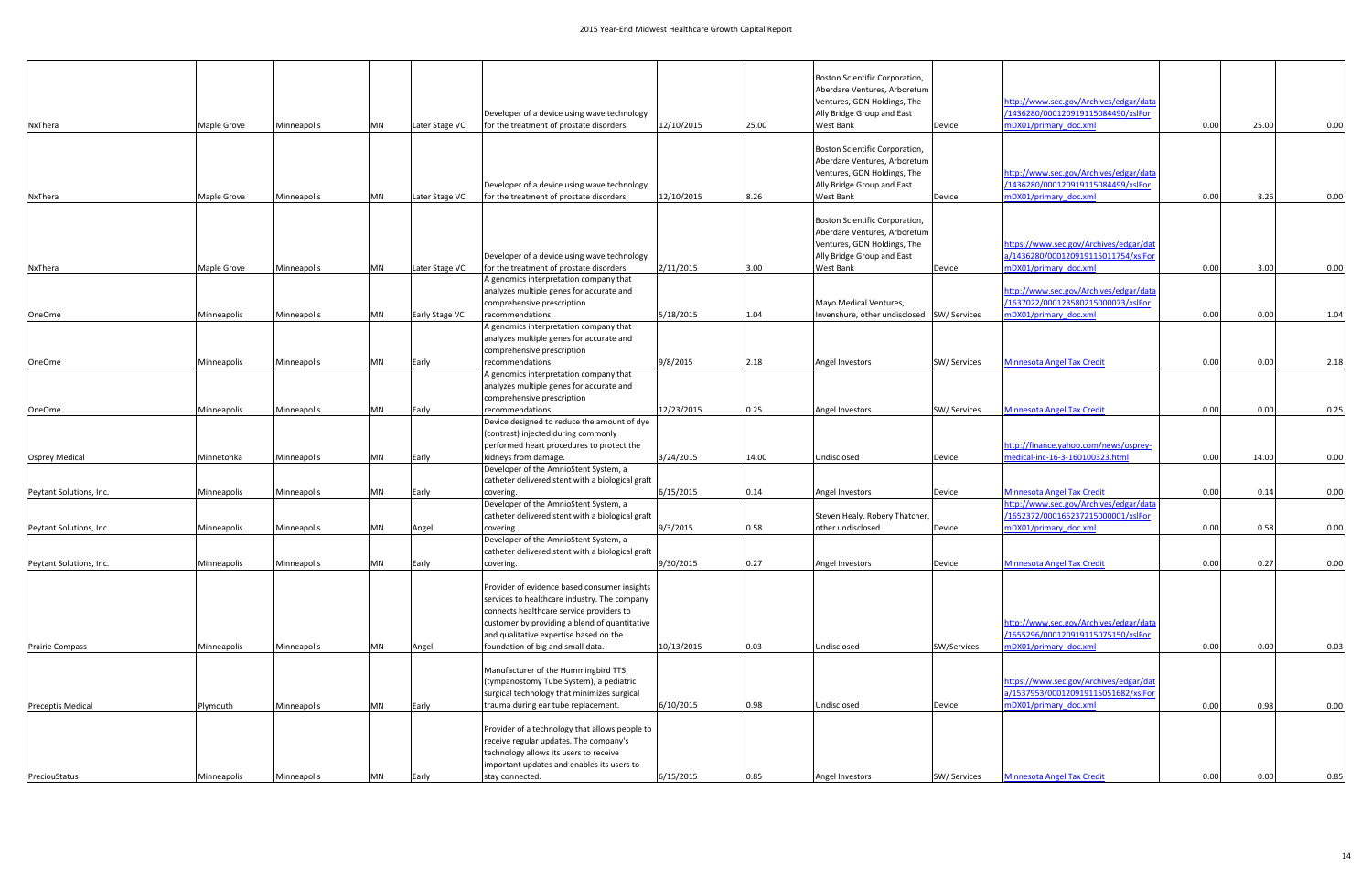| <b>Prescribe Nutrition</b> | Minneapolis | <b>MINNEAPOLIS</b> | <b>MN</b> |                | Owner and operator of an online wellness<br>education platform. The company offers<br>interactive programs and nutritionist guidance<br>to treat chronic health conditions, food<br>sensitivities and weight management<br>Accelerator/ Incuba problems via an online nutrition community. | 8/10/2015                           | 0.09 | gener8tor                                 | SW/Service   | Pitchbook                                                                                                                                     | 0.00 | 0.00 | 0.09 |
|----------------------------|-------------|--------------------|-----------|----------------|--------------------------------------------------------------------------------------------------------------------------------------------------------------------------------------------------------------------------------------------------------------------------------------------|-------------------------------------|------|-------------------------------------------|--------------|-----------------------------------------------------------------------------------------------------------------------------------------------|------|------|------|
|                            |             |                    |           |                | Owner and operator of an online wellness<br>education platform. The company offers<br>interactive programs and nutritionist guidance<br>to treat chronic health conditions, food                                                                                                           |                                     |      |                                           |              |                                                                                                                                               |      |      |      |
| <b>Prescribe Nutrition</b> | Minneapolis | Minneapolis        | <b>MN</b> | Angel          | sensitivities and weight management<br>problems via an online nutrition community.                                                                                                                                                                                                         | Undisclosed (but post<br>8/10/2015) | 0.05 | <b>BrightStar Wisconsin</b><br>Foundation | SW/Service   | Pitchbook                                                                                                                                     | 0.00 | 0.00 | 0.05 |
|                            |             |                    |           |                | Developer of a concussion treatment<br>technology. The company is involved in the<br>development of technology for treatment of                                                                                                                                                            |                                     |      |                                           |              | http://www.sec.gov/Archives/edgar/data<br>/1651864/000136211815000014/xslFor                                                                  |      |      |      |
| <b>Prevent Biometrics</b>  | Minneapolis | Minneapolis        | <b>MN</b> | Angel          | concussions among athletes.<br>Developer of hemostatic products. The<br>company produces new line of hemostatic<br>products developed to stop bleeding in                                                                                                                                  | 8/24/2015                           | 0.10 | Undisclosed                               | Device       | mDX01/primary doc.xml<br>http://www.bizjournals.com/twincities/p<br>rint-edition/2015/04/03/stone-arch-<br>capital-protege-biomed-revolution- | 0.00 | 0.10 | 0.00 |
| Protégé Biomedical         | Minneapolis | Minneapolis        | <b>MN</b> | Angel          | animals and humans.                                                                                                                                                                                                                                                                        | 3/26/2015                           | 0.75 | Undisclosed                               | Biotech      | fuels.html                                                                                                                                    | 0.75 | 0.00 | 0.00 |
|                            |             |                    |           |                | Developer of catheter infection reduction<br>technology. The company develops single use<br>products to protect patients from acquiring life<br>threatening infections associated with long                                                                                                |                                     |      |                                           |              | http://www.sec.gov/Archives/edgar/data<br>/1543609/000154360915000001/xslFor                                                                  |      | 1.60 |      |
| <b>Pursuit Vascular</b>    | Maple Grove | Minneapolis        | <b>MN</b> | Early          | term catheters.<br>Developer of catheter infection reduction<br>technology. The company develops single use<br>products to protect patients from acquiring life                                                                                                                            | 2/6/2015                            | 1.6  | Undisclosed                               | Device       | mDX01/primary doc.xml<br>http://www.sec.gov/Archives/edgar/data                                                                               | 0.00 |      | 0.00 |
| <b>Pursuit Vascular</b>    | Maple Grove | Minneapolis        | <b>MN</b> | Angel          | threatening infections associated with long<br>term catheters.                                                                                                                                                                                                                             | 3/20/2015                           | 5.11 | Undisclosed                               | Device       | /1543609/000154360915000002/xslFor<br>mDX01/primary doc.xml                                                                                   | 0.00 | 5.11 | 0.00 |
|                            |             |                    |           |                | Developer and marketer of devices for<br>detection of bacteria, viruses and disease<br>biomarkers. The company develops biosensor-<br>based diagnostic tests for the detection of<br>proteins, bacteria and viruses contained in                                                           |                                     |      |                                           |              | https://www.sec.gov/Archives/edgar/dat<br>a/1551344/000155134415000001/xslFor                                                                 |      |      |      |
| Rapid Diagnostek           | Plymouth    | Minneapolis        | <b>MN</b> | Later Stage VC | liquid samples.                                                                                                                                                                                                                                                                            | 3/10/2015                           | 3.30 | Undisclosed                               | Device       | mDX01/primary doc.xml                                                                                                                         | 0.00 | 3.30 | 0.00 |
|                            |             |                    |           |                | Developer of gene editing technologies. The<br>company manipulates the deoxyribonucleic<br>acid (DNA) sample to add and activate genes<br>that predispose an animal to coronary artery                                                                                                     |                                     |      |                                           |              | http://www.sec.gov/Archives/edgar/data<br>/1543926/000120919115081515/xslFor                                                                  |      |      |      |
| Recombinetics, Inc.        | St. Paul    | Minneapolis        | <b>MN</b> | Later Stage VC | disease.                                                                                                                                                                                                                                                                                   | 11/20/2015                          | 2.77 | Undisclosed                               | SW/ Services | mDX01/primary_doc.xml                                                                                                                         | 0.00 | 0.00 | 2.77 |
| Retrace Health             | Minneapolis | Minneapolis        | <b>MN</b> | Undisclosed    | Provider of an online platform that connect<br>patients to medical providers. The company's<br>services include preventive care, pediatric care<br>and diagnostic testing.                                                                                                                 | 5/21/2015                           | 0.50 | Undisclosed                               | SW/ Services | https://www.sec.gov/Archives/edgar/dat<br>a/1641682/000120919115045175/xslFor<br>mDX01/primary doc.xml                                        | 0.00 | 0.00 | 0.50 |
|                            |             |                    |           |                | Provider of an online platform that connect<br>patients to medical providers. The company's<br>services include preventive care, pediatric care                                                                                                                                            |                                     |      |                                           |              | https://www.sec.gov/Archives/edgar/dat<br>a/1641682/000120919115081734/xslFor                                                                 |      |      |      |
| Retrace Health             | Minneapolis | Minneapolis        | <b>MN</b> | Undisclosed    | and diagnostic testing.<br>Developer of a medical device for treating                                                                                                                                                                                                                      | 11/23/2015                          | 0.48 | Undisclosed                               | SW/ Services | mDX01/primary_doc.xml<br>https://www.sec.gov/Archives/edgar/dat                                                                               | 0.00 | 0.00 | 0.48 |
| ScyFIX                     | Chanhassen  | Minneapolis        | <b>MN</b> | Angel          | Retinitis Pigmentosa, a degenerative eye<br>disease.                                                                                                                                                                                                                                       | 1/2/2015                            | 0.15 | Undisclosed                               | Device       | a/1408142/000140814215000003/xslFor<br>mDX01/primary doc.xml                                                                                  | 0.00 | 0.15 | 0.00 |
|                            |             |                    |           |                | Developer of a medical device for treating<br>Retinitis Pigmentosa, a degenerative eye                                                                                                                                                                                                     |                                     |      |                                           |              | https://www.sec.gov/Archives/edgar/dat<br>a/1408142/000140814215000002/xslFor                                                                 |      |      |      |
| <b>ScyFIX</b>              | Chanhassen  | Minneapolis        | <b>MN</b> | Angel          | disease.                                                                                                                                                                                                                                                                                   | 1/2/2015                            | 0.53 | Undisclosed                               | Device       | mDX01/primary_doc.xml                                                                                                                         | 0.00 | 0.53 | 0.00 |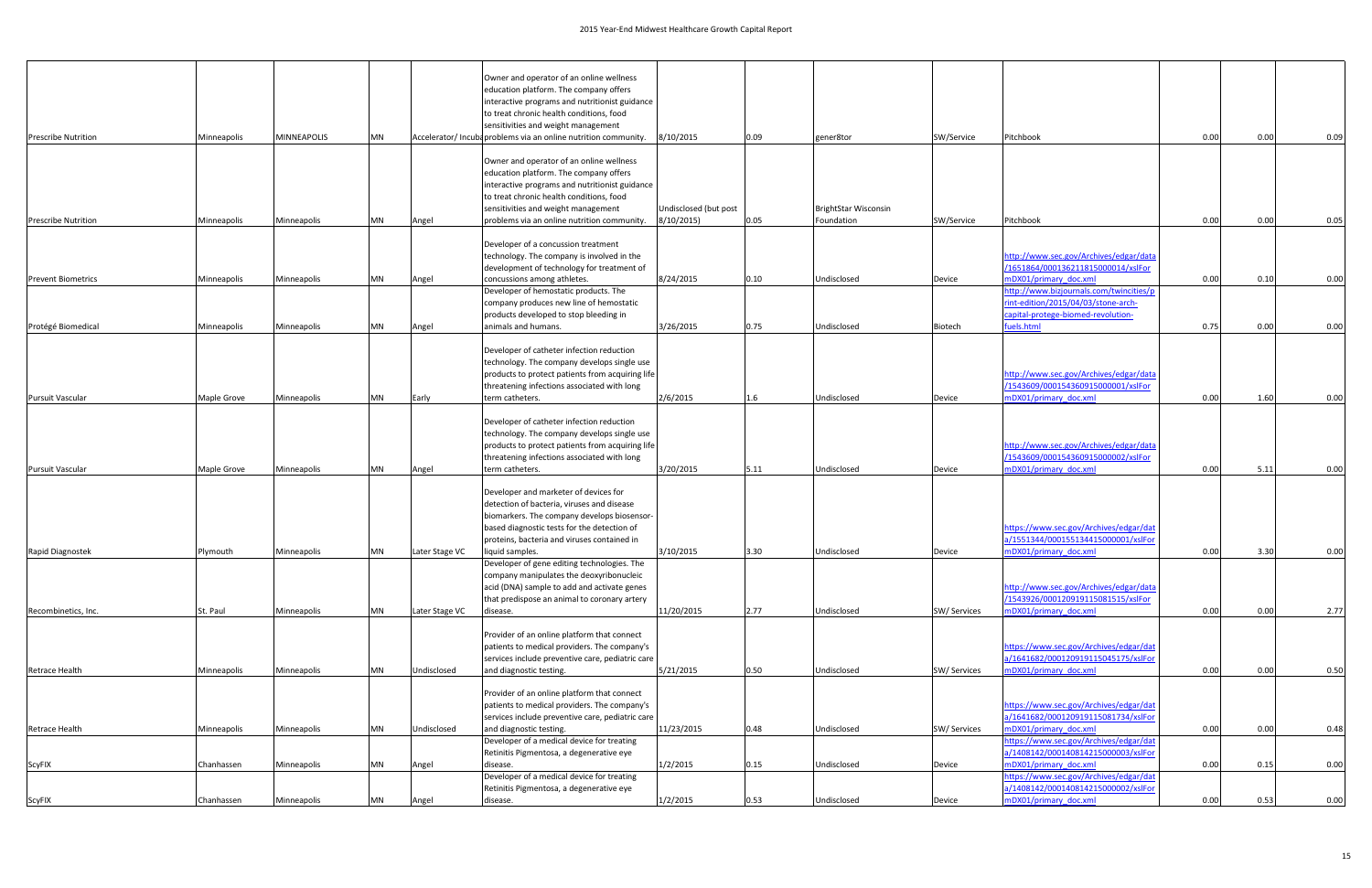|                              |                     |             |           |             | Developer of a medical device for treating                                                |            |       |                      |              | https://www.sec.gov/Archives/edgar/dat                                        |      |       |      |
|------------------------------|---------------------|-------------|-----------|-------------|-------------------------------------------------------------------------------------------|------------|-------|----------------------|--------------|-------------------------------------------------------------------------------|------|-------|------|
|                              |                     |             |           |             | Retinitis Pigmentosa, a degenerative eye                                                  |            |       |                      |              | a/1408142/000140814215000001/xslFor                                           |      |       |      |
| ScyFIX                       | Chanhassen          | Minneapolis | <b>MN</b> | Angel       | disease.                                                                                  | 1/2/2015   | 2.08  | Undisclosed          | Device       | mDX01/primary doc.xml                                                         | 0.00 | 2.08  | 0.00 |
|                              |                     |             |           |             | Provider of health planning services. The                                                 |            |       |                      |              |                                                                               |      |       |      |
|                              |                     |             |           |             | company offers health plans to consumers                                                  |            |       |                      |              |                                                                               |      |       |      |
|                              |                     |             |           |             | with tools and technology which needed to                                                 |            |       |                      |              | http://www.sec.gov/Archives/edgar/data                                        |      |       |      |
|                              |                     |             |           |             | make better informed decisions regarding                                                  |            |       |                      |              | /1592301/000159230115000001/xslFor                                            |      |       |      |
| Solarte Health, Inc          | Minneapolis         | Minneapolis | MN        | Angel       | health investment.                                                                        | 2/25/2015  | 0.04  | Undisclosed          | SW/ Services | mDX01/primary doc.xml                                                         | 0.00 | 0.00  | 0.04 |
|                              |                     |             |           |             | Designer and devloper of sustained-release                                                |            |       |                      |              |                                                                               |      |       |      |
|                              |                     |             |           |             | injectable drugs to meet the safety                                                       |            |       |                      |              |                                                                               |      |       |      |
|                              |                     |             |           |             | requirements for administration in and near                                               |            |       |                      |              |                                                                               |      |       |      |
| SpineThera                   | Plymouth            | Minneapolis | MN        | Early       | the spine.                                                                                | 6/15/2015  | 0.69  | Angel Investors      | Biotech      | <b>Minnesota Angel Tax Credit</b>                                             | 0.69 | 0.00  | 0.00 |
|                              |                     |             |           |             | Designer and devloper of sustained-release                                                |            |       |                      |              |                                                                               |      |       |      |
|                              |                     |             |           |             | injectable drugs to meet the safety                                                       |            |       |                      |              |                                                                               |      |       |      |
|                              |                     |             |           |             | requirements for administration in and near                                               |            |       |                      |              |                                                                               |      |       |      |
| SpineThera                   | Plymouth            | Minneapolis | <b>MN</b> | Early       | the spine.                                                                                | 9/30/2015  | 0.08  | Angel Investors      | Biotech      | <b>Minnesota Angel Tax Credit</b>                                             | 0.08 | 0.00  | 0.00 |
|                              |                     |             |           |             | Designer and devloper of sustained-release                                                |            |       |                      |              |                                                                               |      |       |      |
|                              |                     |             |           |             | injectable drugs to meet the safety                                                       |            |       |                      |              | https://www.sec.gov/Archives/edgar/dat                                        |      |       |      |
|                              |                     |             |           |             | requirements for administration in and near                                               |            |       |                      |              | a/1608110/000163776515000002/xslFor                                           |      |       |      |
| SpineThera                   | Plymouth            | Minneapolis | MN        | Early       | the spine.                                                                                | 8/5/2015   | 2.30  | Undisclosed          | Biotech      | mDX01/primary_doc.xml                                                         | 2.30 | 0.00  | 0.00 |
|                              |                     |             |           |             | Designer and devloper of sustained-release                                                |            |       |                      |              |                                                                               |      |       |      |
|                              |                     |             |           |             | injectable drugs to meet the safety                                                       |            |       |                      |              | https://www.sec.gov/Archives/edgar/dat                                        |      |       |      |
|                              |                     |             |           |             | requirements for administration in and near                                               |            |       |                      |              | a/1608110/000163776515000003/xslFor                                           |      |       |      |
| SpineThera                   | Plymouth            | Minneapolis | <b>MN</b> | Early       | the spine.                                                                                | 9/9/2015   | 0.40  | Undisclosed          | Biotech      | mDX01/primary doc.xml                                                         | 0.40 | 0.00  | 0.00 |
|                              |                     |             |           |             | Developer of a fibrin-based clotting dressing                                             |            |       |                      |              | https://www.sec.gov/Archives/edgar/dat                                        |      |       |      |
|                              |                     |             |           |             | for the treatment of moderate and severe                                                  |            |       |                      |              | a/1501385/000136211815000010/xslFor                                           |      |       |      |
| St. Teresa Medical           | St. Paul            | Minneapolis | <b>MN</b> | Angel       | bleeding injuries.                                                                        | 5/29/2015  | 2.11  | Undisclosed          | Device       | mDX01/primary doc.xml                                                         | 0.00 | 2.11  | 0.00 |
|                              |                     |             |           |             | Developer of a fibrin-based clotting dressing<br>for the treatment of moderate and severe |            |       |                      |              | https://www.sec.gov/Archives/edgar/dat<br>a/1501385/000136211815000018/xslFor |      |       |      |
| St. Teresa Medical           |                     |             | <b>MN</b> |             |                                                                                           | 10/13/2015 | 6.10  | Undisclosed          |              | mDX01/primary doc.xml                                                         | 0.00 | 6.10  | 0.00 |
|                              | St. Paul            | Minneapolis |           | Angel       | bleeding injuries.<br>Developer of a rapid, low-cost and high-                            |            |       |                      | Device       |                                                                               |      |       |      |
|                              |                     |             |           |             | volume process of the growth and                                                          |            |       |                      |              |                                                                               |      |       |      |
|                              |                     |             |           |             | differentiation of stem cells for use in pre-                                             |            |       |                      |              |                                                                               |      |       |      |
| Stemonix                     | <b>Eden Prairie</b> | Minneapolis | <b>MN</b> | Early       | clinical testing.                                                                         | 3/31/2015  | 0.40  | Undisclosed          | Biotech      | <b>Medical Alley</b>                                                          | 0.40 | 0.00  | 0.00 |
|                              |                     |             |           |             | Developer of a rapid, low-cost and high-                                                  |            |       |                      |              |                                                                               |      |       |      |
|                              |                     |             |           |             | volume process of the growth and                                                          |            |       |                      |              |                                                                               |      |       |      |
|                              |                     |             |           |             | differentiation of stem cells for use in pre-                                             |            |       |                      |              | http://www.minnesotabusiness.com/gop                                          |      |       |      |
| Stemonix                     | <b>Eden Prairie</b> | Minneapolis | <b>MN</b> | Early       | clinical testing.                                                                         | 6/17/2015  | 0.34  | <b>Gopher Angels</b> | Biotech      | her-angels-invests-336000-stemonix-inc                                        | 0.34 | 0.00  | 0.00 |
|                              |                     |             |           |             | Developer of a rapid, low-cost and high-                                                  |            |       |                      |              |                                                                               |      |       |      |
|                              |                     |             |           |             | volume process of the growth and                                                          |            |       |                      |              |                                                                               |      |       |      |
|                              |                     |             |           |             | differentiation of stem cells for use in pre-                                             |            |       |                      |              |                                                                               |      |       |      |
| Stemonix                     | Eden Prarie         | Minneapolis | <b>MN</b> | Early       | clinical testing.                                                                         | 9/8/2015   | 0.77  | Angel Investors      | Biotech      | <b>Minnesota Angel Tax Credit</b>                                             | 0.77 | 0.00  | 0.00 |
|                              |                     |             |           |             | Developer of a rapid, low-cost and high-                                                  |            |       |                      |              |                                                                               |      |       |      |
|                              |                     |             |           |             | volume process of the growth and                                                          |            |       |                      |              |                                                                               |      |       |      |
|                              |                     |             |           |             | differentiation of stem cells for use in pre-                                             |            |       |                      |              |                                                                               |      |       |      |
| StemoniX                     | Eden Prarie         | Minneapolis | <b>MN</b> | Early       | clinical testing.                                                                         | 12/23/2015 | 0.04  | Angel Investors      | Biotech      | <b>Minnesota Angel Tax Credit</b>                                             | 0.04 | 0.00  | 0.00 |
|                              |                     |             |           |             | Developer of hydrogen peroxide sterilization                                              |            |       |                      |              | https://www.sec.gov/Archives/edgar/dat                                        |      |       |      |
|                              |                     |             |           |             | technology and products for medical device                                                |            |       |                      |              | a/1514013/000118143115005791/xslFor                                           |      |       |      |
| Sterilucent                  | Minneapolis         | Minneapolis | <b>MN</b> | Angel       | sterilization.                                                                            | 4/13/2015  | 3.34  | Undisclosed          | Device       | mDX01/primary doc.xml                                                         | 0.00 | 3.34  | 0.00 |
|                              |                     |             |           |             | Developer of hydrogen peroxide sterilization                                              |            |       |                      |              | https://www.sec.gov/Archives/edgar/dat                                        |      |       |      |
|                              |                     |             |           |             | technology and products for medical device                                                |            |       |                      |              | a/1514013/000118143115005792/xslFor                                           |      |       |      |
| Sterilucent                  | Minneapolis         | Minneapolis | <b>MN</b> | Angel       | sterilization.                                                                            | 4/13/2015  | 0.56  | Undisclosed          | Device       | mDX01/primary doc.xml                                                         | 0.00 | 0.56  | 0.00 |
|                              |                     |             |           |             |                                                                                           |            |       |                      |              |                                                                               |      |       |      |
|                              |                     |             |           |             | Developer of pancreatic cancer treatment                                                  |            |       |                      |              |                                                                               |      |       |      |
|                              |                     |             |           |             | drugs and therapies. The company develops                                                 |            |       |                      |              | http://www.sec.gov/Archives/edgar/data                                        |      |       |      |
|                              |                     |             |           |             | drugs and therapies for the treatment of                                                  |            |       |                      |              | /1544125/000154412515000002/xslFor                                            |      |       |      |
| Sun BioPharma Research, Inc. | Waconia             | Minneapolis | <b>MN</b> | Undisclosed | pancreatic cancer and pancreatitis.                                                       | 9/16/2015  | 1.18  | Undisclosed          | Biotech      | mDX01/primary_doc.xml                                                         | 1.18 | 0.00  | 0.00 |
|                              |                     |             |           |             |                                                                                           |            |       |                      |              |                                                                               |      |       |      |
|                              |                     |             |           |             |                                                                                           |            |       |                      |              | http://www.sunshineheart.com/sunshine-                                        |      |       |      |
|                              |                     |             |           |             | Developer of a medical device for the                                                     |            |       |                      |              | heart-inc-secures-up-to-10-million-in-                                        |      |       |      |
| Sunshine Heart, Inc.         | Eden Prarie         | Minneapolis | <b>MN</b> | Undisclosed | treatment of moderate to severe heart failure. 2/19/2015                                  |            | 10.00 | Silicon Valley Bank  | Device       | growth-capital-from-silicon-valley-bank/                                      | 0.00 | 10.00 | 0.00 |
|                              |                     |             |           |             |                                                                                           |            |       |                      |              | https://www.sec.gov/Archives/edgar/dat                                        |      |       |      |
|                              |                     |             |           |             | Developer of a medical device for the                                                     |            |       |                      |              | a/1506492/000159677115000017/xslFor                                           |      |       |      |
| Sunshine Heart, Inc.         | <b>Eden Prarie</b>  | Minneapolis | <b>MN</b> |             | Convertible Debt   treatment of moderate to severe heart failure. 3/2/2015                |            | 0.36  | Undisclosed          | Device       | mDX01/primary doc.xml                                                         | 0.00 | 0.36  | 0.00 |
|                              |                     |             |           |             |                                                                                           |            |       |                      |              |                                                                               |      |       |      |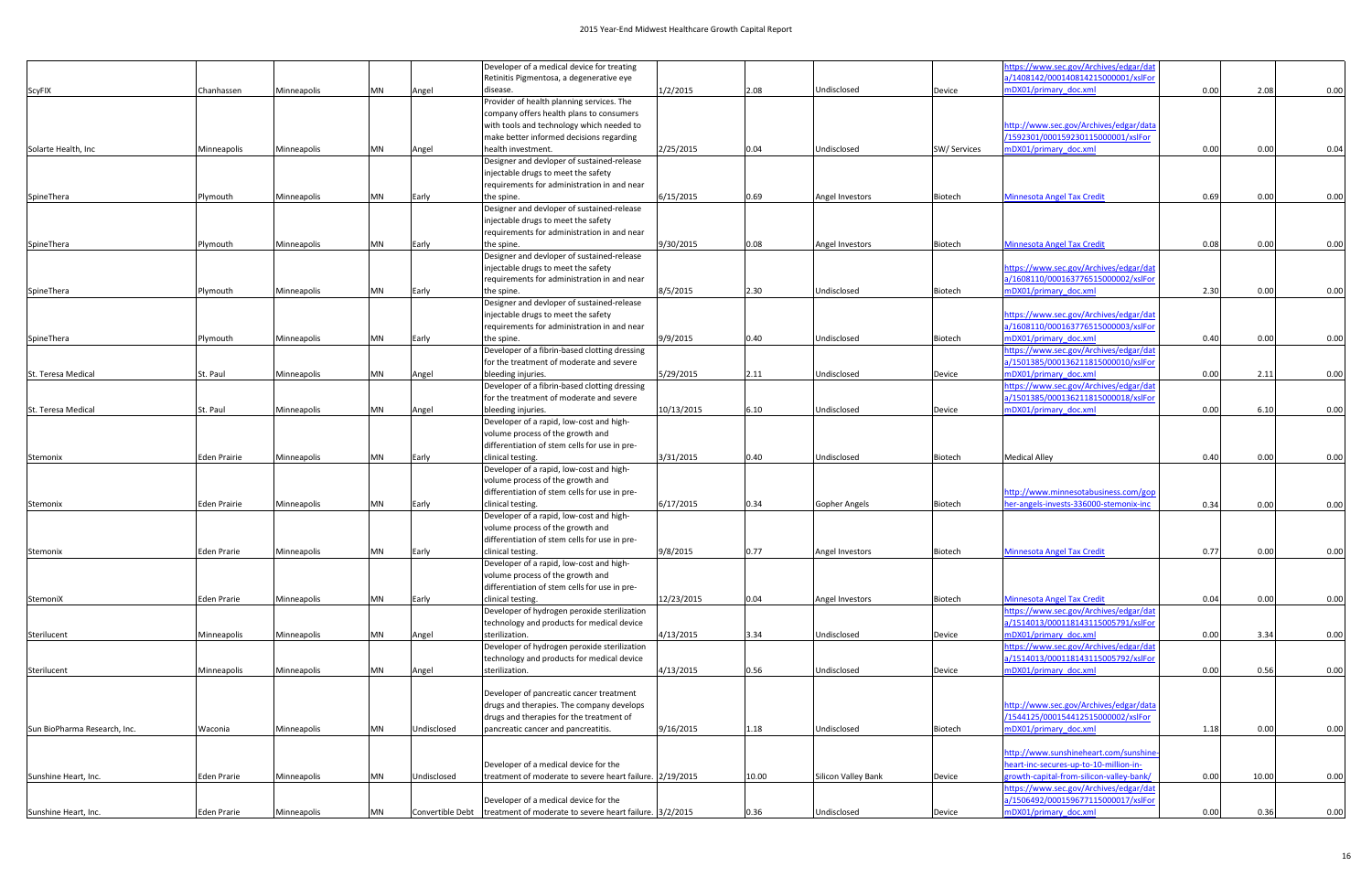|                                  |                |             |           |                  | Developer of an external device used for                      |            |             |                           |              |                                        |      |                  |      |
|----------------------------------|----------------|-------------|-----------|------------------|---------------------------------------------------------------|------------|-------------|---------------------------|--------------|----------------------------------------|------|------------------|------|
|                                  |                |             |           |                  | dental and medical procedures to aid in                       |            |             |                           |              |                                        |      |                  |      |
|                                  |                |             |           |                  | minimizing jaw pain and enabling faster and                   |            |             |                           |              |                                        |      |                  |      |
| The Restful Jaw Company          | St. Paul       | Minneapolis | MN        | Early            | easier treatment.                                             | 6/15/2015  | 0.01        | Angel Investors           | Device       | <b>Minnesota Angel Tax Credit</b>      | 0.00 | 0.01             | 0.00 |
|                                  |                |             |           |                  |                                                               |            |             |                           |              |                                        |      |                  |      |
|                                  |                |             |           |                  | Operator of a specialty health and nutrition                  |            |             |                           |              |                                        |      |                  |      |
|                                  |                |             |           |                  | company. The company is dedicated to                          |            |             |                           |              |                                        |      |                  |      |
|                                  |                |             |           |                  | developing and commercializing products that                  |            |             |                           |              | nttps://www.equities.com/news/trovita- |      |                  |      |
|                                  |                |             |           |                  | address unmet needs in medical and                            |            |             |                           |              | health-science-makers-of-enu-complete- |      |                  |      |
|                                  |                |             |           |                  | performance nutrition selected by doctors and                 |            |             |                           |              | nutrition-shakes-partially-closes-new- |      |                  |      |
| Trovita Health (TrovRx, Inc.)    | Minneapolis    | Minneapolis | <b>MN</b> | Undisclosed      | dietitians.                                                   | 12/7/2015  | 0.31        | Undisclosed               | SW/Services  | rowth-financing-through-circleup       | 0.00 | 0.00             | 0.31 |
|                                  |                |             |           |                  |                                                               |            |             |                           |              |                                        |      |                  |      |
|                                  |                |             |           |                  | Developer of Prosthetic Antigen Receptors.                    |            |             |                           |              |                                        |      |                  |      |
|                                  |                |             |           |                  | The company develops receptors which uses                     |            |             |                           |              |                                        |      |                  |      |
|                                  |                |             |           |                  | protein dimerization to produce nanorings that                |            |             |                           |              |                                        |      |                  |      |
|                                  |                |             |           |                  | can be used for selective anti-tumor                          |            |             |                           |              |                                        |      |                  |      |
| <b>Tychon Biosciences LLC</b>    | Minneapolis    | Minneapolis | MN        | Early            | capabilities.                                                 | 12/23/2015 | 0.72        | Angel Investors           | Biotech      | <b>Minnesota Angel Tax Credit</b>      | 0.72 | 0.00             | 0.00 |
|                                  |                |             |           |                  |                                                               |            |             |                           |              |                                        |      |                  |      |
|                                  |                |             |           |                  | Developer of Prosthetic Antigen Receptors.                    |            |             |                           |              |                                        |      |                  |      |
|                                  |                |             |           |                  | The company develops receptors which uses                     |            |             |                           |              |                                        |      |                  |      |
|                                  |                |             |           |                  | protein dimerization to produce nanorings that                |            |             |                           |              | http://www.sec.gov/Archives/edgar/data |      |                  |      |
|                                  |                |             |           |                  | can be used for selective anti-tumor                          |            |             |                           |              | /1659363/000123580215000168/xslFor     |      |                  |      |
| Tychon Biosciences LLC           | Minneapolis    | Minneapolis | MN        | Angel            | capabilities.                                                 | 11/24/2015 | 0.47        | Undisclosed               | Biotech      | mDX01/primary doc.xml                  | 0.47 | 0.00             | 0.00 |
|                                  |                |             |           |                  |                                                               |            |             |                           |              |                                        |      |                  |      |
|                                  |                |             |           |                  | Provider of practice management services to a                 |            |             |                           |              |                                        |      |                  |      |
|                                  |                |             |           |                  | variety of well-established dermatology                       |            |             |                           |              |                                        |      |                  |      |
|                                  |                |             |           |                  | offices. The company offers services which                    |            |             |                           |              |                                        |      |                  |      |
|                                  | Greater        |             |           |                  | include medical and cosmetic dermatology                      |            |             |                           |              |                                        |      |                  |      |
| <b>United Skin Specialist</b>    | Minneapolis    | Minneapolis | MN        |                  | PE Growth/ Expans care, including Mohs surgery and pathology. | 9/15/2015  | Undisclosed | Tonka Bay Equity Partners | SW/Service   | Pitchbook                              | 0.00 | 0.00 Undisclosed |      |
|                                  |                |             |           |                  | Developer of a balloon catheter coated with                   |            |             |                           |              |                                        |      |                  |      |
|                                  |                |             |           |                  | medication to address urological health in                    |            |             |                           |              |                                        |      |                  |      |
| Urotronic                        | St. Louis Park | Minneapolis | MN        | Angel            | patients.                                                     | 3/31/2015  | 1.00        | Angel Investors           | Device       | <b>Minnesota Angel Tax Credit</b>      | 0.00 | 1.00             | 0.00 |
|                                  |                |             |           |                  | Developer of less invasive treatments for                     |            |             |                           |              |                                        |      |                  |      |
|                                  |                |             |           |                  | morbid obesity. The company has been                          |            |             |                           |              |                                        |      |                  |      |
|                                  |                |             |           |                  | developing a non-surgical, implantable medical                |            |             |                           |              | http://www.sec.gov/Archives/edgar/data |      |                  |      |
|                                  |                |             |           |                  | therapy to treat morbid obesity and Type II                   |            |             |                           |              | /1220832/000161559415000111/xslFor     |      |                  |      |
| Valentx                          | Maple Grove    | Minneapolis | MN        | Convertible Debt | Diabetes.                                                     | 9/3/2015   | 3.38        | Undisclosed               | Device       | mDX01/primary doc.xml                  | 0.00 | 3.38             | 0.00 |
|                                  |                |             |           |                  |                                                               |            |             |                           |              |                                        |      |                  |      |
|                                  |                |             |           |                  |                                                               |            |             |                           |              |                                        |      |                  |      |
|                                  |                |             |           |                  | Developer of solutions for pharmaceutical                     |            |             |                           |              |                                        |      |                  |      |
|                                  |                |             |           |                  | product disposal applications. Its products                   |            |             |                           |              |                                        |      |                  |      |
|                                  |                |             |           |                  | include home-use medication disposal system                   |            |             |                           |              |                                        |      |                  |      |
|                                  |                |             |           |                  | pouches, topical patch disposal systems, abuse-               |            |             |                           |              |                                        |      |                  |      |
|                                  |                |             |           |                  | deterrent topical patch disposal systems, and                 |            |             |                           |              |                                        |      |                  |      |
| Verde Environmental Technologies | Burnsville     | Minneapolis | <b>MN</b> | Early            | commercial and institution disposal systems.                  | 9/8/2015   | 0.08        | Angel Investors           | Device       | <b>Minnesota Angel Tax Credit</b>      | 0.00 | 0.08             | 0.00 |
|                                  |                |             |           |                  |                                                               |            |             |                           |              |                                        |      |                  |      |
|                                  |                |             |           |                  | Developer of a software-based monitoring                      |            |             |                           |              |                                        |      |                  |      |
|                                  |                |             |           |                  | platform that provides various clinicians the                 |            |             |                           |              | http://www.sec.gov/Archives/edgar/data |      |                  |      |
|                                  |                |             |           |                  | ability to communicate re: an individual's care -             |            |             | Gary Yang, Undisclosed    |              | /1579365/000123580215000050/xslFor     |      |                  |      |
| Vios Medical, Inc.               | St. Paul       | Minneapolis | <b>MN</b> | Angel            | providing a continuum of care.                                | 4/13/2015  | 1.08        | Investors                 | SW/ Services | mDX01/primary doc.xml                  | 0.00 | 0.00             | 1.08 |
|                                  |                |             |           |                  |                                                               |            |             |                           |              |                                        |      |                  |      |
|                                  |                |             |           |                  | Developer of a software-based monitoring                      |            |             |                           |              |                                        |      |                  |      |
|                                  |                |             |           |                  | platform that provides various clinicians the                 |            |             |                           |              |                                        |      |                  |      |
|                                  |                |             |           |                  | ability to communicate re: an individual's care -             |            |             |                           |              |                                        |      |                  |      |
| Vios Medical, Inc.               | St. Paul       | Minneapolis | <b>MN</b> | Early            | providing a continuum of care.                                | 9/30/2015  | 0.84        | Angel Investors           | SW/ Services | <b>Minnesota Angel Tax Credit</b>      | 0.00 | 0.00             | 0.84 |
|                                  |                |             |           |                  |                                                               |            |             |                           |              |                                        |      |                  |      |
|                                  |                |             |           |                  | Developer of a software-based monitoring                      |            |             |                           |              |                                        |      |                  |      |
|                                  |                |             |           |                  | platform that provides various clinicians the                 |            |             |                           |              |                                        |      |                  |      |
|                                  |                |             |           |                  | ability to communicate re: an individual's care -             |            |             |                           |              |                                        |      |                  |      |
| Vios Medical, Inc.               | St. Paul       | Minneapolis | <b>MN</b> | Early            | providing a continuum of care.                                | 12/23/2015 | 0.66        | Angel Investors           | SW/ Services | <b>Minnesota Angel Tax Credit</b>      | 0.00 | 0.00             | 0.66 |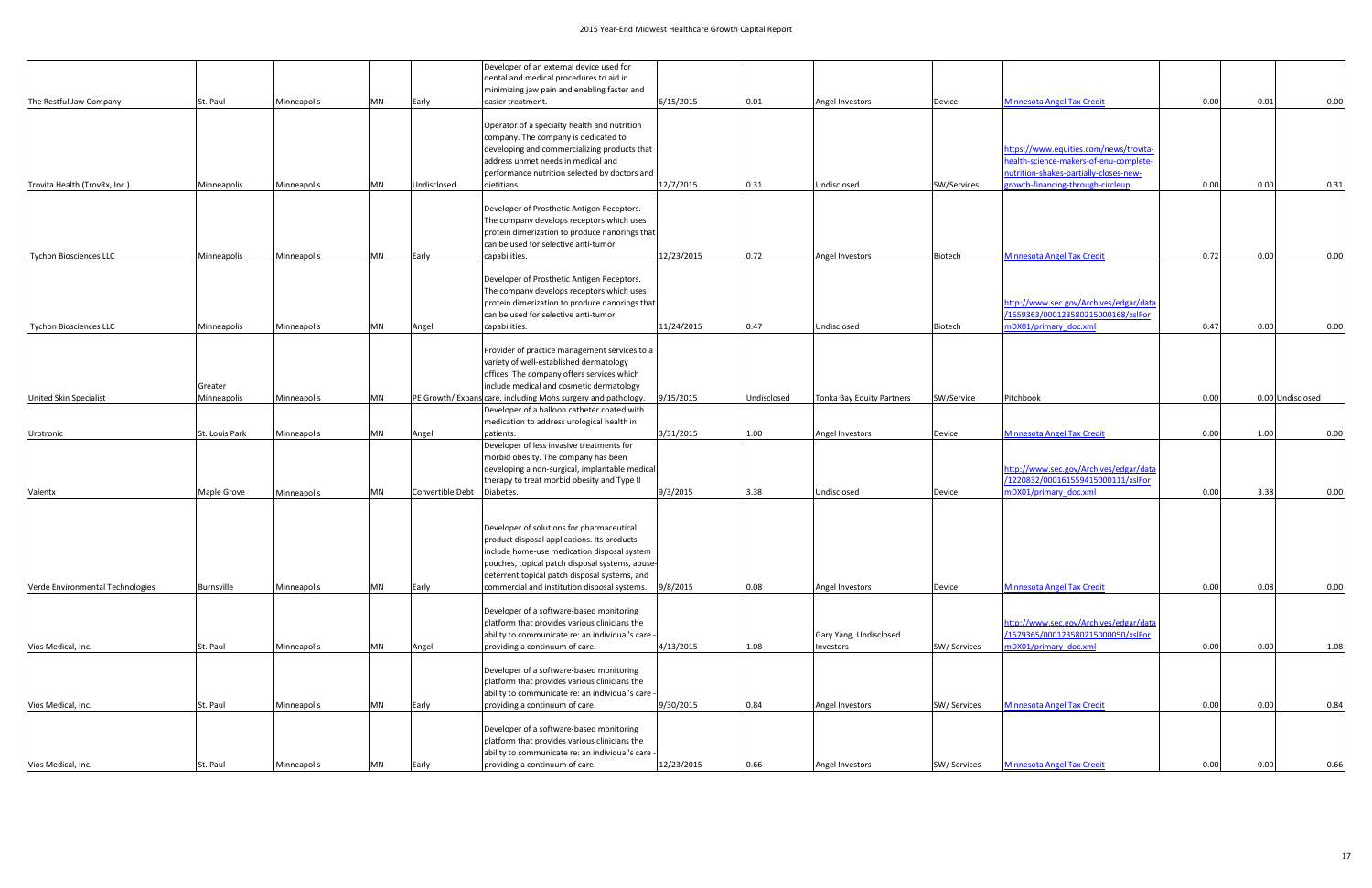|                                  |             |             |           |                | Provider of healthcare consulting services. The |            |       |                               |              |                                        |      |       |       |
|----------------------------------|-------------|-------------|-----------|----------------|-------------------------------------------------|------------|-------|-------------------------------|--------------|----------------------------------------|------|-------|-------|
|                                  |             |             |           |                | company offers healthcare advisory,             |            |       |                               |              |                                        |      |       |       |
|                                  |             |             |           |                | pharmacy, managed care and hospital             |            |       |                               |              | http://www.sec.gov/Archives/edgar/data |      |       |       |
|                                  |             |             |           |                | management services to various hospitals and    |            |       |                               |              | /1588042/000158804215000002/xslFor     |      |       |       |
| Visante, Inc.                    | St. Paul    | Minneapolis | MN        | Angel          | healthcare networks.                            | 6/12/2015  | 0.07  | Undisclosed                   | SW/ Services | mDX01/primary doc.xml                  | 0.00 | 0.00  | 0.07  |
|                                  |             |             |           |                |                                                 |            |       |                               |              |                                        |      |       |       |
|                                  |             |             |           |                | VitalSims is a healthcare education company     |            |       |                               |              |                                        |      |       |       |
|                                  |             |             |           |                |                                                 |            |       |                               |              |                                        |      |       |       |
|                                  |             |             |           |                | that delivers accredited learning simulation    |            |       |                               |              |                                        |      |       |       |
| <b>Vital Simulations</b>         | Minneapolis | Minneapolis | <b>MN</b> | Angel          | training for healthcare professionals.          | 6/15/2015  | 0.05  | Angel Investors               | SW/Services  | <b>Minnesota Angel Tax Credit</b>      | 0.00 | 0.00  | 0.05  |
|                                  |             |             |           |                |                                                 |            |       |                               |              |                                        |      |       |       |
|                                  |             |             |           |                | Developer of technology for                     |            |       |                               |              |                                        |      |       |       |
|                                  |             |             |           |                | electrocardiogram. The company provides         |            |       |                               |              | http://www.sec.gov/Archives/edgar/data |      |       |       |
|                                  |             |             |           |                | hardware, software and embedded algorithms      |            |       |                               |              | /1646256/000164625615000001/xslFor     |      |       |       |
| Vivaquant                        | Shoreview   | Minneapolis | MN        | Angel          | for processing ECGs.                            | 7/1/2015   | 0.18  | Undisclosed                   | SW/ Services | mDX01/primary doc.xml                  | 0.00 | 0.00  | 0.18  |
|                                  |             |             |           |                |                                                 |            |       |                               |              |                                        |      |       |       |
|                                  |             |             |           |                | Medical device company that provides surgical   |            |       |                               |              |                                        |      |       |       |
|                                  |             |             |           |                | and medical instruments for use in aesthetic.   |            |       |                               |              |                                        |      |       |       |
| <b>Zift Medical</b>              | Minneapolis | Minneapolis | <b>MN</b> | Early          | orthopedic or endoscopic surgery.               | 9/8/2015   | 0.03  | Angel Investors               | Device       | <b>Minnesota Angel Tax Credit</b>      | 0.00 | 0.03  | 0.00  |
|                                  |             |             |           |                |                                                 |            |       |                               |              |                                        |      |       |       |
|                                  |             |             |           |                | Medical device company that provides surgical   |            |       |                               |              |                                        |      |       |       |
|                                  |             |             |           |                |                                                 |            |       |                               |              |                                        |      |       |       |
|                                  |             |             |           |                | and medical instruments for use in aesthetic,   |            |       |                               |              |                                        |      |       |       |
| Zift Medical                     | Minneapolis | Minneapolis | <b>MN</b> | Early          | orthopedic or endoscopic surgery.               | 9/30/2015  | 1.50  | Angel Investors               | Device       | <b>Minnesota Angel Tax Credit</b>      | 0.00 | 1.50  | 0.00  |
|                                  |             |             |           |                |                                                 |            |       |                               |              |                                        |      |       |       |
|                                  |             |             |           |                | Provider of online diagnosis and treatment      |            |       | Safeguard Scientifics,        |              |                                        |      |       |       |
|                                  |             |             |           |                | services. The company offers a software         |            |       | Ascension Ventures, Hyde Park |              |                                        |      |       |       |
|                                  |             |             |           |                | platform enabling users to seek diagnosis and   |            |       | Venture Partners, Arthur      |              |                                        |      |       |       |
|                                  |             |             |           |                | treatment services for minor health problems    |            |       | Ventures, Waterline Ventures, |              | http://www.modernhealthcare.com/artic  |      |       |       |
| Zipnosis                         | Minneapolis | Minneapolis | <b>MN</b> | Series A       | using a computer or smartphone.                 | 12/30/2015 | 17.00 | <b>Omphalos Ventures</b>      | SW/ Services | le/20160104/NEWS/160109994             | 0.00 | 0.00  | 17.00 |
|                                  |             |             |           |                | Developer of medical and therapeutic devices    |            |       |                               |              |                                        |      |       |       |
|                                  |             |             |           |                | for the treatment of lower back pain. The       |            |       |                               |              | http://www.prnewswire.com/news-        |      |       |       |
|                                  |             |             |           |                | company develops surgical devices to treat      |            |       |                               |              | releases/zyga-technology-completes-20- |      |       |       |
| Zyga Technology                  | Minnetonka  | Minneapolis | MN        | Series C       | conditions of the spine.                        | 11/18/2015 | 20.00 | Undisclosed                   | Device       | million-financing-300180526.html       | 0.00 | 20.00 | 0.00  |
|                                  |             |             |           |                |                                                 |            |       |                               |              | http://www.sec.gov/Archives/edgar/data |      |       |       |
|                                  |             |             |           |                | Creator of a software platform designed for     |            |       |                               |              |                                        |      |       |       |
|                                  |             |             |           |                | data assimilation, communication and            |            |       |                               |              | /1597172/000120919115025919/xslFor     |      |       |       |
| Ambient Clinical Analytics, Inc. | Rochester   | Rochester   | <b>MN</b> | Early Stage VC | analytics, unique to the HIT market.            | 3/13/2015  | 0.05  | Undisclosed                   | SW/ Services | mDX01/primary doc.xml                  | 0.00 | 0.00  | 0.05  |
|                                  |             |             |           |                | Creator of a software platform designed for     |            |       |                               |              | http://www.sec.gov/Archives/edgar/data |      |       |       |
|                                  |             |             |           |                | data assimilation, communication and            |            |       |                               |              | /1597172/000120919115068182/xslFor     |      |       |       |
| Ambient Clinical Analytics, Inc. | Rochester   | Rochester   | MN        | Undisclosed    | analytics, unique to the HIT market.            | 8/27/2015  | 0.58  | Undisclosed                   | SW/ Services | mDX01/primary doc.xml                  | 0.00 | 0.00  | 0.58  |
|                                  |             |             |           |                |                                                 |            |       |                               |              |                                        |      |       |       |
|                                  |             |             |           |                | Provider of healthcare services through an      |            |       |                               |              |                                        |      |       |       |
|                                  |             |             |           |                | online platform. the company has developed      |            |       |                               |              |                                        |      |       |       |
|                                  |             |             |           |                | an online platform which helps patients to      |            |       |                               |              |                                        |      |       |       |
|                                  |             |             |           |                | connect with their personal caregivers and      |            |       |                               |              |                                        |      |       |       |
|                                  |             |             |           |                | health professionals together in a functional   |            |       |                               |              |                                        |      |       |       |
| Hunhu Healthcare                 | Rochester   | Rochester   | MN        | Early          | social network.                                 | 6/15/2015  | 0.02  | Angel Investors               | SW/ Services | <b>Minnesota Angel Tax Credit</b>      | 0.00 | 0.00  | 0.02  |
|                                  |             |             |           |                |                                                 |            |       |                               |              |                                        |      |       |       |
|                                  |             |             |           |                |                                                 |            |       |                               |              |                                        |      |       |       |
|                                  |             |             |           |                | Provider of healthcare services through an      |            |       |                               |              |                                        |      |       |       |
|                                  |             |             |           |                | online platform. the company has developed      |            |       |                               |              |                                        |      |       |       |
|                                  |             |             |           |                | an online platform which helps patients to      |            |       |                               |              |                                        |      |       |       |
|                                  |             |             |           |                | connect with their personal caregivers and      |            |       |                               |              |                                        |      |       |       |
|                                  |             |             |           |                | health professionals together in a functional   |            |       |                               |              |                                        |      |       |       |
| Hunhu Healthcare                 | Rochester   | Rochester   | MN        | Early          | social network.                                 | 9/8/2015   | 0.22  | Angel Investors               | SW/ Services | <b>Minnesota Angel Tax Credit</b>      | 0.00 | 0.00  | 0.22  |
|                                  |             |             |           |                |                                                 |            |       |                               |              |                                        |      |       |       |
|                                  |             |             |           |                | Provider of healthcare services through an      |            |       |                               |              |                                        |      |       |       |
|                                  |             |             |           |                | online platform. the company has developed      |            |       |                               |              |                                        |      |       |       |
|                                  |             |             |           |                | an online platform which helps patients to      |            |       |                               |              |                                        |      |       |       |
|                                  |             |             |           |                | connect with their personal caregivers and      |            |       |                               |              |                                        |      |       |       |
|                                  |             |             |           |                | health professionals together in a functional   |            |       |                               |              |                                        |      |       |       |
| Hunhu Healthcare                 | Rochester   | Rochester   | MN        | Early          | social network.                                 | 9/30/2015  | 0.06  | Angel Investors               | SW/ Services | <b>Minnesota Angel Tax Credit</b>      | 0.00 | 0.00  | 0.06  |
|                                  |             |             |           |                |                                                 |            |       |                               |              |                                        |      |       |       |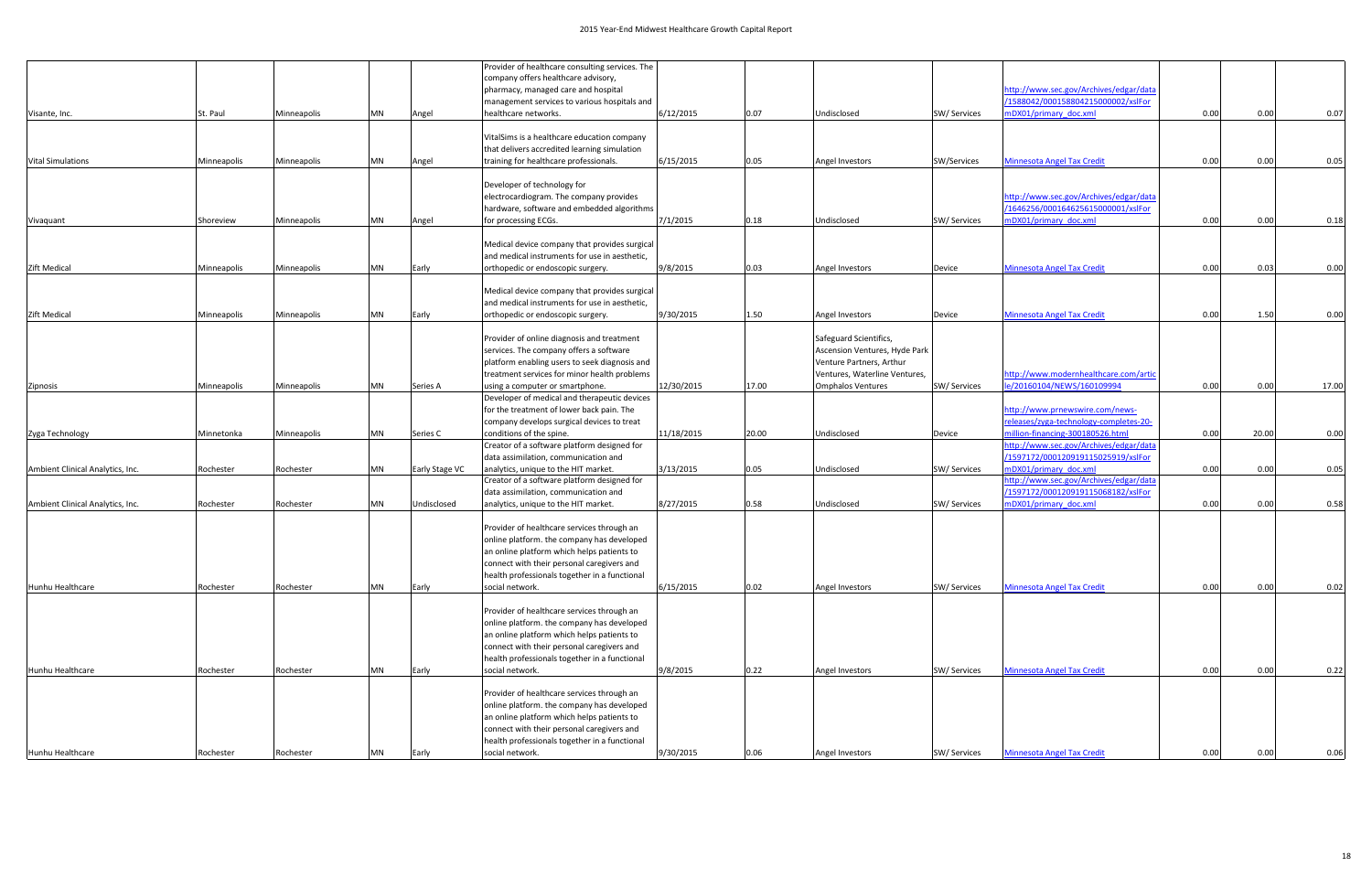|                                       |           |           |    |                       | Provider of healthcare services through an                              |            |      |                                 |              |                                                              |      |      |      |
|---------------------------------------|-----------|-----------|----|-----------------------|-------------------------------------------------------------------------|------------|------|---------------------------------|--------------|--------------------------------------------------------------|------|------|------|
|                                       |           |           |    |                       | online platform. the company has developed                              |            |      |                                 |              |                                                              |      |      |      |
|                                       |           |           |    |                       | an online platform which helps patients to                              |            |      |                                 |              |                                                              |      |      |      |
|                                       |           |           |    |                       | connect with their personal caregivers and                              |            |      |                                 |              |                                                              |      |      |      |
|                                       |           |           |    |                       | health professionals together in a functional                           |            |      |                                 |              |                                                              |      |      |      |
| Hunhu Healthcare                      | Rochester | Rochester | MN | Early                 | social network.                                                         | 12/23/2015 | 0.02 | Angel Investors                 | SW/ Services | <b>Minnesota Angel Tax Credit</b>                            | 0.00 | 0.00 | 0.02 |
|                                       |           |           |    |                       | Developer of the Stealth MicroKnife, a low                              |            |      |                                 |              |                                                              |      |      |      |
|                                       |           |           |    |                       | profile device that minimizes trauma and                                |            |      |                                 |              |                                                              |      |      |      |
| Sonex Health, LLC                     | Rochester | Rochester | MN | Early                 | speeds recovery for carpal tunnel release<br>patients.                  | 3/31/2015  | 0.05 | Angel Investors                 | Device       | <b>Minnesota Angel Tax Credit</b>                            | 0.00 | 0.05 | 0.00 |
|                                       |           |           |    |                       | Developer of the Stealth MicroKnife, a low                              |            |      |                                 |              |                                                              |      |      |      |
|                                       |           |           |    |                       | profile device that minimizes trauma and                                |            |      |                                 |              |                                                              |      |      |      |
|                                       |           |           |    |                       | speeds recovery for carpal tunnel release                               |            |      |                                 |              |                                                              |      |      |      |
| Sonex Health, LLC                     | Rochester | Rochester | MN | Early                 | patients.                                                               | 6/15/2015  | 0.82 | Angel Investors                 | Device       | <b>Minnesota Angel Tax Credit</b>                            | 0.00 | 0.82 | 0.00 |
|                                       |           |           |    |                       | Developer of the Stealth MicroKnife, a low                              |            |      |                                 |              |                                                              |      |      |      |
|                                       |           |           |    |                       | profile device that minimizes trauma and                                |            |      |                                 |              |                                                              |      |      |      |
|                                       |           |           |    |                       | speeds recovery for carpal tunnel release                               |            |      |                                 |              |                                                              |      |      |      |
| Sonex Health, LLC                     | Rochester | Rochester | MN | Early                 | patients.                                                               | 12/23/2015 | 0.05 | Angel Investors                 | Device       | <b>Minnesota Angel Tax Credit</b>                            | 0.00 | 0.05 | 0.00 |
|                                       |           |           |    |                       | Our small reusable lightweight device will                              |            |      |                                 |              | http://www.sec.gov/Archives/edgar/data                       |      |      |      |
|                                       |           |           |    |                       | protect your biomedcial sample(s) while in                              |            |      |                                 |              | /1651475/000165147515000001/xslFor                           |      |      |      |
| Thaddeus Medical Systems, Inc.        | Rochester | Rochester | MN | Undisclosed           | transit.                                                                | 9/1/2015   | 0.05 | Undisclosed                     | Device       | mDX01/primary doc.xml                                        | 0.00 | 0.05 | 0.00 |
|                                       |           |           |    |                       |                                                                         |            |      |                                 |              |                                                              |      |      |      |
|                                       |           |           |    |                       | Manufacturer of hemostatic and sealant                                  |            |      | Mayo Medical Ventures,          |              |                                                              |      |      |      |
| Xcede Technologies, Inc.<br>Rochester |           |           |    |                       | products. The company is a developer and                                |            |      | Southern Minnesota Initiative   |              | http://www.sec.gov/Archives/edgar/data                       |      |      |      |
|                                       |           |           |    |                       | manufacturer of bleeding prevention and                                 | 11/30/2015 | 2.97 | Foundation, Rochester Area      |              | /1589501/000161559415000132/xslFor<br>mDX01/primary doc.xml  | 0.00 |      |      |
|                                       |           | Rochester | MN | Convertible Debt      | sealant products for surgical application.                              |            |      | Economic Developmen             | Device       | http://www.sec.gov/Archives/edgar/data                       |      | 2.97 | 0.00 |
|                                       |           |           |    |                       | Developer of immunotherapy-based                                        |            |      | Accelerate St. Louis, iSelect   |              | /1490953/000149095315000004/xslFor                           |      |      |      |
| Immunophotonics                       | Columbia  | Columbia  | MO | Later Stage VC        | treatments for cancer.                                                  | 1/20/2015  | 2.49 | Fund, other undisclosed         | Biotech      | mDX01/primary doc.xml                                        | 2.49 | 0.00 | 0.00 |
|                                       |           |           |    |                       |                                                                         |            |      |                                 |              |                                                              |      |      |      |
|                                       |           |           |    |                       | Provider of intensive care unit (ICU) programs                          |            |      |                                 |              |                                                              |      |      |      |
|                                       |           |           |    |                       | and services for hospitals, clinicians and                              |            |      |                                 |              |                                                              |      |      |      |
|                                       |           |           |    |                       | patients. The company provides ICU programs,                            |            |      |                                 |              |                                                              |      |      |      |
|                                       |           |           |    |                       | such as technology with telemedicine care                               |            |      | Arboretum Ventures, Catalyst    |              |                                                              |      |      |      |
|                                       |           |           |    |                       | tools, such as cameras and videoconferencing                            |            |      | Capital Partners, Sami Sagol,   |              |                                                              |      |      |      |
|                                       |           |           |    |                       | that connect the company's physicians and                               |            |      | Trident Capital, Versant        |              | https://www.sec.gov/Archives/edgar/dat                       |      |      |      |
|                                       |           |           |    |                       | nurses with patients, families and onsite                               |            |      | Ventures, Western Technology    |              | a/1352029/000135202915000002/xslFor                          |      |      |      |
| Advanced ICU Care                     | St. Louis | St. Louis | MO | Later Stage VC        | clinicians.                                                             | 7/29/2015  | 7.32 | Investment                      | SW/Services  | mDX01/primary doc.xml                                        | 0.00 | 0.00 | 7.32 |
|                                       |           |           |    |                       | A drug discovery and development company                                |            |      |                                 |              | http://www.sec.gov/Archives/edgar/data                       |      |      |      |
|                                       |           |           |    |                       | focused on the development of novel                                     |            |      |                                 |              | /1654706/000165470615000002/xslFor                           |      |      |      |
| Antegrin                              | St. Louis | St. Louis | MO | <b>Early Stage VC</b> | therapies for fibrotic diseases.                                        | 10/2/2015  | 0.60 | Undisclosed                     | Biotech      | mDX01/primary doc.xml                                        | 0.60 | 0.00 | 0.00 |
|                                       |           |           |    |                       | A drug discovery and development company                                |            |      |                                 |              | https://www.sec.gov/Archives/edgar/dat                       |      |      |      |
|                                       |           |           |    |                       | focused on the development of novel<br>therapies for fibrotic diseases. |            |      |                                 |              | a/1654706/000165470615000003/xslFor<br>mDX01/primary_doc.xml |      |      |      |
| Antegrin                              | St. Louis | St. Louis | MO | Early Stage VC        |                                                                         | 10/2/2015  | 0.10 | Undisclosed                     | Biotech      |                                                              | 0.10 | 0.00 | 0.00 |
|                                       |           |           |    |                       | Developer of a laser technology instrument for                          |            |      |                                 |              | https://www.sec.gov/Archives/edgar/dat                       |      |      |      |
|                                       |           |           |    | Series A+ Bridge      | detecting and quantifying bacteria and                                  |            |      | St. Louis Arch Angels, Missouri |              | a/1577270/000157727015000002/xslFor                          |      |      |      |
| BacterioScan                          | St. Louis | St. Louis | MO | Round                 | infection, specifically urinary tract infections.                       | 2/3/2015   | 5.72 | <b>Technology Corporation</b>   | Device       | mDX01/primary_doc.xml                                        | 0.00 | 5.72 | 0.00 |
|                                       |           |           |    |                       |                                                                         |            |      |                                 |              |                                                              |      |      |      |
|                                       |           |           |    |                       | Developer of a laser technology instrument for                          |            |      |                                 |              | https://www.sec.gov/Archives/edgar/dat                       |      |      |      |
|                                       |           |           |    |                       | detecting and quantifying bacteria and                                  |            |      |                                 |              | a/1577270/000157727015000004/xslFor                          |      |      |      |
| BacterioScan                          | St. Louis | St. Louis | MO | Undisclosed           | infection, specifically urinary tract infections.                       | 8/7/2015   | 1.70 | Undisclosed                     | Device       | mDX01/primary doc.xml                                        | 0.00 | 1.70 | 0.00 |
|                                       |           |           |    |                       |                                                                         |            |      |                                 |              |                                                              |      |      |      |
|                                       |           |           |    |                       | Provider of an electronic health record system.                         |            |      |                                 |              |                                                              |      |      |      |
|                                       |           |           |    |                       | The company offers a cloud-based medical                                |            |      |                                 |              |                                                              |      |      |      |
|                                       |           |           |    |                       | record system for maintaining the records of                            |            |      |                                 |              |                                                              |      |      |      |
|                                       |           |           |    |                       | patients and billing at various healthcare                              |            |      |                                 |              |                                                              |      |      |      |
| BlueStrata                            | St. Louis | St. Louis | MO | Series A              | organizations.                                                          | 8/15/2015  | 1.66 | <b>Cultivation Capital</b>      | SW/Services  | Pitchbook                                                    | 0.00 | 1.66 | 0.00 |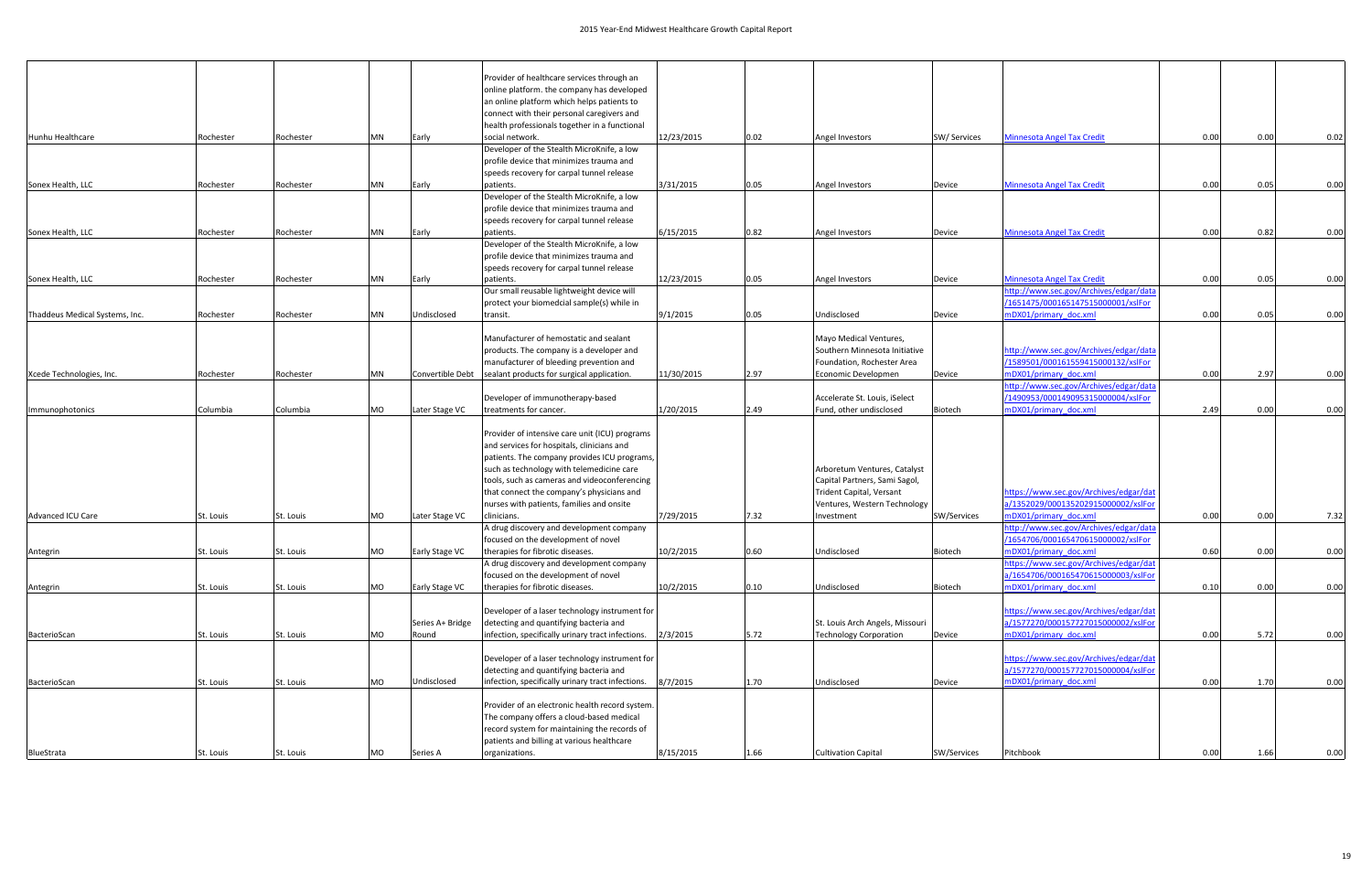| CardiaLen                       | St. Louis    | St. Louis  | MO        | Later          | Provider of therapy for the treatment of<br>cardiac arrhythmias. The company develops<br>implantable cardioverters, focusing on atrial<br>fibrillation and atrial flutter.                                                                                                                                                   | 6/10/2015    | 1.61        | Cultivation Capital,<br>BioGenerator, St. Louis Arch<br>Angels, Twin Cities Angels,<br>Belle Capital, Heartland Angels,<br>The Lambda Funds and other<br>private investors | Device       | http://www.sec.gov/Archives/edgar/data<br>/1470044/000147004415000001/xslFor<br>mDX01/primary doc.xml  | 0.00         | 1.61         | 0.00         |
|---------------------------------|--------------|------------|-----------|----------------|------------------------------------------------------------------------------------------------------------------------------------------------------------------------------------------------------------------------------------------------------------------------------------------------------------------------------|--------------|-------------|----------------------------------------------------------------------------------------------------------------------------------------------------------------------------|--------------|--------------------------------------------------------------------------------------------------------|--------------|--------------|--------------|
| <b>Cofactor Genomics</b>        | St. Louis    | St. Louis  | MO        | Early          | Owner and operator of a biotechnology<br>company. The company provides full genome<br>sequencing, sequence assembly, expressed<br>sequence tagging, gene alignments and<br>sequence analysis to principle investigators in<br>biotechnology, agriculture, pharmaceuticals,<br>government and academia.                       | 7/31/2015    | Undisclosed | Y Combinator                                                                                                                                                               | Biotech      | Pitchbook                                                                                              | Undisclosed  | 0.00         | 0.00         |
|                                 |              |            |           |                |                                                                                                                                                                                                                                                                                                                              |              |             |                                                                                                                                                                            |              |                                                                                                        |              |              |              |
| Confidential Deals (3)          | St. Louis    | St. Louis  | MO        | Confidential   | Confidential                                                                                                                                                                                                                                                                                                                 | Confidential | 0.26        | Confidential                                                                                                                                                               | Confidential | BioGenerator                                                                                           | Confidential | Confidential | Confidential |
| Confluence Life Sciences        | St. Louis    | St. Louis  | <b>MO</b> | Early Stage VC | Developer of kinase inhibitors to treat cancer<br>and inflammatory disease. The company<br>develops drugs to treat both veterinary and<br>human diseases.                                                                                                                                                                    | 7/23/2015    | 2.40        | BioGenerator, Merciry Fund,<br><b>Epidarex Capital</b>                                                                                                                     | Biotech      | Pitchbook                                                                                              | 2.40         | 0.00         | 0.00         |
|                                 |              |            |           |                | Provider of platform software. The company<br>provides a cloud platform to help health<br>systems in managing the medical records more                                                                                                                                                                                       |              |             |                                                                                                                                                                            |              |                                                                                                        |              |              |              |
| Datu Health                     | Chesterfield | St. Louis  | MO        | Corporate      | efficiently to help doctors, nurses and patients. 10/8/2015                                                                                                                                                                                                                                                                  |              | 10.00       | St. Joseph Health                                                                                                                                                          | SW/Services  | Pitchbook                                                                                              | 0.00         | 0.00         | 10.00        |
|                                 |              |            |           |                | Developer of a microstimulator technology for<br>gastroesophageal reflux disease and urological                                                                                                                                                                                                                              |              |             | Healthios, Missouri Technology                                                                                                                                             |              |                                                                                                        |              |              |              |
| EndoStim                        | St. Louis    | St. Loius  | MO        | Later          | neuro muscular disorders.                                                                                                                                                                                                                                                                                                    | 5/7/2015     | 6.36        | Corporation, Stifel                                                                                                                                                        | Device       | PitchBook                                                                                              | 0.00         | 6.36         | 0.00         |
|                                 |              |            |           | Later Stage VC | Developer of liquid Collagen tissue products to<br>restore loster dermal tissue. Its platform,<br>Rapid Polymerizing Collagen (RPC) is injected<br>in liquid form. On contact with tissue, a natural<br>collagen scaffold is formed, immediately lifting<br>wrinkle skin.                                                    |              |             |                                                                                                                                                                            |              | https://www.sec.gov/Archives/edgar/dat<br>a/1623666/000162366615000001/xslFor<br>mDX01/primary_doc.xml |              |              |              |
| <b>EternoGen Aesthetics</b>     | St. Louis    | St. Louis  | MO        |                |                                                                                                                                                                                                                                                                                                                              | 2/27/2015    | 0.84        | Undisclosed                                                                                                                                                                | Biotech      |                                                                                                        | 0.84         | 0.00         | 0.00         |
| <b>EternoGen Aesthetics</b>     | St. Louis    | St. Louiss | MO        | Later Stage VC | Developer of liquid Collagen tissue products to<br>restore loster dermal tissue. Its platform,<br>Rapid Polymerizing Collagen (RPC) is injected<br>in liquid form. On contact with tissue, a natural<br>collagen scaffold is formed, immediately lifting<br>wrinkle skin.                                                    | 11/16/2015   | 5.00        | Arch Grants, Centennial<br>Investors, Missouri Technology<br>Corporation, Sinclair Research<br>Ltd.                                                                        | Biotech      | Pitchbook                                                                                              | 5.00         | 0.00         | 0.00         |
|                                 |              |            |           |                | Operator of a drug discovery and development<br>company focused on advancing a portfolio of<br>COX-2 inhibitors optimized for cancer<br>treatment based on its proprietary Euclicoxib                                                                                                                                        |              |             | Analytical Bio-Chemistry<br>Laboratories, BioGenerator,<br>Cultivation Capital, Helix<br>Center Biotech Incubator,<br>Missouri Technology<br>Corporation, St. Louis Arch   |              | http://euclises.com/wp-<br>content/uploads/2014/02/Euclises_Press                                      |              |              |              |
| <b>Euclises Pharmaceuticals</b> | St. Louis    | St. Loius  | MO        | Series A       | platform.                                                                                                                                                                                                                                                                                                                    | 4/7/2015     | 2.00        | Angels                                                                                                                                                                     | Biotech      | Release 150407.pdf                                                                                     | 2.00         | 0.00         | 0.00         |
| GeneriCO                        | St. Louis    | St. Louis  | <b>MO</b> | Undisclosed    | Developer and marketer of generic<br>pharmaceuticals.                                                                                                                                                                                                                                                                        | 7/28/2015    | 3.76        | Undisclosed                                                                                                                                                                | Biotech      | https://www.sec.gov/Archives/edgar/dat<br>a/1577221/000157722115000001/xslFor<br>mDX01/primary doc.xml | 3.76         | 0.00         | 0.00         |
| HealthyMe Mobile Solutions      |              |            | MO        | Seed           | Provider of a patient-outreach program<br>utilizing text messaging technology. The<br>company provides a messaging platform, that<br>is designed to aid patients with education,<br>monitoring and adherence to treatments<br>following their discharge from the hospital,<br>with the goal of keeping hospital readmissions | 1/20/2015    | 0.05        | Prosper Capital                                                                                                                                                            |              | PitchBook                                                                                              | 0.00         | 0.00         | 0.05         |
|                                 | St. Louis    | St. Loius  |           |                | low.                                                                                                                                                                                                                                                                                                                         |              |             |                                                                                                                                                                            | SW/Services  |                                                                                                        |              |              |              |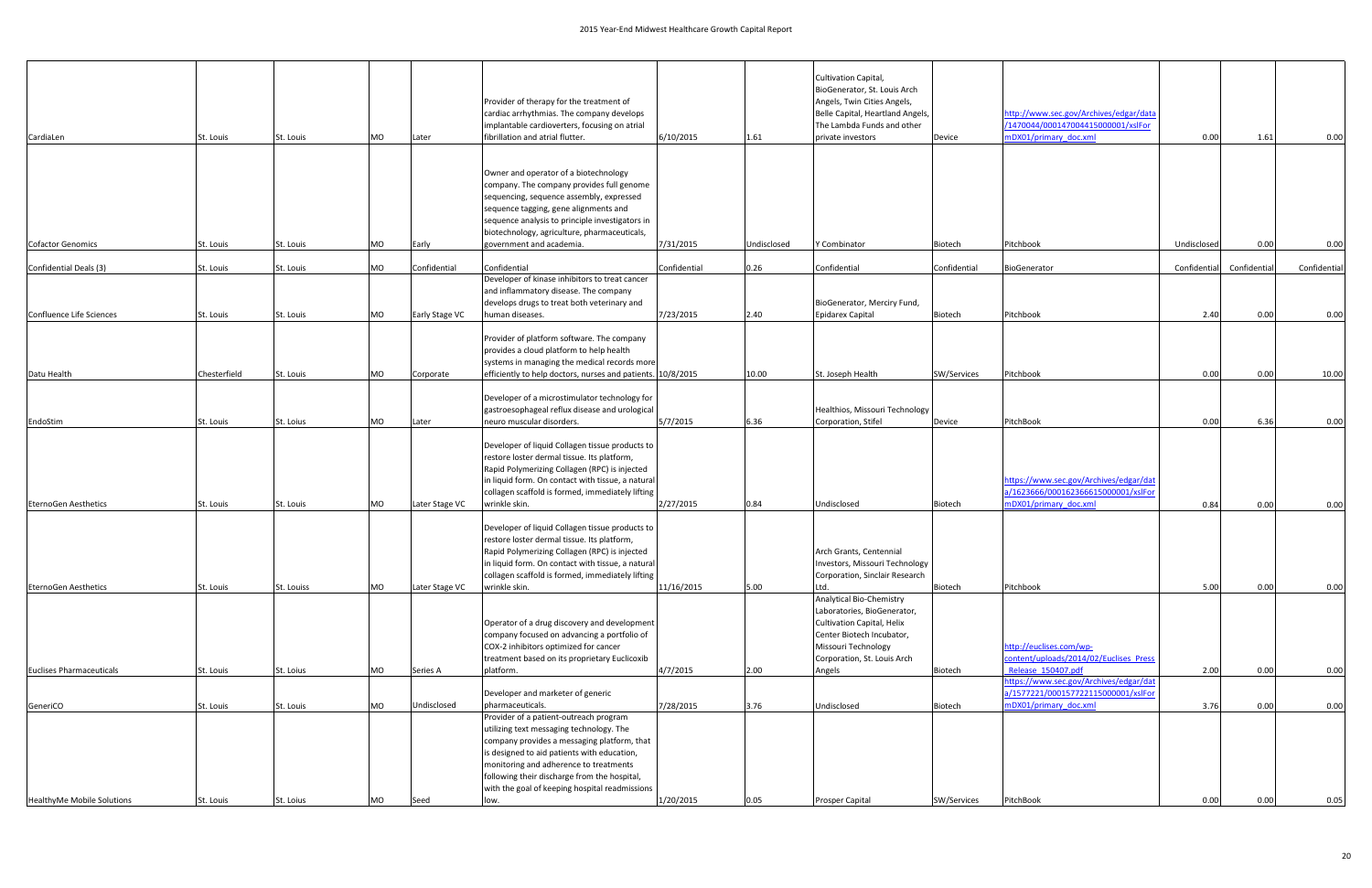|                           |           |           |    |                | Provider of a variety of HealthIT solutions to                                                                                      |           |       |                                                      |             |                                                                               |      |       |      |
|---------------------------|-----------|-----------|----|----------------|-------------------------------------------------------------------------------------------------------------------------------------|-----------|-------|------------------------------------------------------|-------------|-------------------------------------------------------------------------------|------|-------|------|
|                           |           |           |    |                | senior living centers - network infrastructure<br>assessment, design and installation; data<br>center hosting and managed services; |           |       |                                                      |             | https://www.sec.gov/Archives/edgar/dat<br>a/1612333/000095013815000155/xslFor |      |       |      |
| Keystone Technologies     | Eureka    | St. Louis | MO | Angel          | hardware and software, etc.                                                                                                         | 2/22/2015 | 0.85  | Undisclosed                                          | SW/Services | mDX01/primary doc.xml                                                         | 0.00 | 0.00  | 0.85 |
|                           |           |           |    |                |                                                                                                                                     |           |       |                                                      |             |                                                                               |      |       |      |
|                           |           |           |    |                | Developer of a real time kidney monitoring<br>technology. The company commercializes bio                                            |           |       | Accelerate St. Louis,                                |             |                                                                               |      |       |      |
|                           |           |           |    |                | compatible optical diagnostic agents for                                                                                            |           |       | BioGenerator, Helix Funds,<br>Jump Capital, Missouri |             |                                                                               |      |       |      |
|                           |           |           |    |                | physiological monitoring, surgical guidance                                                                                         |           |       | Technology Corporation, The                          |             | https://www.sec.gov/Archives/edgar/dat                                        |      |       |      |
|                           |           |           |    |                | and imaging of pathological disease in the                                                                                          |           |       | Hamner Institutes for Health                         |             | a/1601807/000160180715000002/xslFor                                           |      |       |      |
| MediBeacon                | St. Louis | St. Louis | MO | Later Stage VC | human population.                                                                                                                   | 6/10/2015 | 5.06  | Sciences                                             | Device      | mDX01/primary_doc.xml                                                         | 0.00 | 5.06  | 0.00 |
|                           |           |           |    |                | Developer of a real time kidney monitoring                                                                                          |           |       |                                                      |             |                                                                               |      |       |      |
|                           |           |           |    |                | technology. The company commercializes bio                                                                                          |           |       |                                                      |             |                                                                               |      |       |      |
|                           |           |           |    |                | compatible optical diagnostic agents for                                                                                            |           |       |                                                      |             |                                                                               |      |       |      |
|                           |           |           |    |                | physiological monitoring, surgical guidance                                                                                         |           |       |                                                      |             | https://www.sec.gov/Archives/edgar/dat                                        |      |       |      |
|                           |           |           |    |                | and imaging of pathological disease in the                                                                                          |           |       |                                                      |             | a/1601807/000160180715000004/xslFor                                           |      |       |      |
| MediBeacon                | St. Louis | St. Louis | MO | Later Stage VC | human population.                                                                                                                   | 9/8/2015  | 3.00  | Undisclosed                                          | Device      | mDX01/primary_doc.xml                                                         | 0.00 | 3.00  | 0.00 |
|                           |           |           |    |                |                                                                                                                                     |           |       | BioGenerator, Capital                                |             |                                                                               |      |       |      |
|                           |           |           |    |                | Provider of a patented clinical decision support                                                                                    |           |       | Innovators, Missour                                  |             | https://www.crunchbase.com/organizati                                         |      |       |      |
| MedSocket                 | Columbia  | St. Louis | MO | Seed           | system and medical search system.                                                                                                   | 9/1/2015  | 0.30  | <b>Technology Corporation</b>                        | SW/Services | on/medsocket/funding-rounds                                                   | 0.00 | 0.00  | 0.30 |
|                           |           |           |    |                | Provider of a patented clinical decision support                                                                                    |           |       | Capital Innovators, Missouri                         |             | https://www.crunchbase.com/organizati                                         |      |       |      |
| MedSocket                 | Columbia  | St. Louis | MO | Seed           | system and medical search system                                                                                                    | 11/1/2015 | 0.50  | <b>Technology Corporation</b>                        | SW/Services | on/medsocket/funding-rounds                                                   | 0.00 | 0.00  | 0.50 |
|                           |           |           |    |                |                                                                                                                                     |           |       |                                                      |             |                                                                               |      |       |      |
|                           |           |           |    |                | Developer of a platform of devices based on                                                                                         |           |       |                                                      |             |                                                                               |      |       |      |
|                           |           |           |    |                | Brain Computer Interface (BCI) technology, in                                                                                       |           |       |                                                      |             |                                                                               |      |       |      |
|                           |           |           |    |                | an effort to restore function to patients who                                                                                       |           |       | <b>Ascension Ventures,</b>                           |             | https://www.crunchbase.com/organizati                                         |      |       |      |
| Neurolutions              | St. Louis | St. Louis | MO | Venture        | are disabled as a result of neurological injury.                                                                                    | 6/11/2015 | 1.15  | BioGenerator, Prolog Ventures Device                 |             | on/neurolutions/funding-rounds                                                | 0.00 | 1.15  | 0.00 |
|                           |           |           |    |                | Developer of a medical device focused on                                                                                            |           |       |                                                      |             |                                                                               |      |       |      |
|                           |           |           |    |                | developing vascular drug delivery devices for                                                                                       |           |       |                                                      |             |                                                                               |      |       |      |
| <b>Pulse Therapeutics</b> | St. Louis | St. Loius | MO | Angel          | blood clots in stroke patients.                                                                                                     | 3/24/2015 | 0.10  | <b>Billiken Angels Network</b>                       | Device      | PitchBook                                                                     | 0.00 | 0.10  | 0.00 |
|                           |           |           |    |                |                                                                                                                                     |           |       |                                                      |             | nttps://www.sec.gov/Archives/edgar/dat                                        |      |       |      |
|                           |           |           |    |                | Mecical device company providing treatment                                                                                          |           |       |                                                      |             | a/1594502/000095013815000177/xslFo                                            |      |       |      |
| <b>SynerZ Medical</b>     | St. Louis | St. Loius | MO | Undisclosed    | for obesity and Type-2 diabetes.                                                                                                    | 4/9/2015  | 0.65  | BioGenerator                                         | Device      | mDX01/primary doc.xml                                                         | 0.00 | 0.65  | 0.00 |
|                           |           |           |    |                | Developer of proprietary drugs for life-<br>threatening disorders driven by CD47 signaling                                          |           |       |                                                      |             |                                                                               |      |       |      |
|                           |           |           |    |                | pathways for the treatment of cancer and                                                                                            |           |       |                                                      |             |                                                                               |      |       |      |
|                           |           |           |    |                | pulmonary hypertension and the prevention of                                                                                        |           |       |                                                      |             | https://www.sec.gov/Archives/edgar/dat                                        |      |       |      |
|                           |           |           |    |                | certain complications of solid organ                                                                                                |           |       |                                                      |             | a/1630680/000163068015000002/xslFor                                           |      |       |      |
| Vasculox                  | St. Louis | St. Loius | MO | Later Stage VC | transplantation.                                                                                                                    | 8/7/2015  | 8.13  | Undisclosed                                          | Biotech     | mDX01/primary_doc.xml                                                         | 8.13 | 0.00  | 0.00 |
|                           |           |           |    |                | Developer of proprietary drugs for life-                                                                                            |           |       |                                                      |             |                                                                               |      |       |      |
|                           |           |           |    |                | threatening disorders driven by CD47 signaling                                                                                      |           |       |                                                      |             |                                                                               |      |       |      |
|                           |           |           |    |                | pathways for the treatment of cancer and                                                                                            |           |       | Rivervest Venture Partners,                          |             |                                                                               |      |       |      |
|                           |           |           |    |                | pulmonary hypertension and the prevention of                                                                                        |           |       | Novo, SR One, Missouri                               |             | https://www.sec.gov/Archives/edgar/dat                                        |      |       |      |
|                           |           |           |    |                | certain complications of solid organ<br>transplantation.                                                                            |           |       | Technology Corporation, other<br>undisclosed         |             | a/1630680/000163068015000001/xslFor                                           |      |       |      |
| Vasculox                  | St. Louis | St. Loius | MO | Later Stage VC |                                                                                                                                     | 2/12/2015 | 1.27  |                                                      | Biotech     | mDX01/primary_doc.xml                                                         | 1.27 | 0.00  | 0.00 |
|                           |           |           |    |                | Developer of the Vici Venous Stent System                                                                                           |           |       | Baird Capital, Cultivation                           |             | http://www.rwbaird.com/news/baird-                                            |      |       |      |
|                           |           |           |    |                | used to treat venous outflow obstruction in                                                                                         |           |       | Capital, Holton Capital Group,                       |             | capital-portfolio-company-veniti-raises-                                      |      |       |      |
| Veniti Medical            | St. Louis | St. Loius | MO | Series C       | the lower extremities.                                                                                                              | 3/10/2015 | 17.00 | Tekla Capital Management                             | Device      | 17-million-in-funding                                                         | 0.00 | 17.00 | 0.00 |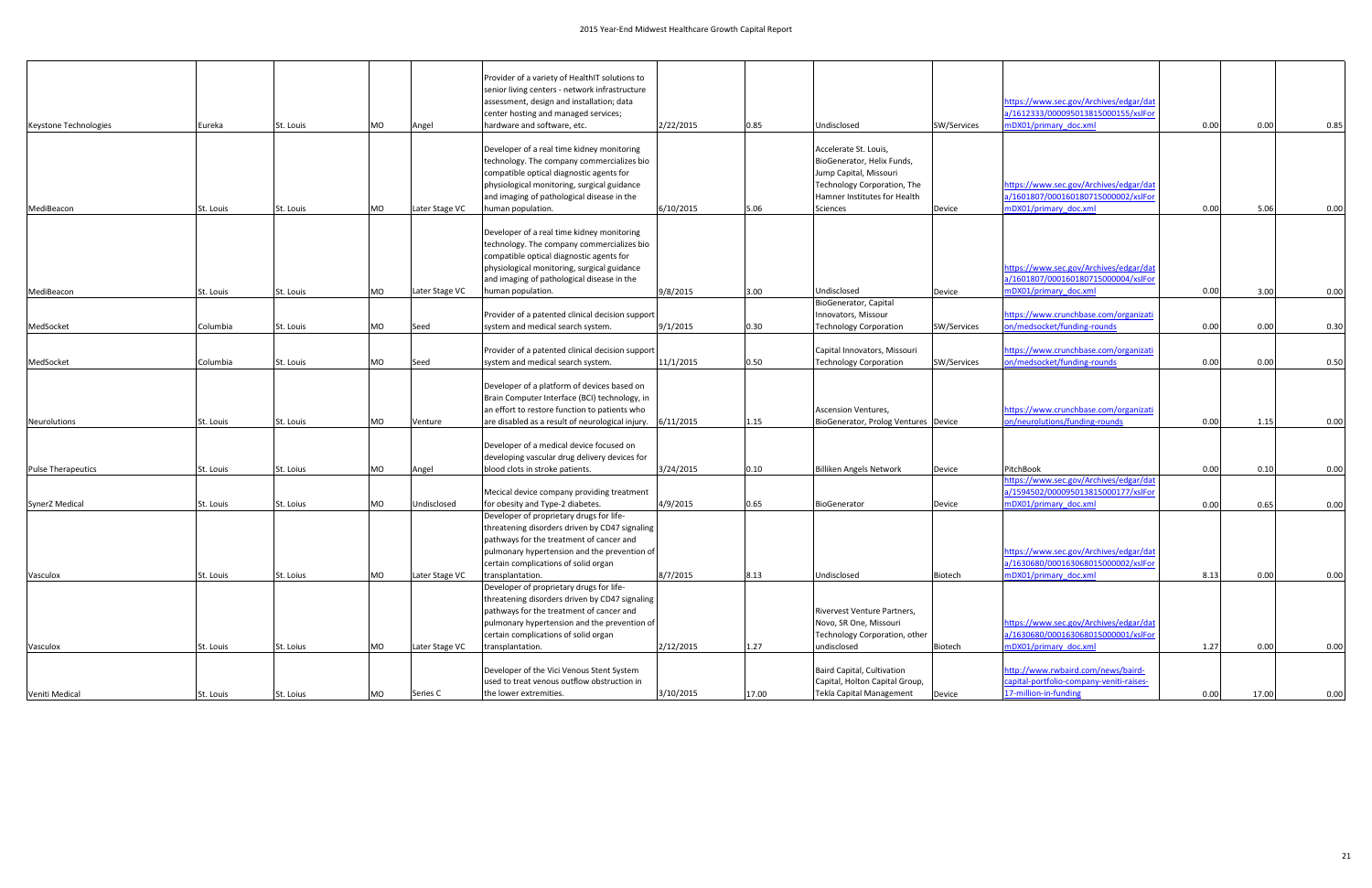| Veran Medical Technologies                       | St. Louis       | St. Louis   | <b>MO</b> | Later Stage VC          | Developer of percutaneous technology for<br>diagnosis of lung cancer and therapy delivery.<br>The company develops medical devices for<br>invasive delivery of interventional oncology<br>therapies. It also provides plug-n-play delivery<br>systems and navigated instruments.  | 9/29/2015  | 41.72       | 3G Capital, Advantage Capital<br>Partners, American Milling,<br>Dynamic Investments, GE<br>Ventures, New Markets<br>Venture Partners, Private<br>Capital Advisors, Prolog<br>Ventures, Rex Health Ventures,<br>River Cities Capital Funds, Sami<br>Sagol, Vectis Participaties,<br><b>Versant Ventures</b> | Device      | Pitchbook                                                                                                                        | 0.00 | 41.72 | 0.00        |
|--------------------------------------------------|-----------------|-------------|-----------|-------------------------|-----------------------------------------------------------------------------------------------------------------------------------------------------------------------------------------------------------------------------------------------------------------------------------|------------|-------------|------------------------------------------------------------------------------------------------------------------------------------------------------------------------------------------------------------------------------------------------------------------------------------------------------------|-------------|----------------------------------------------------------------------------------------------------------------------------------|------|-------|-------------|
|                                                  |                 |             |           |                         |                                                                                                                                                                                                                                                                                   |            |             |                                                                                                                                                                                                                                                                                                            |             |                                                                                                                                  |      |       |             |
| <b>Trust Healthcare Consulting Services</b>      | Springfield     | Springfield | MO        | PE Growth/<br>Expansion | Provider of health information management<br>and consulting services. The company offers<br>services like remote medical coding, coder<br>education, clinical documentation<br>improvement, coding audit and compliance<br>services for hospitals and physician practices.        | 9/29/2015  | Undisclosed | <b>MTS Health Partners</b>                                                                                                                                                                                                                                                                                 | SW/Services | Pitchbook                                                                                                                        | 0.00 | 0.00  | Undisclosed |
|                                                  |                 |             |           |                         | Provider of personalized medicine technology<br>that helps physicians determine the right drug<br>for individual patients. The company provides<br>bioinformatics to select the drug and dose for<br>individual patients suffering from                                           |            |             | Sequoia Capital, Claremont<br>Creek Ventures, Cincinnati<br>Children's Hospital Medical                                                                                                                                                                                                                    |             |                                                                                                                                  |      |       |             |
| <b>AssureRX Health</b>                           | Mason           | Cincinnati  | OH        | Later Stage VC          | neuropsychiatric and other disorders.                                                                                                                                                                                                                                             | 12/21/2015 | 15.00       | Center                                                                                                                                                                                                                                                                                                     | SW/Services | Pitchbook                                                                                                                        | 0.00 | 0.00  | 15.00       |
| <b>Eccrine Systems</b>                           | Cincinnati      | Cincinnati  | OH        | Seed                    | Developer of small disposable sweat sensor<br>patches that use sensors to measure different<br>chemicals present in sweat for biomonitoring. 2/25/2015                                                                                                                            |            | 1.50        | CincyTech USA, Individual<br>Investor                                                                                                                                                                                                                                                                      | Device      | http://www.businesswire.com/news/ho<br>me/20150225005142/en/Eccrine-<br>Systems-Raises-1.5-Million-Seed-<br>Funding#.VZ0 jflVhBc | 0.00 | 1.50  | 0.00        |
|                                                  |                 |             |           |                         |                                                                                                                                                                                                                                                                                   |            |             |                                                                                                                                                                                                                                                                                                            |             |                                                                                                                                  |      |       |             |
| MedaCheck                                        | Cincinnati      | Cincinnati  | OH        | Series A                | MedaCheck is a medication reminder used by<br>individuals, caregivers, medical facilities,<br>pharmacies, etc. Their products consist of<br>Checkbox, Pillbox and CheckIn.                                                                                                        | 2/10/2015  | 0.52        | Undisclosed                                                                                                                                                                                                                                                                                                | SW/Services | http://www.sec.gov/Archives/edgar/data<br>/1633132/000163313215000001/xslFor<br>mDX01/primary doc.xml                            | 0.00 | 0.00  | 0.52        |
| Patients' & Consumers' Pharmaceutical<br>Company | Centerville     | Cincinnati  | OH        | Early                   | Developer of an automated device designed<br>for healthcare providers to tansform tablets<br>and capsules into custom flavored liquid<br>medications at the point of care.                                                                                                        | 5/29/2015  | 0.11        | Undisclosed                                                                                                                                                                                                                                                                                                | Biotech     | https://www.sec.gov/Archives/edgar/dat<br>a/1641873/000164187315000002/xslFor<br>mDX01/primary doc.xml                           | 0.11 | 0.00  | 0.00        |
| Patients' & Consumers Pharmaceutical<br>Company  | Centerville     | Cincinnati  | OH        | Early Stage VC          | Developer of an automated device designed<br>for healthcare providers to tansform tablets<br>and capsules into custom flavored liquid<br>medications at the point of care.                                                                                                        | 7/2/2015   | 0.31        | Undisclosed                                                                                                                                                                                                                                                                                                | Biotech     | http://www.sec.gov/Archives/edgar/data<br>/1641873/000164187315000003/xslFor<br>mDX01/primary doc.xml                            | 0.31 | 0.00  | 0.00        |
| Patients' & Consumers Pharmaceutical<br>Company  | Centerville     | Cincinnati  | OH        | Early Stage VC          | Developer of an automated device designed<br>for healthcare providers to tansform tablets<br>and capsules into custom flavored liquid<br>medications at the point of care.                                                                                                        | 10/29/2015 | 0.51        | Undisclosed                                                                                                                                                                                                                                                                                                | Biotech     | Pitchbook                                                                                                                        | 0.51 | 0.00  | 0.00        |
| <b>RxPREDICT</b>                                 | Cincinnati      | Cincinnati  | OH        | Angel                   | Provider of behavioral sciences and machine<br>learning services. The company provides<br>behavioral sciences and machine learning<br>services to predict and prevent medication non-<br>adherence by better targeting of patients,<br>causal factors and proactive intervention. | 10/8/2015  | 0.99        | Undisclosed                                                                                                                                                                                                                                                                                                | SW/Services | http://www.sec.gov/Archives/edgar/data<br>/1655692/000165569215000001/xslFor<br>mDX01/primary doc.xml                            | 0.00 | 0.00  | 0.99        |
|                                                  |                 |             |           |                         | Developer of a medical stapler that has<br>changed how weight-loss surgery is performed<br>in that it is helping to standardize the surgery                                                                                                                                       |            |             |                                                                                                                                                                                                                                                                                                            |             | http://www.bizjournals.com/cincinnati/n<br>ews/2015/11/16/uc-health-doctor-s-<br>startup-lands-big-                              |      |       |             |
| <b>Standard Bariatrics</b>                       | <b>Blue Ash</b> | Cincinnati  | DН        | Seed                    | and make outcomes more predictable.                                                                                                                                                                                                                                               | 11/16/2015 | 0.50        | CincyTech, Angel Investors                                                                                                                                                                                                                                                                                 | Device      | nvestment.html?iana=ind_health                                                                                                   | 0.00 | 0.50  | 0.00        |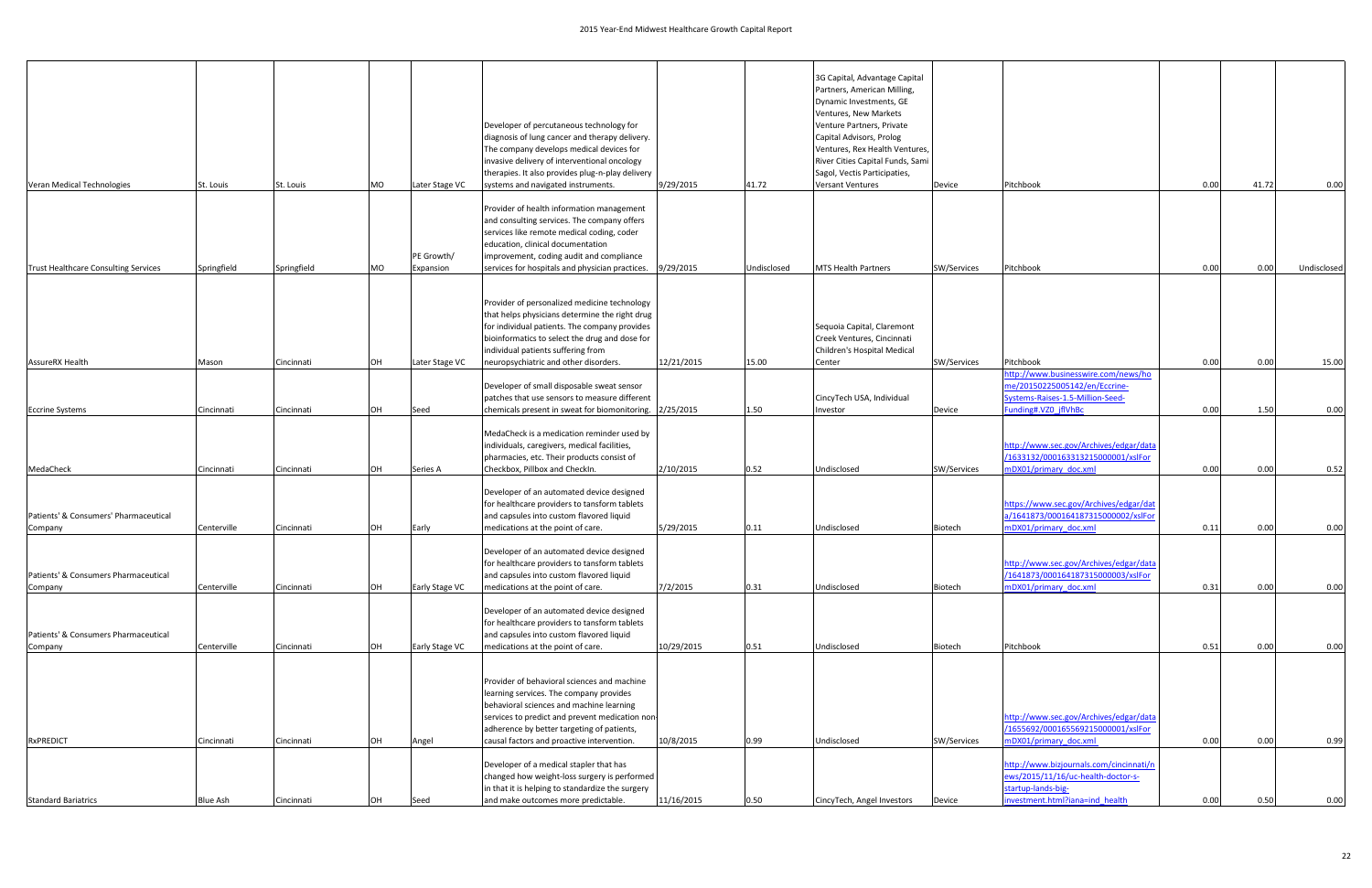|                                |               |           |    |                |                                                                                    |            |             | United States: Cure Sanfilippo                               |             |                                                                  |       |      |                  |
|--------------------------------|---------------|-----------|----|----------------|------------------------------------------------------------------------------------|------------|-------------|--------------------------------------------------------------|-------------|------------------------------------------------------------------|-------|------|------------------|
|                                |               |           |    |                |                                                                                    |            |             | Foundation, Sanfilippo                                       |             |                                                                  |       |      |                  |
|                                |               |           |    |                |                                                                                    |            |             | Research Foundation (SRF),                                   |             |                                                                  |       |      |                  |
|                                |               |           |    |                |                                                                                    |            |             | Team Sanfilippo, the Abby<br>Grace Foundation and the        |             |                                                                  |       |      |                  |
|                                |               |           |    |                |                                                                                    |            |             | National MPS Society; Spain:                                 |             |                                                                  |       |      |                  |
|                                |               |           |    |                |                                                                                    |            |             | Stop Sanfilippo and Sanfilippo                               |             |                                                                  |       |      |                  |
|                                |               |           |    |                | Drug development company for patients with                                         |            |             | B Foundation; Geneva,                                        |             |                                                                  |       |      |                  |
|                                |               |           |    |                | lysosomal storage diesases. Abeona has                                             |            |             | Switzerland: Fondation                                       |             |                                                                  |       |      |                  |
|                                |               |           |    |                | exclusive rights to develop its two lead                                           |            |             | Sanfilippo; Mexico: Red                                      |             |                                                                  |       |      |                  |
| Abeona Therapeutics            | Cleveland     | Cleveland | OH | Series A       | products for Sanfilippo syndrome.                                                  | 3/12/2015  | 0.30        | Sanfilippo Foundation                                        | BioTech     | <b>BioEnterprise Data</b>                                        | 0.30  | 0.00 | 0.00             |
|                                |               |           |    |                | Drug development company for patients with                                         |            |             | Soros Fund Management,                                       |             |                                                                  |       |      |                  |
|                                |               |           |    |                | lysosomal storage diesases. Abeona has                                             |            |             | Perceptive Life Science Fund                                 |             | ttp://investors.abeonatherapeutics.com                           |       |      |                  |
|                                |               |           |    |                | exclusive rights to develop its two lead                                           |            |             | and two Members of the Board                                 |             | /phoenix.zhtml?c=63510&p=irol-                                   |       |      |                  |
| Abeona Therapeutics            | Cleveland     | Cleveland | OH | <b>PIPE</b>    | products for Sanfilippo syndrome.                                                  | 8/3/2015   | 15.50       | of Directors                                                 | Biotech     | newsArticle&ID=2074875                                           | 15.50 | 0.00 | 0.00             |
|                                |               |           |    |                |                                                                                    |            |             |                                                              |             |                                                                  |       |      |                  |
|                                |               |           |    |                |                                                                                    |            |             |                                                              |             |                                                                  |       |      |                  |
|                                |               |           |    |                | Distributor of medical imaging equipment. The                                      |            |             |                                                              |             |                                                                  |       |      |                  |
|                                |               |           |    |                | company distributes cardiac catheterization,                                       |            |             | Caymus Equity Partners,                                      |             |                                                                  |       |      |                  |
|                                |               |           |    |                | computed tomography scanners, digital radio                                        |            |             | Centerfield Capital Partners,                                |             |                                                                  |       |      |                  |
|                                |               |           |    |                | graphic systems and women's healthcare                                             |            |             | <b>Graycliff Partners, NewSpring</b>                         |             |                                                                  |       |      |                  |
| Alpha Imaging                  | Willoughby    | Cleveland | OH | Undisclosed    | equipment to the healthcare institutions.                                          | 11/9/2015  | Undisclosed | Capital                                                      | SW/Services | Pitchbook                                                        | 0.00  |      | 0.00 Undisclosed |
|                                |               |           |    |                | Biolectrics combines medical, biological, and                                      |            |             |                                                              |             |                                                                  |       |      |                  |
|                                |               |           |    |                | electrical research to create pioneering new                                       |            |             |                                                              |             | http://www.marketwired.com/press-                                |       |      |                  |
|                                |               |           |    |                | technologies designed to treat severe gum                                          |            |             |                                                              |             | release/medical-device-startup-                                  |       |      |                  |
|                                |               |           |    |                | disease, known as periodontal disease, with a                                      |            |             |                                                              |             | biolectrics-raises-nearly-1m-eliminate-                          |       |      |                  |
| <b>BioLectrics</b>             | Cleveland     | Cleveland | OH | Series A       | family of oral care devices called OraFlow™.                                       | 10/15/2015 | 1.00        | Undisclosed                                                  | Device      | pain-gum-disease-2064182.htm                                     | 0.00  | 1.00 | 0.00             |
|                                |               |           |    |                |                                                                                    |            |             |                                                              |             | http://www.crainscleveland.com/article/                          |       |      |                  |
|                                |               |           |    |                | Drug development company associated with                                           |            |             |                                                              |             | 20150921/NEWS/150929976/biogen-                                  |       |      |                  |
|                                |               |           |    |                | The Harrington Project for Discovery &                                             |            |             |                                                              |             | plans-to-invest-15-million-in-biomotiv-llc                       |       |      |                  |
| <b>BioMotiv</b>                | Cleveland     | Cleveland | OH | Undisclosed    | Development.                                                                       | 9/22/2015  | 15.00       | Biogen                                                       | Biotech     | over-five-years                                                  | 15.00 | 0.00 | 0.00             |
|                                |               |           |    |                | Developer of an advanced wellness program                                          |            |             |                                                              |             | ttps://www.sec.gov/Archives/edgar/dat                            |       |      |                  |
|                                |               |           |    |                | composed of nutrition, fitness, lifestyle, and                                     |            |             | <b>Undisclosed Venture</b>                                   |             | a/1512148/000151214815000001/xslFor                              |       |      |                  |
| <b>Bio Wellness</b>            | Copley        | Cleveland | OH | Early          | tracking modules.                                                                  | 4/20/2015  | 0.09        | Investor(s)                                                  | SW/Services | mDX01/primary doc.xml                                            | 0.00  | 0.00 | 0.09             |
|                                |               |           |    |                |                                                                                    |            |             | Early Stage Partners, ORIX                                   |             |                                                                  |       |      |                  |
|                                |               |           |    |                |                                                                                    |            |             | Ventures, Key Capital                                        |             | https://www.sec.gov/Archives/edgar/dat                           |       |      |                  |
|                                |               |           |    |                | Provider of thin, flexible, and eco-friendly                                       |            |             | Corporation, Undisclosed                                     |             | a/1397714/000139771415000001/xslFor                              |       |      |                  |
| <b>Blue Spark Technologies</b> | Westlake      | Cleveland | OH | Series C       | printed battery solutions.                                                         | 1/14/2015  | 2.64        | Investors                                                    | Device      | mDX01/primary doc.xml                                            | 0.00  | 2.64 | 0.00             |
|                                |               |           |    |                |                                                                                    |            |             |                                                              |             | http://www.sec.gov/Archives/edgar/data                           |       |      |                  |
|                                |               |           |    |                | Provider of thin, flexible, and eco-friendly                                       |            |             |                                                              |             | /1397714/000139771415000002/xslFor                               |       |      |                  |
| <b>Blue Spark Technologies</b> | Westlake      | Cleveland | OH | Series D       | printed battery solutions.                                                         | 9/2/2015   | 1.08        | Undisclosed                                                  | Device      | nDX01/primary_doc.xml                                            | 0.00  | 1.08 | 0.00             |
|                                |               |           |    |                |                                                                                    |            |             |                                                              |             |                                                                  |       |      |                  |
|                                |               |           |    |                |                                                                                    |            |             |                                                              |             | http://www.marketwired.com/press-                                |       |      |                  |
|                                |               |           |    |                | Developer of advanced navigation systems                                           |            |             |                                                              |             | release/centerline-biomedical-closes-17m                         |       |      |                  |
| Centerline Biomedical          | Cleveland     | Cleveland | OH |                | that target interventional vascular procedures<br>and minimize radiation exposure. | 8/26/2015  |             | Undisclosed                                                  |             | seed-round-to-advance-vascular-<br>navigation-system-2050579.htm | 0.00  | 1.70 |                  |
|                                |               |           |    | Seed           |                                                                                    |            | 1.70        |                                                              | Device      |                                                                  |       |      | 0.00             |
|                                |               |           |    |                | Producer of devices for preterm birth                                              |            |             |                                                              |             |                                                                  |       |      |                  |
|                                |               |           |    |                | prevention. The company offers disposable                                          |            |             | Arboretum Ventures, Chrysalis                                |             |                                                                  |       |      |                  |
|                                |               |           |    |                | device that is used to identify women for a                                        |            |             | Ventures, JumpStart, Kresge                                  |             | https://www.sec.gov/Archives/edgar/dat                           |       |      |                  |
|                                |               |           |    |                | diagnostic TVU exam and vaginal progesterone                                       |            |             | Foundation, North Coast Angel                                |             | a/1445426/000144542615000004/xslFor                              |       |      |                  |
| CerviLenz                      | Chagrin Falls | Cleveland | OH | Later Stage VC | treatment to reduce the risk of preterm birth. 11/25/2015                          |            | 1.76        | Fund                                                         | Device      | mDX01/primary doc.xml                                            | 0.00  | 1.76 | 0.00             |
|                                |               |           |    |                |                                                                                    |            |             | Versant Ventures, Frazier                                    |             | http://www.sec.gov/Archives/edgar/data                           |       |      |                  |
|                                |               |           |    |                | Developer of small molecule drug candidates                                        |            |             | Healthcare, BioMed Ventures,                                 |             | /1609970/000160997015000001/xslFor                               |       |      |                  |
| ChanRX                         | Cleveland     | Cleveland | OH | Series B       | directed at ion channel targets.                                                   | 2/12/2015  | 16.60       | Sante Ventures                                               | BioTech     | mDX01/primary doc.xml                                            | 16.60 | 0.00 | 0.00             |
|                                |               |           |    |                | Manufacturer of surgical devices. The                                              |            |             |                                                              |             |                                                                  |       |      |                  |
|                                |               |           |    |                | company offers Checkpoint, a<br>stimulator/locator to locate, evaluate, and        |            |             |                                                              |             | https://www.sec.gov/Archives/edgar/dat                           |       |      |                  |
|                                |               |           |    |                | protect nerves and muscles in surgical                                             |            |             | First Analysis, JumpStart NEXT<br>Fund, NDI Healthcare Fund, |             | a/1657913/000165791315000001/xslFor                              |       |      |                  |
| <b>Checkpoint Surgical</b>     | Cleveland     | Cleveland | OH | Later Stage VC | procedures.                                                                        | 11/24/2015 | 7.48        | Ohio Third Frontier                                          | Device      | mDX01/primary_doc.xml                                            | 0.00  | 7.48 | 0.00             |
|                                |               |           |    |                |                                                                                    |            |             |                                                              |             |                                                                  |       |      |                  |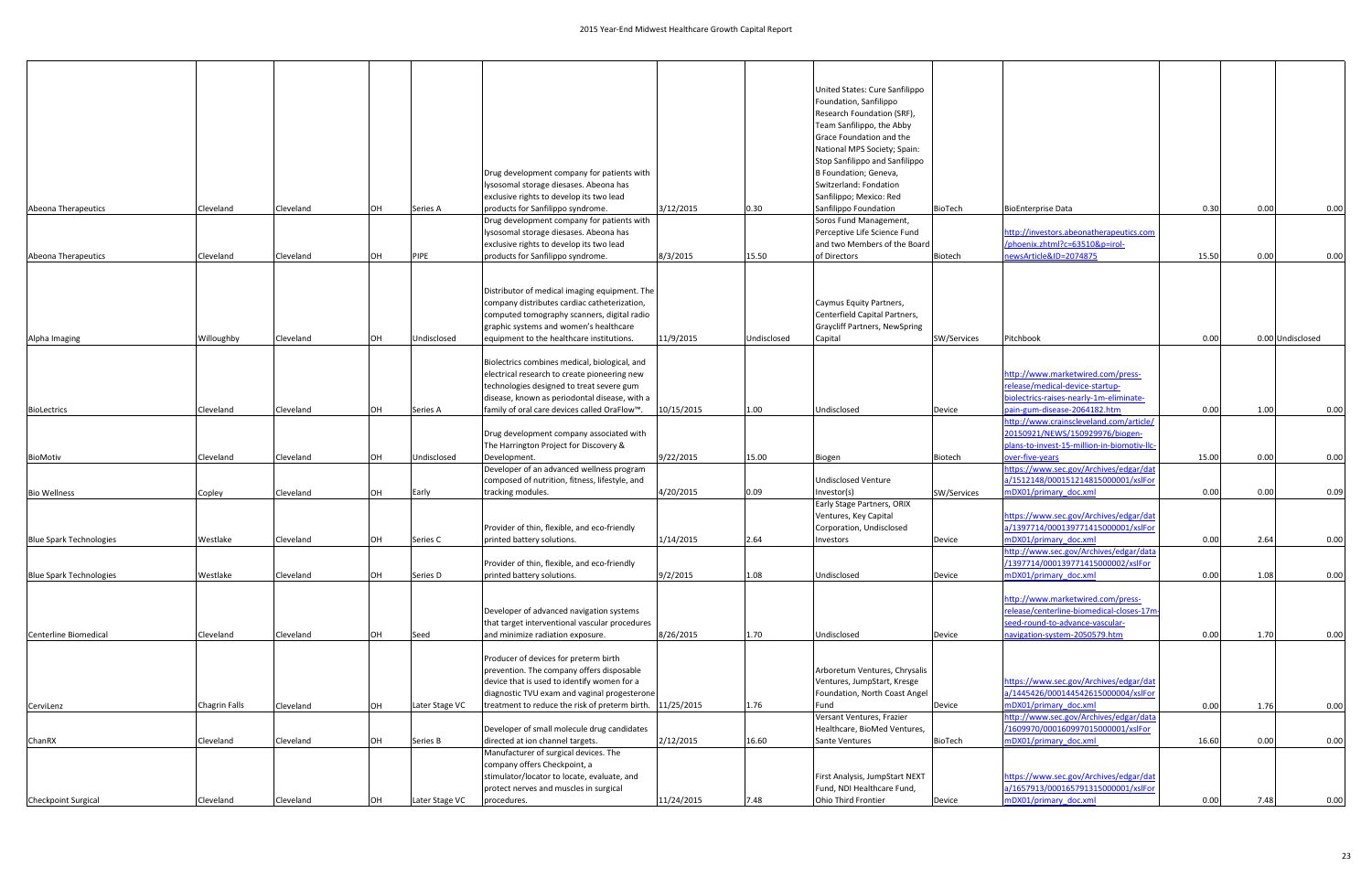|                                |                             |           |    |                    | Developer of a blood-screening test that uses                        |              |       |                                           |              |                                                     |              |                           |      |
|--------------------------------|-----------------------------|-----------|----|--------------------|----------------------------------------------------------------------|--------------|-------|-------------------------------------------|--------------|-----------------------------------------------------|--------------|---------------------------|------|
|                                |                             |           |    |                    | proprietary solvent interaction analyses                             |              |       |                                           |              | https://www.sec.gov/Archives/edgar/dat              |              |                           |      |
|                                |                             |           |    |                    | techniques to identify changes in protein                            |              |       |                                           |              | a/1637038/000163703815000001/xslFor                 |              |                           |      |
| <b>Cleveland Diagnositcs</b>   | Cleveland                   | Cleveland | OH | Early              | structures.                                                          | 3/11/2015    | 1.98  | Undisclosed                               | Device       | mDX01/primary doc.xml                               | 0.00         | 1.98                      | 0.00 |
|                                |                             |           |    |                    | Clinical trial regulatory documentation                              |              |       |                                           |              |                                                     |              |                           |      |
|                                |                             |           |    |                    | services that foster greater regulatory                              |              |       |                                           |              |                                                     |              |                           |      |
|                                |                             |           |    |                    | compliance, better protection of human                               |              |       |                                           |              | http://www.sec.gov/Archives/edgar/data              |              |                           |      |
|                                |                             |           |    |                    | subjects and easier cross-and intrainstitutional                     |              |       | Ohio Tech Angels, Undisclosed             |              | /1581876/000158187615000004/xslFor                  |              |                           |      |
| Complion                       | Cleveland                   | Cleveland | OH | <b>Early Stage</b> | collaboration.                                                       | 10/16/2015   | 1.97  | <b>Investors</b>                          | SW/Service   | mDX01/primary doc.xml                               | 0.00         | 0.00                      | 1.97 |
|                                |                             |           |    |                    |                                                                      |              |       |                                           |              |                                                     |              |                           |      |
|                                |                             |           |    |                    | Provider of processes and systems for post                           |              |       |                                           |              |                                                     |              |                           |      |
|                                |                             |           |    |                    | acute care facilities. The company develops a                        |              |       | Great Lakes Innovation and                |              |                                                     |              |                           |      |
|                                |                             |           |    |                    | disease management system that offers                                |              |       | Development Enterprise, Next              |              | http://www.sec.gov/Archives/edgar/data              |              |                           |      |
|                                |                             |           |    | PE Growth/         | automated clinical logic and care guides,                            |              |       | Sparc, Portal Capital, Summit             |              | /1456002/000145600215000003/xslFor                  |              |                           |      |
| <b>COMS</b> Interactive        | Broadview Heights Cleveland |           | OH | Expansion          | nursing assessments and reporting services.                          | 11/13/2015   | 0.75  | Partners, Zapis Capital Group             | SW/Service   | mDX01/primary doc.xml                               | 0.00         | 0.00                      | 0.75 |
| <b>CONFIDENTIAL Deals (12)</b> | Cleveland                   | Cleveland | OH | Confidential       | Confidential                                                         | Confidential | 26.15 | Confidential                              | Confidential | Company Data                                        | Confidential | Confidential Confidential |      |
|                                |                             |           |    |                    |                                                                      |              |       |                                           |              |                                                     |              |                           |      |
|                                |                             |           |    |                    |                                                                      |              |       | 43North, Blackstone                       |              |                                                     |              |                           |      |
|                                |                             |           |    |                    |                                                                      |              |       | LaunchPad ventures, Great                 |              |                                                     |              |                           |      |
|                                |                             |           |    |                    | Developer of a malaria diagnosis equipment.                          |              |       | Lakes Innovation and                      |              |                                                     |              |                           |      |
|                                |                             |           |    |                    | The company develops and provides a                                  |              |       | Development Enterprise,                   |              |                                                     |              |                           |      |
|                                |                             |           |    |                    | handheld, magnet-based device to detect                              |              |       | JumpStart, MassChallenge, MIT             |              |                                                     |              |                           |      |
| Disease Diagnostic Group       | <b>Shaker Heights</b>       | Cleveland | OH | Early              | malarial parasites.<br>A biomedical device company focused on        | 10/30/2015   | 0.50  | \$100K Entrepreneurship                   | Device       | Pitchbook<br>http://www.sec.gov/Archives/edgar/data | 0.00         | 0.50                      | 0.00 |
|                                |                             |           |    |                    | commercializing innovations in the                                   |              |       |                                           |              | /1642667/000164266715000005/xslFor                  |              |                           |      |
| Infinite Arthroscopy           | <b>Cleveland Heights</b>    | Cleveland | OH | Seed               | arthroscopic surgery market.                                         | 9/17/2015    | 1.26  | Undisclosed Angel Investors               | Device       | mDX01/primary doc.xml                               | 0.00         | 1.26                      | 0.00 |
|                                |                             |           |    |                    |                                                                      |              |       |                                           |              |                                                     |              |                           |      |
|                                |                             |           |    |                    | Developer of a wireless implantable                                  |              |       |                                           |              |                                                     |              |                           |      |
| Intellirod Spine               | Arkon                       | Cleveland | OH | Seed               | microelectronic lumbar spine strain sensor.                          | 5/4/2015     | 0.83  | <b>Current Investors</b>                  | Device       | <b>BioEnterprise Data</b>                           | 0.00         | 0.83                      | 0.00 |
|                                |                             |           |    |                    |                                                                      |              |       |                                           |              | http://www.crainscleveland.com/article/             |              |                           |      |
|                                |                             |           |    |                    | Developer of novel regenerative medicine                             |              |       |                                           |              | 20150512/FREE/150519955/juventas-                   |              |                           |      |
|                                |                             |           |    |                    | technologies for the treatment of                                    |              |       | Green Cross Holdings, POSCO               |              | therapeutics-raises-13-5-million-for-               |              |                           |      |
| Juventas Therapeutics          | Cleveland                   | Cleveland | OH | Series B2          | cardiovascular disease.                                              | 5/12/2015    | 13.50 | Capital, Oxford Finance LLC               | BioTech      | clinical-trials                                     | 13.50        | 0.00                      | 0.00 |
|                                |                             |           |    |                    |                                                                      |              |       |                                           |              | nttps://www.sec.gov/Archives/edgar/dat              |              |                           |      |
|                                |                             |           |    |                    |                                                                      |              |       |                                           |              | a/1448342/000114036115020892/xslFor                 |              |                           |      |
|                                |                             |           |    |                    |                                                                      |              |       |                                           |              | mDX01/primary_doc.xml                               |              |                           |      |
|                                |                             |           |    |                    | Developer of a wrist-worn activity monitor                           |              |       |                                           |              | https://www.sec.gov/Archives/edgar/dat              |              |                           |      |
|                                |                             |           |    |                    | called MOVband to track one's daily activity,                        |              |       |                                           |              | a/1637372/000163737215000001/xslFor                 |              |                           |      |
| MOVable                        | Brecksville                 | Cleveland | OH | Early              | measuring all movements.<br>A medical device company specializing in | 3/8/2015     | 0.51  | Undisclosed<br>Mountain Group Capital and | Device       | mDX01/primary doc.xml                               | 0.00         | 0.51                      | 0.00 |
|                                |                             |           |    |                    | myoelectric orthotics for people with                                |              |       | other undisclosed existing                |              | https://uk.finance.yahoo.com/news/myo               |              |                           |      |
| Myomo                          | Chardon                     | Cleveland | OH | Series B-1         | neurological disorders                                               | 5/14/2015    | 5.00  | investors                                 | Device       | mo-inc-raises-5-million-184900881.html              | 0.00         | 5.00                      | 0.00 |
|                                |                             |           |    |                    |                                                                      |              |       |                                           |              |                                                     |              |                           |      |
|                                |                             |           |    |                    | Microscopy and software company delivering                           |              |       |                                           |              |                                                     |              |                           |      |
|                                |                             |           |    |                    | rapid testing and analysis solutions to sectors                      |              |       |                                           |              | http://www.sec.gov/Archives/edgar/data              |              |                           |      |
|                                |                             |           |    |                    | ranging from materials science, and                                  |              |       |                                           |              | /1595210/000159521015000002/xslFor                  |              |                           |      |
| Nanotronics Imaging            | Cuyahoga Falls              | Cleveland | OH | Later              | semiconductors to life science and medicine.                         | 4/6/2015     | 9.34  | Undisclosed                               | SW/Services  | mDX01/primary doc.xml                               | 0.00         | 0.00                      | 9.34 |
|                                |                             |           |    |                    | Developer of neurostimulation therapy                                |              |       |                                           |              |                                                     |              |                           |      |
|                                |                             |           |    |                    | technology for patients with chronic pain and                        |              |       | Queen City Angels and                     |              |                                                     |              |                           |      |
| Neuros                         | <b>Willoughby Hills</b>     | Cleveland | OH | Series A           | other neuro-muscular disorders.                                      | 3/1/2015     | 0.50  | Undisclosed Investors                     | Device       | Pitchbook                                           | 0.00         | 0.50                      | 0.00 |
|                                |                             |           |    |                    |                                                                      |              |       |                                           |              | http://www.crainscleveland.com/article/             |              |                           |      |
|                                |                             |           |    |                    |                                                                      |              |       |                                           |              | 20151013/NEWS/151019946/cleveland-                  |              |                           |      |
|                                |                             |           |    |                    | Developer of new therapies for disease with an                       |              |       |                                           |              | clinic-spinoff-company-raises-1-million-in-         |              |                           |      |
| NeuroTherapia                  | Cleveland                   | Cleveland | OH | Undisclosed        | underlying component of neuroinflammation. 10/13/2015                |              | 1.00  | Undisclosed                               | Biotech      | effort-to-take                                      | 1.00         | 0.00                      | 0.00 |
|                                |                             |           |    |                    |                                                                      |              |       |                                           |              |                                                     |              |                           |      |
|                                |                             |           |    |                    | Developer of medical devices that address post                       |              |       |                                           |              | http://www.sec.gov/Archives/edgar/data              |              |                           |      |
|                                |                             |           |    |                    | stroke pain through the use of peripheral                            |              |       |                                           |              | /1532647/000153264715000001/xslFor                  |              |                           |      |
| <b>SPR Therapeutics</b>        | Cleveland                   | Cleveland | OH | <b>Bridge</b>      | nerve stimulation technology.                                        | 7/20/2015    | 0.52  | Undisclosed                               | Device       | mDX01/primary doc.xml                               | 0.00         | 0.52                      | 0.00 |
|                                |                             |           |    |                    |                                                                      |              |       |                                           |              | http://www.sec.gov/Archives/edgar/data              |              |                           |      |
|                                |                             |           |    |                    | Developer of technologies and therapies for a                        |              |       | <b>BioMotiv and Undisclosed</b>           |              | /1638929/000163892915000001/xslFor                  |              |                           |      |
| Sujana Biotech                 | Beachwood                   | Cleveland | OH | Seed               | range of inflammatory and vascular disorders. 5/4/2015               |              | 0.80  | Investors                                 | BioTech      | mDX01/primary doc.xml                               | 0.80         | 0.00                      | 0.00 |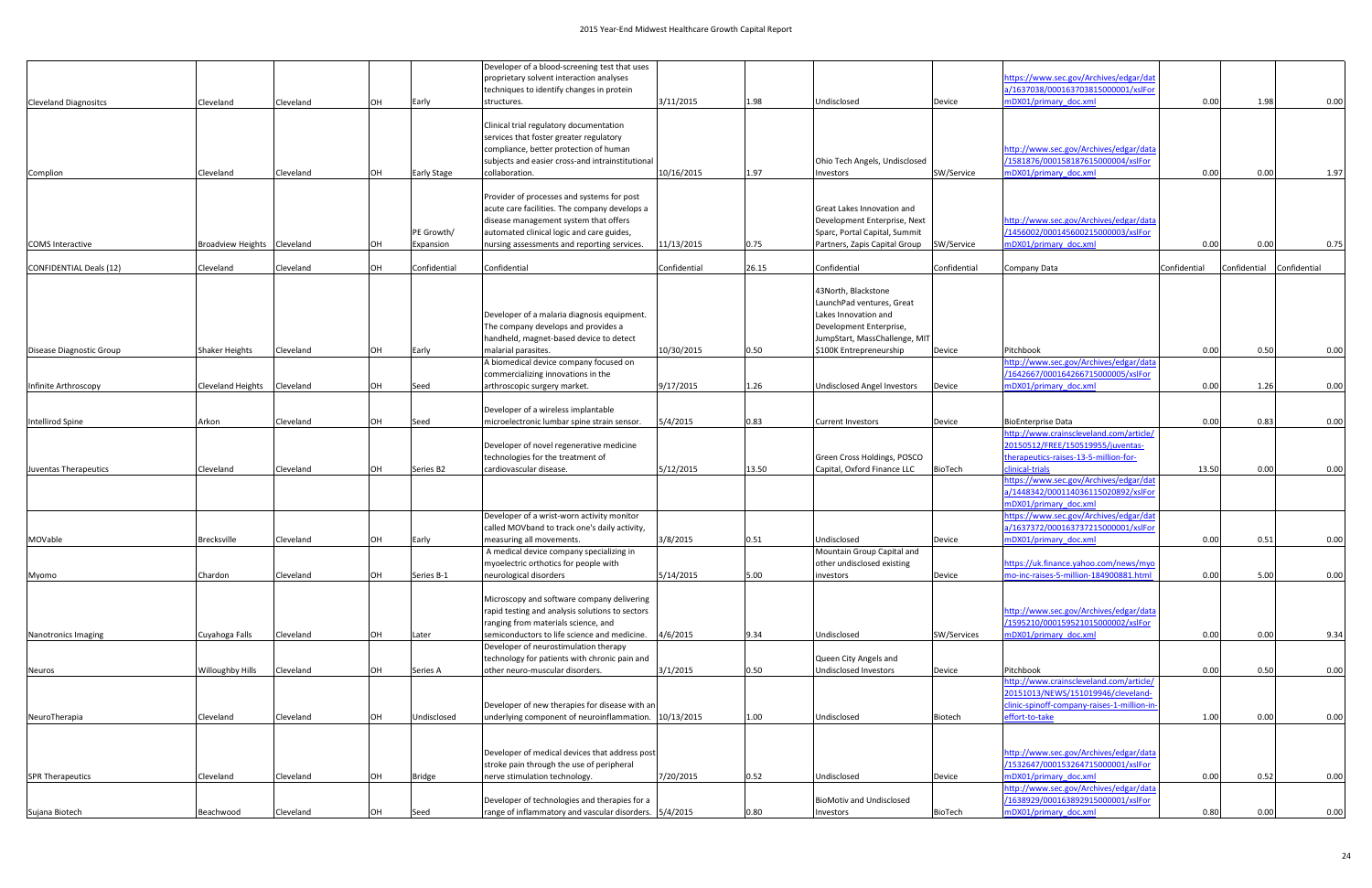|                                         |                    |           |    |                | Surgical Theater has developed software that                                                  |            |             |                                   |                |                                         |      |                  |       |
|-----------------------------------------|--------------------|-----------|----|----------------|-----------------------------------------------------------------------------------------------|------------|-------------|-----------------------------------|----------------|-----------------------------------------|------|------------------|-------|
|                                         |                    |           |    |                | combines the science of flight simulation with                                                |            |             |                                   |                | http://www.crainscleveland.com/article/ |      |                  |       |
|                                         |                    |           |    |                | advanced CT/MRI imaging technology to allow                                                   |            |             | HTC Corporation, Shanghai         |                | 20151019/NEWS/151019791/surgical-       |      |                  |       |
|                                         |                    |           |    |                | surgeons to perform a 3D "flight simulation" of                                               |            |             | <b>Creation Investment</b>        |                | theater-raises-9-million-from-chinese-  |      |                  |       |
| <b>Surgical Theater</b>                 | Cleveland          | Cleveland | OH | Series A       | surgery before the actual operation.                                                          | 10/15/2015 | 9.00        | Management Co. (SCI)              | Device         | venture-capital-firm                    | 0.00 | 9.00             | 0.00  |
|                                         |                    |           |    |                |                                                                                               |            |             |                                   |                | http://www.sec.gov/Archives/edgar/data  |      |                  |       |
|                                         |                    |           |    |                | The nation's only urology-centric group                                                       |            |             |                                   |                | /1653847/000119248215000400/xslFor      |      |                  |       |
| <b>UroGPO</b>                           | <b>Rocky River</b> | Cleveland | OH | Angel          | purchasing organization.                                                                      | 9/17/2015  | 0.93        | Undisclosed                       | SW/Service     | mDX01/primary doc.xml                   | 0.00 | 0.00             | 0.93  |
|                                         |                    |           |    |                | Developer of MRIdian, advanced radiation                                                      |            |             |                                   |                | http://www.sec.gov/Archives/edgar/data  |      |                  |       |
|                                         |                    |           |    |                | therapy technology for the treatment of                                                       |            |             | Aisling and Undisclosed           |                | /1336705/000114036115001135/xslFor      |      |                  |       |
| ViewRay                                 | Oakwood Village    | Cleveland | OH | Series C       | cancer.                                                                                       | 1/8/2015   | 16.27       | Investors                         | Device         | mDX01/primary doc.xml                   | 0.00 | 16.27            | 0.00  |
|                                         |                    |           |    |                | Developer of MRIdian, advanced radiation                                                      |            |             |                                   |                | https://www.sec.gov/Archives/edgar/dat  |      |                  |       |
|                                         |                    |           |    |                | therapy technology for the treatment of                                                       |            |             |                                   |                | a/1336705/000114036115010139/xslFor     |      |                  |       |
| ViewRay                                 | Oakwood Village    | Cleveland | OH | Series C       | cancer.                                                                                       | 3/4/2015   | 15.00       | Undisclosed                       | Device         | mDX01/primary doc.xml                   | 0.00 | 15.00            | 0.00  |
|                                         |                    |           |    |                |                                                                                               |            |             | Aisling Capital, Fidelity, Kearny |                | http://www.fiercemedicaldevices.com/pr  |      |                  |       |
|                                         |                    |           |    |                | Developer of MRIdian, advanced radiation                                                      |            |             | Venture Partners, Montrose        |                | ess-releases/viewray-completes-         |      |                  |       |
|                                         |                    |           |    |                | therapy technology for the treatment of                                                       |            |             | Capital, OrbiMed and Xeraya       |                | alternative-public-offering-raises-267- |      |                  |       |
| ViewRay                                 | Oakwood Village    | Cleveland | OH | PIPE           | cancer.                                                                                       | 7/24/2015  | 26.7        | Capital                           | Device         | nillion                                 | 0.00 | 26.70            | 0.00  |
|                                         |                    |           |    |                |                                                                                               |            |             | Aisling Capital, Fidelity, Kearny |                |                                         |      |                  |       |
|                                         |                    |           |    |                | Developer of MRIdian, advanced radiation                                                      |            |             | Venture Partners, Montrose        |                | http://www.sec.gov/Archives/edgar/data  |      |                  |       |
|                                         |                    |           |    |                | therapy technology for the treatment of                                                       |            |             | Capital, OrbiMed and Xeraya       |                | /1597313/000114036115033795/xslFor      |      |                  |       |
| ViewRay                                 | Oakwood Village    | Cleveland | OH | Late Stage     | cancer.                                                                                       | 8/27/2015  | 2.70        | Capital                           | Device         | mDX01/primary doc.xml                   | 0.00 | 2.70             | 0.00  |
|                                         |                    |           |    |                | Developer of immuno-oncolytic therapy that                                                    |            |             |                                   |                | http://www.sec.gov/Archives/edgar/data  |      |                  |       |
|                                         |                    |           |    |                | stimulates patient's own immune system to                                                     |            |             |                                   |                | /1609754/000160975415000002/xslFor      |      |                  |       |
| <b>Western Oncolvtics</b>               | Westlake           | Cleveland | OH | Series A       | combat cancer cells.                                                                          | 6/4/2015   | 2.50        | Tiberius II                       | <b>BioTech</b> | mDX01/primary_doc.xml                   | 2.50 | 0.00             | 0.00  |
|                                         |                    |           |    |                |                                                                                               |            |             |                                   |                |                                         |      |                  |       |
|                                         |                    |           |    |                | Ardina is a simple & affordable healthcare                                                    |            |             |                                   |                |                                         |      |                  |       |
|                                         | Dublin             | Columbus  | OH |                | membership program that gives 24/7 access to<br>physicians, telemedicine, and wellness.       | 8/4/2015   |             | <b>Rev1 Ventures</b>              |                | Pitchbook                               | 0.00 | 0.00             | 0.31  |
| Ardina                                  |                    |           |    | Early          |                                                                                               |            | 0.31        |                                   | SW/Services    |                                         |      |                  |       |
|                                         |                    |           |    |                | Ardina is a simple & affordable healthcare                                                    |            |             |                                   |                | http://www.bizjournals.com/columbus/bl  |      |                  |       |
|                                         |                    |           |    |                | membership program that gives 24/7 access to                                                  |            |             |                                   |                | og/2015/07/no-hard-feelings-cardinal-   |      |                  |       |
| Ardina                                  | Dublin             | Columbus  | OH | First          | physicians, telemedicine, and wellness.                                                       | 7/21/2015  | Undisclosed | <b>Cardinal Health</b>            | SW/Services    | nealth-invests-in.html                  | 0.00 | 0.00 Undisclosed |       |
|                                         |                    |           |    |                |                                                                                               |            |             |                                   |                |                                         |      |                  |       |
|                                         |                    |           |    |                | Developer and provider of data management                                                     |            |             |                                   |                |                                         |      |                  |       |
|                                         |                    |           |    |                | tools designed to improve operational                                                         |            |             |                                   |                |                                         |      |                  |       |
|                                         |                    |           |    |                | efficiencies throughout the healthcare                                                        |            |             |                                   |                |                                         |      |                  |       |
|                                         |                    |           |    |                | industry. The company's data exploration tool,                                                |            |             |                                   |                |                                         |      |                  |       |
|                                         |                    |           |    |                | Aver, allows users of any skill level to extract,                                             |            |             |                                   |                |                                         |      |                  |       |
|                                         |                    |           |    |                | analyze, compare and share data from                                                          |            |             |                                   |                | http://www.sec.gov/Archives/edgar/data  |      |                  |       |
|                                         |                    |           |    |                | different operational systems throughout an                                                   |            |             |                                   |                | /1609215/000160921515000004/xslFor      |      |                  |       |
| Aver                                    | COIUMDUS           | Columbus  | UH | Early Stage VC | organization.                                                                                 | 12/15/2015 | 11.00       | Heritage Group                    | SW/Services    | nDX01/primary_doc.xml                   | 0.00 | 0.00             | 11.00 |
|                                         |                    |           |    |                |                                                                                               |            |             |                                   |                |                                         |      |                  |       |
|                                         |                    |           |    |                | Developer of potential drug candidates by                                                     |            |             |                                   |                |                                         |      |                  |       |
|                                         |                    |           |    |                | overcoming the challenges of accessing novel                                                  |            |             |                                   |                | http://www.sec.gov/Archives/edgar/data  |      |                  |       |
| Biosortia Pharmaceuticals (Algaeventure |                    |           |    |                | high quality bioactive compounds from                                                         |            |             |                                   |                | /1516539/000151653915000001/xslFor      |      |                  |       |
| Systems, LLC)                           | Dublin             | Columbus  | OH | Late           | uncultuable aquatic microorganisms.                                                           | 5/15/2015  | 1.57        | Investors not specified           | Biotech        | mDX01/primary doc.xml                   | 1.57 | 0.00             | 0.00  |
|                                         |                    |           |    |                |                                                                                               |            |             |                                   |                |                                         |      |                  |       |
|                                         |                    |           |    |                | Developer of potential drug candidates by                                                     |            |             |                                   |                |                                         |      |                  |       |
|                                         |                    |           |    |                | overcoming the challenges of accessing novel                                                  |            |             |                                   |                | https://www.sec.gov/Archives/edgar/dat  |      |                  |       |
| Biosortia Pharmaceuticals (Algaeventure |                    |           |    |                | high quality bioactive compounds from                                                         |            |             |                                   |                | a/1516539/000151653915000003/xslFor     |      |                  |       |
| Systems, LLC)                           | Dublin             | Columbus  | OH | Angel          | uncultuable aquatic microorganisms.                                                           | 12/29/2015 | 0.50        | Undisclosed                       | Biotech        | mDX01/primary doc.xml                   | 0.50 | 0.00             | 0.00  |
|                                         |                    |           |    |                |                                                                                               |            |             | Kanye Anderson Capital            |                | http://www.sec.gov/Archives/edgar/40d   |      |                  |       |
| Cloudbreak Health (Language Access      |                    |           |    |                | Provider of live video interpretation services to                                             |            |             | Advisors and other Undisclosed    |                | ata/1646841/000164684115000001/xslF     |      |                  |       |
| Network)                                | Columbus           | Columbus  | OH | Angel          | 500 hospitals.                                                                                | 7/1/2015   | 40.00       | Investors                         | SW/Services    | ormDX01/primary_doc.xml                 | 0.00 | 0.00             | 40.00 |
|                                         |                    |           |    |                |                                                                                               |            |             |                                   |                |                                         |      |                  |       |
|                                         |                    |           |    |                | A software development firm that prevents                                                     |            |             |                                   |                |                                         |      |                  |       |
|                                         |                    |           |    |                | errors, identify theft and fraud in medical                                                   |            |             |                                   |                |                                         |      |                  |       |
|                                         |                    |           |    |                | records. It uses proprietary algorithms to link<br>all of a patient's records across multiple |            |             |                                   |                | http://www.sec.gov/Archives/edgar/data  |      |                  |       |
|                                         |                    |           |    |                | offices, hospitals and clinics, accessible by                                                 |            |             | Khosla Ventures, Drive Capital    |                | /1639542/000163954215000001/xslFor      |      |                  |       |
| CrossChx                                | Columbus           | Columbus  |    | Series B       | scanning a fingerprint.                                                                       | 4/15/2015  | 7.60        | LLC,                              | SW/Services    | mDX01/primary_doc.xml                   | 0.00 | 0.00             | 7.60  |
|                                         |                    |           |    |                |                                                                                               |            |             |                                   |                |                                         |      |                  |       |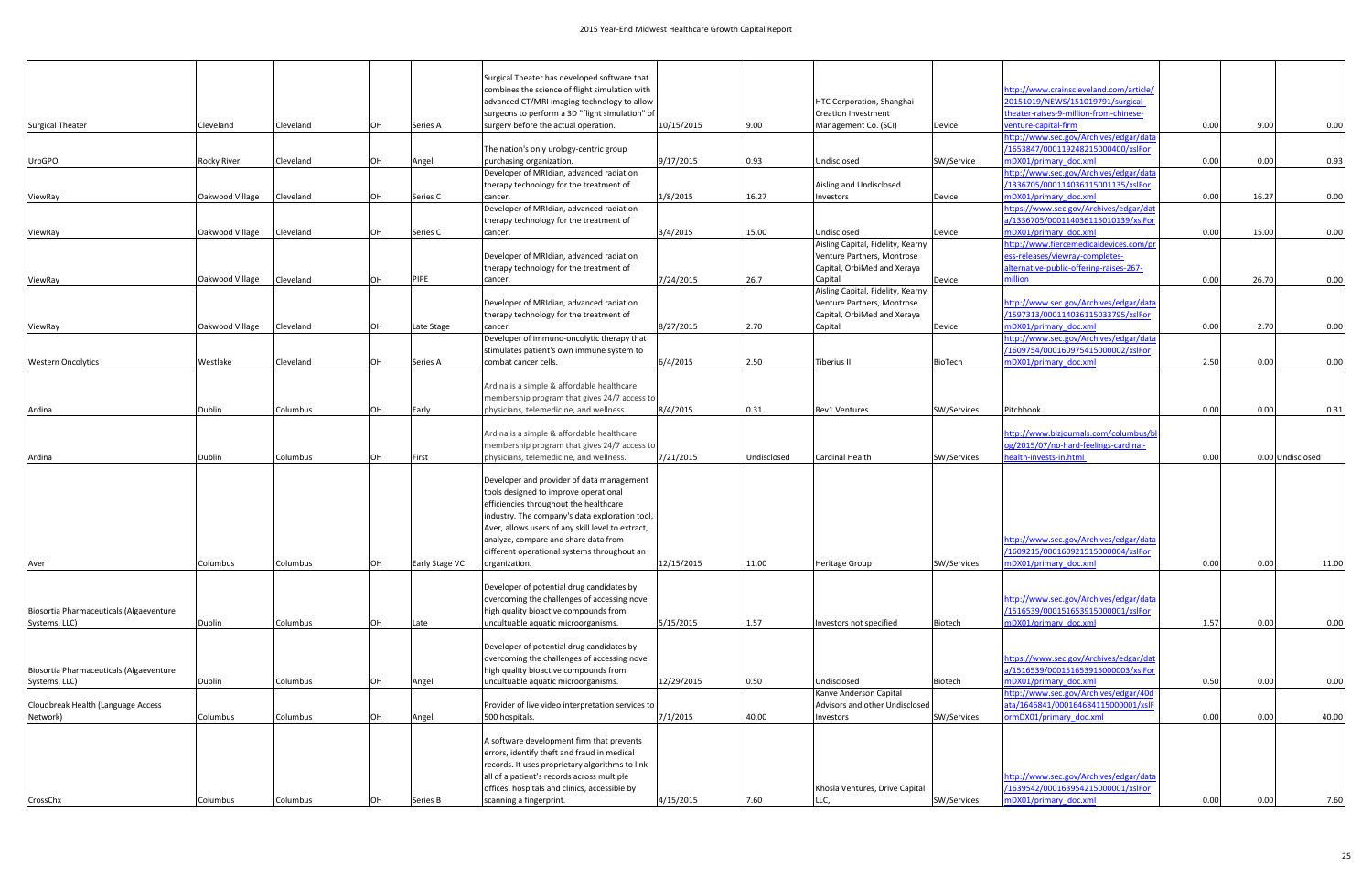|                                |          |          |    |                                                | Developer of endoscopically implantable                                                      |            |                              |                                                 |                                     |                                                                              |                  |       |       |
|--------------------------------|----------|----------|----|------------------------------------------------|----------------------------------------------------------------------------------------------|------------|------------------------------|-------------------------------------------------|-------------------------------------|------------------------------------------------------------------------------|------------------|-------|-------|
|                                |          |          |    |                                                | devices. The company has developed a device                                                  |            |                              |                                                 |                                     | http://www.sec.gov/Archives/edgar/data                                       |                  |       |       |
|                                |          |          |    |                                                | for the treatment of metabolic diseases that                                                 |            |                              |                                                 |                                     | /1509416/000150941615000003/xslFor                                           |                  |       |       |
| EndoSphere                     | Columbus | Columbus | OH | Early                                          | include obesity and Type 2 diabetes.                                                         | 6/18/2015  | 2.00                         | Undisclosed                                     | Device                              | mDX01/primary doc.xml                                                        | 0.00             | 2.00  | 0.00  |
|                                |          |          |    |                                                | Creator of adnvanced materials solutions for                                                 |            |                              |                                                 |                                     | http://www.sec.gov/Archives/edgar/data<br>/1660183/000166018315000001/xslFor |                  |       |       |
| <b>Entrotech Life Sciences</b> | Columbus | Columbus | OH | Angel                                          | advancement in life sciences.                                                                | 12/8/2015  | 2.50                         | Undisclosed                                     | Biotech                             | mDX01/primary doc.xml                                                        | 2.50             | 0.00  | 0.00  |
|                                |          |          |    |                                                |                                                                                              |            |                              |                                                 |                                     |                                                                              |                  |       |       |
|                                |          |          |    |                                                | Developer of an automated genomic analysis                                                   |            |                              |                                                 |                                     |                                                                              |                  |       |       |
|                                |          |          |    |                                                | platform. The company is dedicated to                                                        |            |                              | 43North. Blackstone                             |                                     |                                                                              |                  |       |       |
|                                |          |          |    |                                                | accelerating the promise and capability of                                                   |            |                              | LaunchPad ventures, Great                       |                                     |                                                                              |                  |       |       |
|                                |          |          |    |                                                | precision medicine and scientific discovery by<br>focusing on automated informatics and data |            |                              | Lakes Innovation and<br>Development Enterprise, |                                     |                                                                              |                  |       |       |
| GenomeNext                     | Columbus | Columbus | OH | Early                                          | management services.                                                                         | 10/27/2015 | 0.50                         | JumpStart, MassChallenge, MIT SW/Services       |                                     | Pitchbook                                                                    | 0.00             | 0.00  | 0.50  |
|                                |          |          |    |                                                | Manfuacturer of Stirling Ultracold, an ultra-low                                             |            |                              |                                                 |                                     |                                                                              |                  |       |       |
|                                |          |          |    |                                                | freezer for life science, pharma,                                                            |            |                              |                                                 |                                     | https://www.sec.gov/Archives/edgar/dat                                       |                  |       |       |
|                                |          |          |    |                                                | bioresearch/clincal and biotechnology                                                        |            |                              |                                                 |                                     | a/1517379/000151737915000003/xslFo                                           |                  |       |       |
| <b>Global Cooling</b>          | Athens   | Columbus | OH | Later Stage VC                                 | customers.                                                                                   | 12/29/2015 | 0.60                         | Undisclosed                                     | Device                              | mDX01/primary_doc.xml<br>http://www.sec.gov/Archives/edgar/data              | 0.00             | 0.60  | 0.00  |
|                                |          |          |    |                                                | Health Data Intelligence (HDI) is an innovative                                              |            |                              |                                                 |                                     | /1652224/000165222415000001/xslFor                                           |                  |       |       |
| Health Data Intelligence       | Columbus | Columbus | OH | First                                          | healthcare analytics company                                                                 | 9/2/2015   | 0.13                         | <b>Rev1 Ventures</b>                            | <b>SW/Services</b>                  | mDX01/primary doc.xml                                                        | 0.00             | 0.00  | 0.13  |
|                                |          |          |    |                                                |                                                                                              |            |                              |                                                 |                                     | http://www.sec.gov/Archives/edgar/data                                       |                  |       |       |
|                                |          |          |    |                                                |                                                                                              |            |                              |                                                 |                                     | /1526186/000152618615000001/xslFor                                           |                  |       |       |
| HealthSpot                     | Columbus | Columbus | OH | 4th Round                                      | Provider of primary healthcare kiosks.                                                       | 1/28/2015  | 11.56                        | Undisclosed                                     | SW/Services                         | mDX01/primary doc.xml                                                        | 0.00             | 0.00  | 11.56 |
|                                |          |          |    |                                                | Developer treatments for cancer,                                                             |            |                              |                                                 |                                     | http://www.businesswire.com/news/ho                                          |                  |       |       |
|                                |          |          |    |                                                | cardiovascular, autoimmune, antiviral and                                                    |            |                              |                                                 |                                     | me/20150313005749/en/Macrophage-                                             |                  |       |       |
|                                |          |          |    |                                                | brain diseases, through use of the Manocept™                                                 |            |                              |                                                 |                                     | Therapeutics-Subsidiary-Navidea-                                             |                  |       |       |
|                                |          |          |    | platform, a patented delivery system targeting |                                                                                              |            | led by Platinum-Montaur Life |                                                 | <b>Biopharmaceuticals-Executes-</b> |                                                                              |                  |       |       |
| Macrophage Therapeutics        | Dublin   | Columbus | OH | Seed                                           | activated macrophages.                                                                       | 3/13/2015  | 2.50                         | Sciences                                        | Biotech                             | Securities#.VRAdpC7DGad                                                      | 2.50             | 0.00  | 0.00  |
|                                |          |          |    |                                                | MEDISKOR brings advanced Machine Learning                                                    |            |                              |                                                 |                                     |                                                                              |                  |       |       |
|                                |          |          |    |                                                | technology to medical practices to help them                                                 |            |                              |                                                 |                                     |                                                                              |                  |       |       |
|                                |          |          |    |                                                | continually analyze past medical billing                                                     |            |                              |                                                 |                                     |                                                                              |                  |       |       |
|                                |          |          |    |                                                | encounters, predict future medical bill                                                      |            |                              |                                                 |                                     |                                                                              |                  |       |       |
|                                |          |          |    |                                                | payment performance, and identify key bill<br>payment patterns that maximize financial       |            |                              |                                                 |                                     |                                                                              |                  |       |       |
| Mediskor                       | Columbus | Columbus | OH | First                                          | performance.                                                                                 | 8/3/2015   | 0.15                         | Rev1 Ventures                                   | SW/Services                         | Pitchbook                                                                    | 0.00             | 0.00  | 0.15  |
|                                |          |          |    |                                                |                                                                                              |            |                              |                                                 |                                     | https://www.sec.gov/Archives/edgar/dat                                       |                  |       |       |
|                                |          |          |    |                                                | Developer of a laparoscopic visualization                                                    |            |                              | Rev! Ventures and other                         |                                     | a/1417617/000141761715000008/xslFor                                          |                  |       |       |
| Minimally Invasive Devices     | Columbus | Columbus | OH | Series C                                       | system called FloShield.                                                                     | 11/19/2015 | 14.12                        | Undisclosed Investors                           | Device                              | mDX01/primary doc.xml                                                        | 0.00             | 14.12 | 0.00  |
|                                |          |          |    |                                                | Provider of a software for real-time and                                                     |            |                              |                                                 |                                     |                                                                              |                  |       |       |
|                                |          |          |    |                                                | reagentless in-vitro diagnostics. The company                                                |            |                              |                                                 |                                     |                                                                              |                  |       |       |
|                                |          |          |    |                                                | develops an in-vitro diagnostics system that                                                 |            |                              |                                                 |                                     |                                                                              |                  |       |       |
|                                |          |          |    |                                                | allows on-site analysis of human fluids and                                                  |            |                              |                                                 |                                     | http://www.prnewswire.com/news-                                              |                  |       |       |
|                                |          |          |    |                                                | specimen to provide physicians with real-time<br>detection, identification and antibiotic    |            |                              |                                                 |                                     | releases/pocared-diagnostics-ltd-closed-<br>another-15-million-in-funding-   |                  |       |       |
| POCARED Diagnostics            | Columbus | Columbus | OH | Late                                           | sensitivity of pathogenic bacteria.                                                          | 2/17/2015  | 15.00                        | Undisclosed                                     | Device                              | 292187991.html                                                               | 0.00             | 15.00 | 0.00  |
|                                |          |          |    |                                                |                                                                                              |            |                              |                                                 |                                     |                                                                              |                  |       |       |
|                                |          |          |    |                                                |                                                                                              |            |                              |                                                 |                                     |                                                                              |                  |       |       |
|                                |          |          |    |                                                | Developer of late-stage women's health                                                       |            |                              |                                                 |                                     |                                                                              |                  |       |       |
|                                |          |          |    |                                                | products. The company focuses on bringing<br>new and emerging late-stage women's health      |            |                              |                                                 |                                     | http://www.sec.gov/Archives/edgar/data                                       |                  |       |       |
|                                |          |          |    |                                                | products through clinical development,                                                       |            |                              |                                                 |                                     | /1655566/000165556615000002/xslFor                                           |                  |       |       |
| Sermonix Pharmaceuticals       | Columbus | Columbus | OH | Angel                                          | regulatory approval, and commercialization.                                                  | 10/14/2015 | 1.02                         | Undisclosed                                     | Biotech                             | mDX01/primary_doc.xml                                                        | 1.02             | 0.00  | 0.00  |
|                                |          |          |    |                                                |                                                                                              |            |                              |                                                 |                                     |                                                                              |                  |       |       |
|                                |          |          |    |                                                | Sight4All is developer of The Eye Scan App                                                   |            |                              |                                                 |                                     |                                                                              |                  |       |       |
|                                |          |          |    |                                                | (TESA), a mobile-app for licensed eye care<br>providers that estimates a person's eyeglass   |            |                              |                                                 |                                     |                                                                              |                  |       |       |
| Sight4All                      | Columbus | Columbus |    | First                                          | prescription along with eye alignment.                                                       | 5/20/2015  | Undisclosed                  | <b>Rev1 Ventures</b>                            | Device                              | Pitchbook                                                                    | 0.00 Undisclosed |       | 0.00  |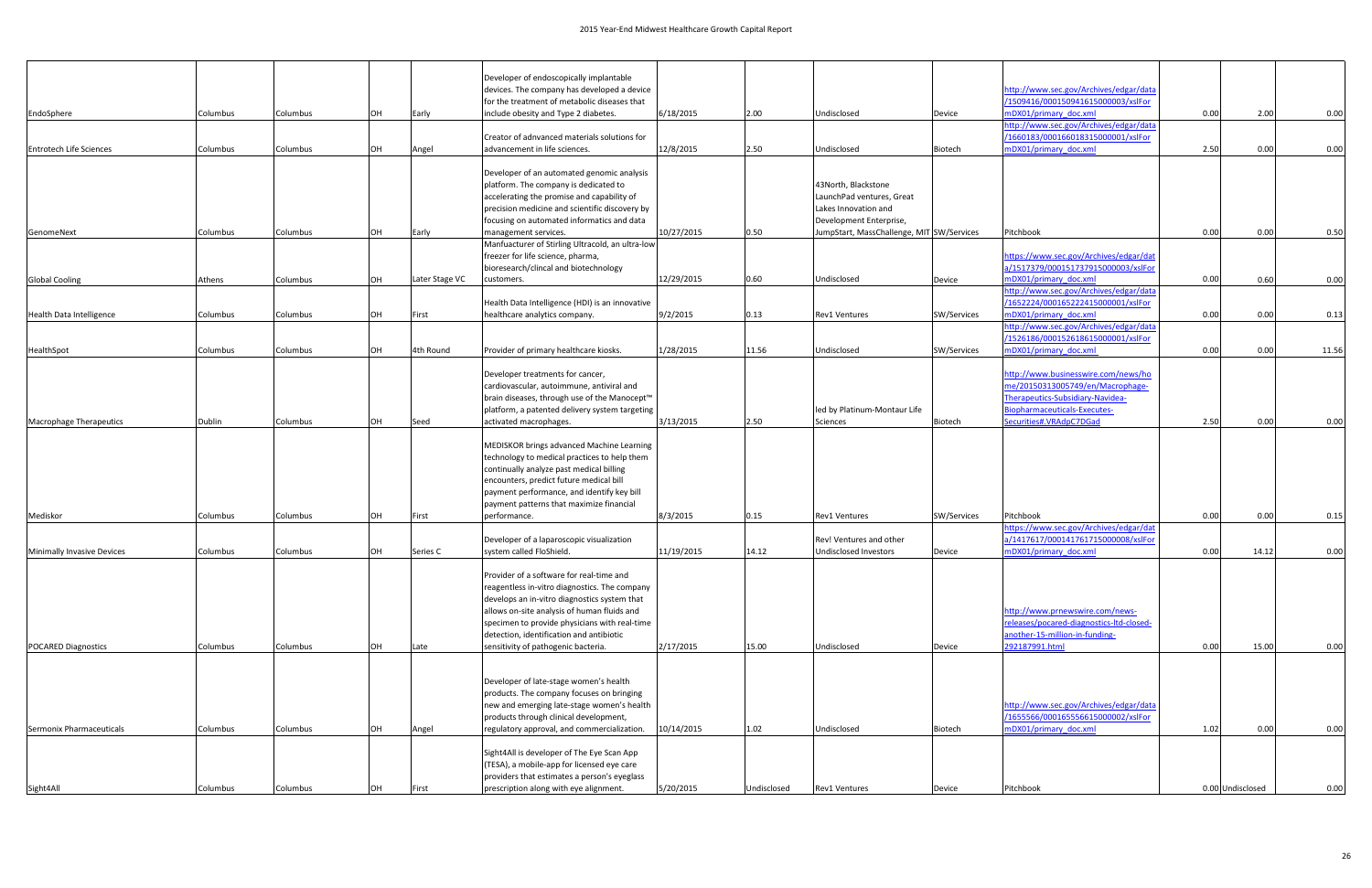|                                           |            |            |    |            | Developer of orthopaedic medical devices. The                                                |            |       |                                           |             |                                                                               |       |       |      |
|-------------------------------------------|------------|------------|----|------------|----------------------------------------------------------------------------------------------|------------|-------|-------------------------------------------|-------------|-------------------------------------------------------------------------------|-------|-------|------|
|                                           |            |            |    |            | company develops spinal implants for the                                                     |            |       |                                           |             | http://www.sec.gov/Archives/edgar/data                                        |       |       |      |
|                                           |            |            |    |            | treatment of degenerative disease and                                                        |            |       |                                           |             | /1658710/000165871015000001/xslFor                                            |       |       |      |
| Spinal Balance                            | Toledo     | Toledo     | OH | Angel      | deformity of the spine.                                                                      | 11/18/2015 | 0.10  | Undisclosed                               | Device      | mDX01/primary doc.xml                                                         | 0.00  | 0.10  | 0.00 |
| AbiliLife                                 | Pittsburgh | Pittsburgh | PA | Early      | Creator of a supportive back brace for<br>Parkinson's patients.                              | 1/14/2015  | 0.05  | <b>Innovation Works</b>                   |             | <b>Innovation Works Records</b>                                               | 0.00  | 0.05  | 0.00 |
|                                           |            |            |    |            |                                                                                              |            |       |                                           | Device      |                                                                               |       |       |      |
|                                           |            |            |    |            | Developer of pScreen™, a blood testing<br>platform for the diagnosis and management of       |            |       |                                           |             |                                                                               |       |       |      |
|                                           |            |            |    |            | medical conditions in the home/point-of-care                                                 |            |       |                                           |             |                                                                               |       |       |      |
|                                           |            |            |    |            | setting enabling physicians/patients to                                                      |            |       |                                           |             |                                                                               |       |       |      |
|                                           |            |            |    |            | manage diseases in a timely and effective                                                    |            |       |                                           |             |                                                                               |       |       |      |
|                                           |            |            |    |            | manner, thereby reducing cost and                                                            |            |       |                                           |             |                                                                               |       |       |      |
| <b>Accel Diagnostics</b>                  | Pittsburgh | Pittsburgh | PA | Early      | hospitalizations.                                                                            | 1/14/2015  | 0.05  | <b>Innovation Works</b>                   | Device      | <b>Innovation Works Records</b>                                               | 0.00  | 0.05  | 0.00 |
|                                           |            |            |    |            | Offers products for automating intralogistics in                                             |            |       |                                           |             |                                                                               |       |       |      |
|                                           |            |            |    |            | hospitals. The company offers TUG, an<br>autonomous mobile delivery robot that               |            |       |                                           |             | http://www.sec.gov/Archives/edgar/data                                        |       |       |      |
|                                           |            |            |    |            | transports medications, meals, and materials                                                 |            |       |                                           |             | /1395497/000139549715000002/xslFor                                            |       |       |      |
| Aethon                                    | Pittsburgh | Pittsburgh | PA | Later      | through hospitals.                                                                           | 10/7/2015  | 3.36  | Undisclosed                               | Device      | mDX01/primary doc.xml                                                         | 0.00  | 3.36  | 0.00 |
|                                           |            |            |    |            |                                                                                              |            |       | Blure Tree Allied Angels, PLSG            |             |                                                                               |       |       |      |
|                                           |            |            |    |            | Developer of an intra and extra corporeal gas                                                |            |       | Accelerator Fund I and other              |             | https://www.sec.gov/Archives/edgar/dat                                        |       |       |      |
|                                           |            |            |    |            | exchange device for the treatment of acute                                                   |            |       | <b>Undisclosed Venture</b>                |             | a/1179295/000117929515000002/xslFor                                           |       |       |      |
| Alung Technologies                        | Pittsburgh | Pittsburgh | PA | Later      | and chronic respiratory disorders.<br>Provider of a web-based platform for                   | 5/11/2015  | 3.80  | Investor(s)                               | Device      | mDX01/primary doc.xml                                                         | 0.00  | 3.80  | 0.00 |
|                                           |            |            |    |            | interactive bio-informatic systems to the                                                    |            |       |                                           |             |                                                                               |       |       |      |
| <b>Brainstage</b>                         | Carnegie   | Pittsburgh | PA | Series A   | pharmacopeia and healthcare industries.                                                      | 3/26/2015  | 2.20  | Undisclosed                               | SW/Services | PitchBook                                                                     | 0.00  | 0.00  | 2.20 |
|                                           |            |            |    |            | Developer of REPAIR bone putty made of                                                       |            |       |                                           |             |                                                                               |       |       |      |
|                                           |            |            |    |            | plasma-based materials to treat traumatic<br>bone injuries, reduce fractions while           |            |       | Pittsburgh Life Sciences                  |             | http://www.sec.gov/Archives/edgar/data<br>/1517941/000151794115000001/xslFor  |       |       |      |
| <b>Carmell Therapeutics</b><br>Pittsburgh |            | Pittsburgh | PA | Early      | accelerating the healing process.                                                            | 8/4/2015   | 0.14  | Greenhouse                                | Biotech     | mDX01/primary doc.xml                                                         | 0.14  | 0.00  | 0.00 |
|                                           |            |            |    |            |                                                                                              |            |       |                                           |             | https://www.sec.gov/Archives/edgar/dat                                        |       |       |      |
| Cernostics                                | Pittsburgh | Pittsburgh | PA | Later      | Developer of technologies for cancer<br>diagnosis.                                           | 6/8/2015   | 1.96  | <b>Undisclosed Venture</b><br>Investor(s) | Device      | a/1474724/000147472415000002/xslFor<br>mDX01/primary doc.xml                  | 0.00  | 1.96  | 0.00 |
|                                           |            |            |    |            |                                                                                              |            |       | <b>BlueTree Allied Angels and</b>         |             | https://www.sec.gov/Archives/edgar/dat                                        |       |       |      |
|                                           |            |            |    |            | Developer of drugs for Alzheimer's and other                                                 |            |       | <b>Undisclosed Venture</b>                |             | a/1455365/000145536515000001/xslFor                                           |       |       |      |
| Cognition Therapeutics                    | Pittsburgh | Pittsburgh | PA | Series B   | neurodegenerative distorders.                                                                | 4/10/2015  | 3.10  | Investor(s)                               | Biotech     | mDX01/primary doc.xml                                                         | 3.10  | 0.00  | 0.00 |
|                                           |            |            |    |            | Developer of small molecule therapeutics for                                                 |            |       |                                           |             |                                                                               |       |       |      |
|                                           |            |            |    |            | neurodegenerative diseases. The company                                                      |            |       |                                           |             |                                                                               |       |       |      |
|                                           |            |            |    |            | uses proprietary biology and chemistry                                                       |            |       |                                           |             |                                                                               |       |       |      |
|                                           |            |            |    |            | platforms to discover novel drug targets and<br>disease modifying therapies for disorders of |            |       |                                           |             | https://www.sec.gov/Archives/edgar/dat<br>a/1455365/000145536515000002/xslFor |       |       |      |
| Cognition Therapeutics                    | Pittsburgh | Pittsburgh | PA | Series B   | the central nervous system.                                                                  | 7/22/2015  | 15.83 | <b>BlueTree Allied Angels</b>             | BioTech     | mDX01/primary doc.xml                                                         | 15.83 | 0.00  | 0.00 |
|                                           |            |            |    |            | Developer of absorbable surgical adhesives                                                   |            |       |                                           |             |                                                                               |       |       |      |
|                                           |            |            |    |            | and sealants. The company provides TissuGlu                                                  |            |       |                                           |             |                                                                               |       |       |      |
|                                           |            |            |    |            | Surgical Adhesive, an internal surgical adhesive                                             |            |       |                                           |             |                                                                               |       |       |      |
|                                           |            |            |    |            | for large flap surgeries, such as<br>abdominoplasty, that eliminates or reduces              |            |       |                                           |             | https://www.sec.gov/Archives/edgar/dat                                        |       |       |      |
|                                           |            |            |    | PE Growth/ | fluid accumulation and the need for post                                                     |            |       |                                           |             | a/1372962/000137296215000001/xslFor                                           |       |       |      |
| Cohera Medical                            | Pittsburgh | Pittsburgh | PA | Expansion  | surgical drains.                                                                             | 10/26/2015 | 30.00 | Kohlberg Kravis                           | Device      | mDX01/primary doc.xml                                                         | 0.00  | 30.00 | 0.00 |
|                                           |            |            |    |            |                                                                                              |            |       |                                           |             | https://www.sec.gov/Archives/edgar/dat                                        |       |       |      |
|                                           |            |            |    |            | Developer of therapies for the treatment of                                                  |            |       | <b>Undisclosed Venture</b>                |             | a/1551369/000155136915000001/xslFor                                           |       |       |      |
| Complexa                                  | Pittsburgh | Pittsburgh | PA | Later      | inflammatroy and metabolic diseases.<br>Stroke detection device for EMT's to detect          | 6/15/2015  | 4.00  | Investor(s)                               | Biotech     | mDX01/primary doc.xml                                                         | 4.00  | 0.00  | 0.00 |
|                                           |            |            |    |            | stroke earlier and route patients to                                                         |            |       |                                           |             |                                                                               |       |       |      |
| <b>Forest Devices</b>                     | Pittsburgh | Pittsburgh | PA | Early      | appropriate hospitals.                                                                       | 11/18/2015 | 0.05  | <b>Innovation Works</b>                   | Device      | Innovation Works Records                                                      |       | 0.05  | 0.00 |
|                                           |            |            |    |            | Developer of a patient relationship                                                          |            |       |                                           |             |                                                                               |       |       |      |
|                                           |            |            |    |            | management platform for outpatient                                                           |            |       |                                           |             |                                                                               |       |       |      |
|                                           |            |            |    |            | medicine, supporting patient follow-up over                                                  |            |       |                                           |             |                                                                               |       |       |      |
|                                           |            |            |    |            | the phone, text, and email helping to form<br>strong and lasting relationships between       |            |       |                                           |             |                                                                               |       |       |      |
| Hability                                  | Pittsburgh | Pittsburgh | PA | Early      | patients and providers.                                                                      | 4/1/2015   | 0.02  | <b>Innovation Works</b>                   | SW/Services | <b>Innovation Works Records</b>                                               | 0.00  | 0.00  | 0.02 |
|                                           |            |            |    |            |                                                                                              |            |       |                                           |             |                                                                               |       |       |      |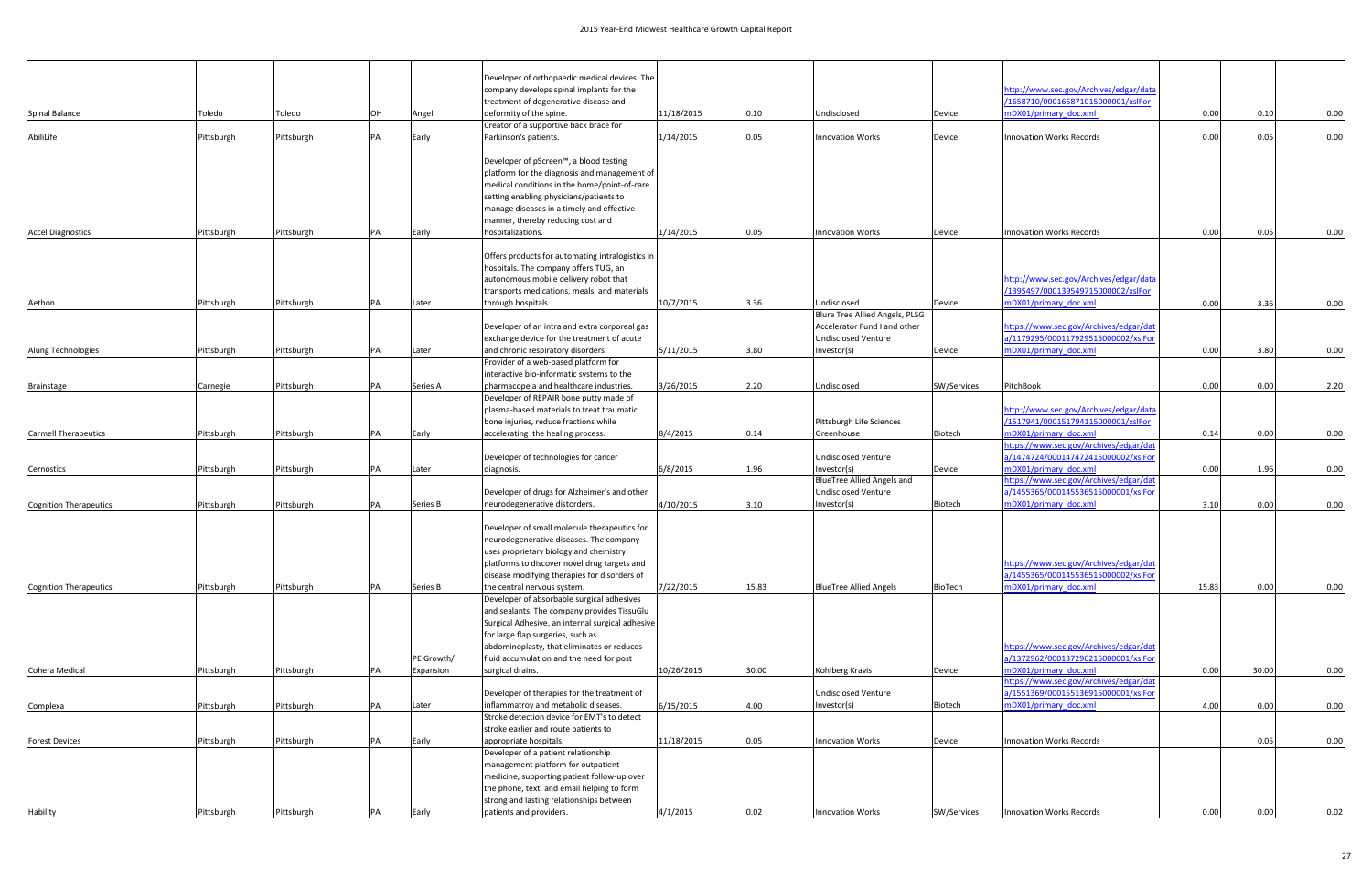|                           |             |            |           |            | Drug discovery and development company.                                                  |            |       | Launchcyte, Saturn                       |             |                                                                             |       |      |       |
|---------------------------|-------------|------------|-----------|------------|------------------------------------------------------------------------------------------|------------|-------|------------------------------------------|-------------|-----------------------------------------------------------------------------|-------|------|-------|
| <b>Knopp Biosciences</b>  | Pittsburgh  | Pittsburgh | PA        | Later      | Product candidate is dexpramipexole.                                                     | 8/4/2015   | 12.44 | Management                               | Biotech     | PitchBook                                                                   | 12.44 | 0.00 | 0.00  |
|                           |             |            |           |            | Developer of the MASA Valve, a novel                                                     |            |       |                                          |             | http://www.sec.gov/Archives/edgar/data                                      |       |      |       |
|                           |             |            |           |            | synthetic heart valve for a rare pediatric                                               |            |       |                                          |             | /1641404/000164140415000001/xslFor                                          |       |      |       |
| PECA Labs                 | Pittsburgh  | Pittsburgh | PA        | Series A   | cardiac reconstructive procedures.                                                       | 5/5/2015   | 1.30  | <b>BlueTree Allied Angels</b>            | Device      | mDX01/primary doc.xml                                                       | 0.00  | 1.30 | 0.00  |
|                           |             |            |           |            | Developer of medical devices like the                                                    |            |       |                                          |             |                                                                             |       |      |       |
|                           |             |            |           |            | CardioSleeve, a stethoscope accessory                                                    |            |       |                                          |             |                                                                             |       |      |       |
|                           |             |            |           |            | connected to portable devices for cloud-based                                            |            |       |                                          |             |                                                                             |       |      |       |
|                           |             |            |           |            | diagnostic support, and mBrace, a health-                                                |            |       |                                          |             |                                                                             |       |      |       |
|                           |             |            |           |            | wellness mobile device that measures heart-                                              |            |       |                                          |             |                                                                             |       |      |       |
|                           |             |            |           |            | rate variability (HRV) to give insight into                                              |            |       |                                          |             |                                                                             |       |      |       |
|                           | Wexford     |            | PA        |            | wellness, tranquility and exercise, as well as                                           | 1/8/2015   | 0.25  | Undisclosed                              |             | PitchBook                                                                   | 0.00  | 0.25 | 0.00  |
| Rijuven                   |             | Pittsburgh |           | Early      | functioning as a biofeedback device.<br>Manufacturer of a medical device for fertility   |            |       | Pittsburgh Life Sciences                 | Device      |                                                                             |       |      |       |
| Rinovum Women's Health    | Monroeville | Pittsburgh | <b>PA</b> | Early      | and conception.                                                                          | 4/8/2015   | 0.05  | Greenhouse                               | Device      | <b>PLSG Records</b>                                                         | 0.00  | 0.05 | 0.00  |
|                           |             |            |           |            |                                                                                          |            |       |                                          |             |                                                                             |       |      |       |
|                           |             |            |           |            |                                                                                          |            |       |                                          |             | http://www.octafinance.com/rinovum-                                         |       |      |       |
| Rinovum Women's Health    |             |            |           |            | Manufacturer of a medical device for fertility                                           |            |       | Pittsburgh Life Sciences                 |             | womens-health-6-00-million-fundraising-<br>kaia-sipple-filed-jul-29-form-d/ |       |      |       |
|                           | Monroeville | Pittsburgh | PA        | Early      | and conception.                                                                          | 7/29/2015  | 6.00  | Greenhouse                               | Device      |                                                                             | 0.00  | 6.00 | 0.00  |
|                           |             |            |           |            | Ristcall updates hospital call bell systems with                                         |            |       |                                          |             |                                                                             |       |      |       |
|                           |             |            |           |            | a wearable device that serves as an on-                                                  |            |       | Ben Franklin Technology                  |             |                                                                             |       |      |       |
| Ristcall                  | Pittsburgh  | Pittsburgh | <b>PA</b> | Early      | demand care request tool.                                                                | 3/18/2015  | 0.05  | Partners of Southeastern PA              | Device      | ThomsonOne                                                                  | 0.00  | 0.05 | 0.00  |
|                           |             |            |           |            |                                                                                          |            |       | AlphaLab, Innovation Works,              |             |                                                                             |       |      |       |
|                           |             |            |           |            | Developer of a clinical social software. The                                             |            |       | Pittsburgh Life Sciences                 |             |                                                                             |       |      |       |
|                           |             |            |           |            | company has developed a software application                                             |            |       | Greenhouse, Project Olympus,             |             | https://www.sec.gov/Archives/edgar/dat                                      |       |      |       |
|                           |             |            |           | PE Growth/ | that links patients to their doctors and their                                           |            |       | The Urban Redevelopment                  |             | a/1651071/000165107115000001/xslFor                                         |       |      |       |
| Treatspace                | Pittsburgh  | Pittsburgh | <b>PA</b> | Expansion  | own medical records.                                                                     | 9/30/2015  | 2.76  | Authority of Pittsburgh                  | SW/Services | mDX01/primary doc.xml                                                       | 0.00  | 0.00 | 2.76  |
|                           |             |            |           |            | Provider of medical services. The company                                                |            |       |                                          |             |                                                                             |       |      |       |
|                           |             |            |           |            | provides preliminary emergent radio logic                                                |            |       |                                          |             |                                                                             |       |      |       |
|                           |             |            |           | PE Growth/ | interpretations and related services for                                                 |            |       |                                          |             |                                                                             |       |      |       |
| <b>Vision Radiology</b>   | Pittsburgh  | Pittsburgh |           | Expansion  | radiology practices and medical institutions.                                            | 10/14/2015 | 24.32 | Acacia Partners                          | SW/Services | Pitchbook                                                                   | 0.00  | 0.00 | 24.32 |
|                           |             |            |           |            |                                                                                          |            |       |                                          |             |                                                                             |       |      |       |
|                           |             |            |           |            | Provider of cutting-edge care coordination<br>system for people with chronic diseases to |            |       | Pittsburgh Life Sciences                 |             |                                                                             |       |      |       |
|                           |             |            |           |            | reduce unnecessary hospital readmissions and                                             |            |       | Greenhouse, PLSG Accelerator             |             |                                                                             |       |      |       |
| <b>WellBridge Health</b>  | Pittsburgh  | Pittsburgh | <b>PA</b> | Early      | high costs of avoidable hospitalizations.                                                | 11/30/2015 | 0.30  | Fund                                     | SW/Services | <b>PLSG Records</b>                                                         | 0.00  | 0.00 | 0.30  |
|                           |             |            |           |            |                                                                                          |            |       | gener8tor, Brightstar                    |             |                                                                             |       |      |       |
|                           |             |            |           |            | Provider of continuing medical education for                                             |            |       | Wisconsin Foundation, Angels             |             | http://www.brightstarwi.org/brightstar-<br>announces-five-new-investment-   |       |      |       |
| <b>AltusMedical Group</b> | Madison     | Madison    | WI        | Early      | healthcare professionals enabling them to<br>meet and track licensing requirements.      | 8/11/2015  | 0.83  | on the Water, Undisclosed<br>Investor(s) | SW/Services | commitments                                                                 | 0.00  | 0.00 | 0.83  |
|                           |             |            |           |            |                                                                                          |            |       |                                          |             |                                                                             |       |      |       |
|                           |             |            |           |            | Developer of healthcare software applications.                                           |            |       |                                          |             | https://www.sec.gov/Archives/edgar/dat                                      |       |      |       |
|                           |             |            |           |            | The company helps health systems and                                                     |            |       |                                          |             | a/1603014/000160301415000002/xslFor                                         |       |      |       |
| Branch 2                  | Middleton   | Madison    | <b>WI</b> | Angel      | software companies earn revenue.<br>Developer of a cloud based healthcare                | 8/12/2015  | 0.40  | Undisclosed                              | SW/Services | mDX01/primary doc.xml                                                       | 0.00  | 0.00 | 0.40  |
|                           |             |            |           |            | technology. The company offers compliant,                                                |            |       |                                          |             |                                                                             |       |      |       |
|                           |             |            |           |            | cloud based software for the healthcare                                                  |            |       |                                          |             |                                                                             |       |      |       |
|                           |             |            |           |            | industry and simplifies health application                                               |            |       |                                          |             |                                                                             |       |      |       |
| Catalyze.io               | Madison     | Madison    | WI        | Early      | development.                                                                             | 4/9/2015   | 4.00  | Undisclosed                              | SW/Services | PitchBook                                                                   | 0.00  | 0.00 | 4.00  |
|                           |             |            |           |            | Developer of a cloud-based platform designed                                             |            |       |                                          |             |                                                                             |       |      |       |
|                           |             |            |           |            | to assist bench scientists and lab managers                                              |            |       |                                          |             | http://www.sec.gov/Archives/edgar/data                                      |       |      |       |
|                           |             |            |           |            | performing stem cell reprogramming,                                                      |            |       |                                          |             | /1643552/000164355215000001/xslFor                                          |       |      |       |
| Cellara                   | Madison     | Madison    | WI        | Seed       | expansion, differentiation and gene editing.                                             | 5/28/2015  | 0.47  | Angel Investors                          | SW/Services | mDX01/primary doc.xml                                                       | 0.00  | 0.00 | 0.47  |
|                           |             |            |           |            | Biotechnology company focused on discovery                                               |            |       |                                          |             | https://www.sec.gov/Archives/edgar/dat                                      |       |      |       |
|                           |             |            |           |            | of new drugs for cancer treatment,                                                       |            |       | Pavek Investments, Wisconsin             |             | a/1412428/000141242815000001/xslFor                                         |       |      |       |
| Centrose                  | Madison     | Madison    | WI        | Later      | inflammation and other diseases.                                                         | 2/6/2015   | 1.00  | <b>Investment Partners</b>               | Biotech     | mDX01/primary_doc.xml                                                       | 1.00  | 0.00 | 0.00  |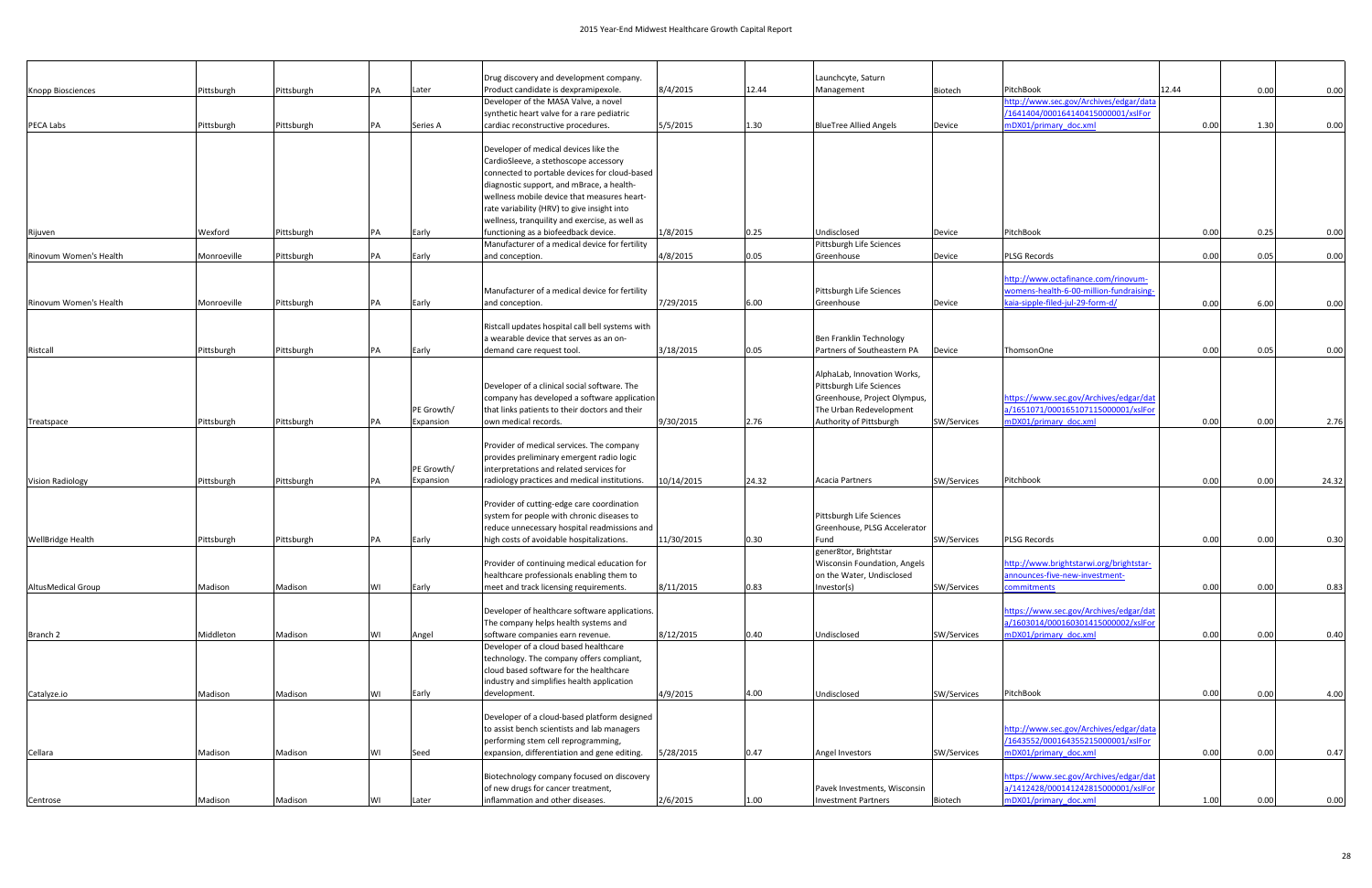|                        |         |         |    |                |                                                                                                  |             |             |                                               |                | http://www.brightstarwi.org/brightstar-                                       |      |      |             |
|------------------------|---------|---------|----|----------------|--------------------------------------------------------------------------------------------------|-------------|-------------|-----------------------------------------------|----------------|-------------------------------------------------------------------------------|------|------|-------------|
| Dock Technologies      | Madison | Madison | W١ | Early          | Builder and provider of clinically-driven lean<br>management tools for frontline caregivers.     | 8/11/2015   | 0.15        | <b>Brightstar Wisconsin</b><br>Foundation     | SW/Services    | announces-five-new-investment-<br><b>ommitments</b>                           | 0.00 | 0.00 | 0.15        |
|                        |         |         |    |                |                                                                                                  |             |             |                                               |                |                                                                               |      |      |             |
|                        |         |         |    |                | Developer of vaccines and treatments for                                                         |             |             | Knox, Venture Investors,                      |                |                                                                               |      |      |             |
|                        |         |         |    |                | influenza. The company is developing a drug                                                      |             |             | Wisconsin Alumni Research                     |                |                                                                               |      |      |             |
|                        |         |         |    |                | REDEE FLU that focuses on the prevention and                                                     |             |             | Foundation (WARF), State of                   |                | https://www.sec.gov/Archives/edgar/dat                                        |      |      |             |
|                        |         |         |    |                | treatment of both seasonal and pandemic                                                          |             |             | Wisconsin Investment Board                    |                | a/1451665/000089706915000434/xslFor                                           |      |      |             |
| FluGen                 | Madison | Madison | WI | Later Stage VC | influenza.                                                                                       | 8/20/2015   | 9.42        | (SWIB)                                        | <b>BioTech</b> | mDX01/primary doc.xml                                                         | 9.42 | 0.00 | 0.00        |
|                        |         |         |    |                | Developer of clinical research software. The                                                     |             |             |                                               |                |                                                                               |      |      |             |
|                        |         |         |    |                | company provides a platform that supports                                                        |             |             |                                               |                |                                                                               |      |      |             |
|                        |         |         |    |                | research compliance, patient safety, financial                                                   |             |             |                                               |                |                                                                               |      |      |             |
|                        |         |         |    |                | viability, and operational efficiency in clinical                                                |             |             |                                               |                |                                                                               |      |      |             |
| Forte Research Sytems  | Madison | Madison | W١ | Later          | research environments.<br>Provider of PopulationManager, a web-based                             | 4/30/2015   | Undisclosed | <b>Primus Capital Funds</b>                   | SW/Services    | PitchBook                                                                     | 0.00 | 0.00 | Undisclosed |
|                        |         |         |    |                | engine that helps turn data from multiple,                                                       |             |             | BrightStar Wisconsin                          |                |                                                                               |      |      |             |
|                        |         |         |    |                | disparate sources - EHRs, labs, claims and                                                       |             |             | Foundation, TT Capital                        |                | https://www.sec.gov/Archives/edgar/dat                                        |      |      |             |
|                        |         |         |    |                | others - into fuel to manage populations of                                                      |             |             | Partners, Wisconsin                           |                | a/1474300/000136211815000003/xslFor                                           |      |      |             |
| Forward Health Group   | Madison | Madison | W١ | Later Stage VC | patients.                                                                                        | 1/20/2015   | 5.00        | <b>Investment Partners</b>                    | SW/Services    | mDX01/primary doc.xml                                                         | 0.00 | 0.00 | 5.00        |
|                        |         |         |    |                | Provider of PopulationManager, a web-based                                                       |             |             |                                               |                |                                                                               |      |      |             |
|                        |         |         |    |                | engine that helps turn data from multiple,                                                       |             |             |                                               |                |                                                                               |      |      |             |
|                        |         |         |    |                | disparate sources - EHRs, labs, claims and<br>others - into fuel to manage populations of        |             |             | BrightStar Wisconsin<br>Foundation, Wisconsin |                | https://www.sec.gov/Archives/edgar/dat<br>a/1474300/000136211815000004/xslFor |      |      |             |
| Forward Health Group   | Madison | Madison | ٨I | Early          | patients.                                                                                        | 2/18/2015   | 0.69        | <b>Investment Partners</b>                    | SW/Services    | mDX01/primary doc.xml                                                         | 0.00 | 0.00 | 0.69        |
|                        |         |         |    |                | Provider of PopulationManager, a web-based                                                       |             |             |                                               |                |                                                                               |      |      |             |
|                        |         |         |    |                | engine that helps turn data from multiple,                                                       |             |             |                                               |                |                                                                               |      |      |             |
|                        |         |         |    |                | disparate sources - EHRs, labs, claims and                                                       |             |             |                                               |                | https://www.sec.gov/Archives/edgar/dat                                        |      |      |             |
|                        |         |         |    |                | others - into fuel to manage populations of                                                      |             |             |                                               |                | a/1474300/000136211815000002/xslFor                                           |      |      |             |
| Forward Health Group   | Madison | Madison | WI | Early          | patients.                                                                                        | 1/20/2015   | 0.44        | Undisclosed                                   | SW/Services    | mDX01/primary doc.xml                                                         | 0.00 | 0.00 | 0.44        |
|                        |         |         |    |                | Provider of software that enables easy<br>physician quality reporting system data                |             |             | Wisconsin Investment<br>Partners, Undisclosed |                | https://www.sec.gov/Archives/edgar/dat<br>a/1646471/000089706915000384/xslFor |      |      |             |
| <b>Health eFilings</b> | Madison | Madison | ٨I | Early          | submission to CMS.                                                                               | 6/26/2015   | 0.93        | Investor(s)                                   | SW/Services    | mDX01/primary doc.xml                                                         | 0.00 | 0.00 | 0.93        |
|                        |         |         |    |                | Developer of a platform of applications to help                                                  |             |             |                                               |                |                                                                               |      |      |             |
|                        |         |         |    |                | doctors address inefficiencies with their                                                        |             |             |                                               |                |                                                                               |      |      |             |
|                        |         |         |    |                | workflow that are not being addressed by the                                                     |             |             |                                               |                |                                                                               |      |      |             |
| HealthFinch            | Madison | Madison | W١ | Later          | current EMR solutions.                                                                           | 3/16/2015   | 2.40        | <b>Jumpstart Ventures</b>                     | SW/Services    | PitchBook                                                                     | 0.00 | 0.00 | 2.40        |
|                        |         |         |    |                | Developer of a platform of applications to help                                                  |             |             | Abundant Venture Partners,                    |                |                                                                               |      |      |             |
|                        |         |         |    |                | doctors address inefficiencies with their                                                        |             |             | Adams Street Partners, Chicago                |                | http://www.sec.gov/Archives/edgar/data                                        |      |      |             |
|                        |         |         |    |                | workflow that are not being addressed by the                                                     |             |             | Ventures, Jumpstart Ventures,                 |                | /1636629/000163662915000002/xslFor                                            |      |      |             |
| HealthFinch            | Madison | Madison | W١ | Later Stage VC | current EMR solutions.                                                                           | 12/31/2015  | 7.27        | <b>OCA Ventures</b>                           | SW/Services    | mDX01/primary doc.xml                                                         | 0.00 | 0.00 | 7.27        |
|                        |         |         |    |                | Provider of healthcare informatics services                                                      |             |             | 4490 Ventures, Healthx                        |                |                                                                               |      |      |             |
|                        |         |         |    |                | focused on bringing evidence-based imaging                                                       |             |             | Ventures, Individual Investors,               |                |                                                                               |      |      |             |
| HealthMyne             | Madison | Madison | W١ | Series A       | analysis to the point of care.                                                                   | 3/10/2015   | 4.50        | Venture Investors                             | SW/Services    | PitchBook                                                                     | 0.00 | 0.00 | 4.50        |
|                        |         |         |    |                |                                                                                                  |             |             |                                               |                |                                                                               |      |      |             |
|                        |         |         |    |                | Developer of a drug discovery platform                                                           |             |             |                                               |                |                                                                               |      |      |             |
|                        |         |         |    |                | technology that allows scientists to screen                                                      |             |             |                                               |                |                                                                               |      |      |             |
|                        |         |         |    |                | peptides and proteins to discover and develop                                                    |             |             |                                               |                |                                                                               |      |      |             |
| Invenra                | Madison | Madison | WI | Early          | new biologic drugs in areas like cancer,<br>Alzheimer's disease and diabetes.                    | 1/27/2015   | 2.02        | Undisclosed                                   | Biotech        | PitchBook                                                                     | 2.02 | 0.00 | 0.00        |
|                        |         |         |    |                |                                                                                                  |             |             |                                               |                |                                                                               |      |      |             |
|                        |         |         |    |                | Developer of a drug discovery platform                                                           |             |             |                                               |                |                                                                               |      |      |             |
|                        |         |         |    |                | technology that allows scientists to screen                                                      |             |             |                                               |                |                                                                               |      |      |             |
|                        |         |         |    |                | peptides and proteins. The company offers a                                                      |             |             |                                               |                |                                                                               |      |      |             |
|                        |         |         |    |                | platform to discover and develop new biologic<br>drugs in areas like cancer, Alzheimer's disease |             |             |                                               |                | https://www.sec.gov/Archives/edgar/dat<br>a/1539734/000153973415000002/xslFor |      |      |             |
| Invenra                | Madison | Madison | WI | Early Stage VC | and diabetes.                                                                                    | 8/24/2015   | 2.00        | Undisclosed                                   | <b>BioTech</b> | mDX01/primary doc.xml                                                         | 2.00 | 0.00 | 0.00        |
|                        |         |         |    |                |                                                                                                  |             |             |                                               |                |                                                                               |      |      |             |
|                        |         |         |    |                | Developer of a non-invasive technique to                                                         |             |             |                                               |                |                                                                               |      |      |             |
|                        |         |         |    |                | monitor CO2 isotope markers found within                                                         |             |             |                                               |                |                                                                               |      |      |             |
|                        |         |         |    |                | human breath for severe diseases like sepsis                                                     |             |             |                                               |                |                                                                               |      |      |             |
| Isomark                | Madison | Madison |    | Later          | and ventilator associated pneumonia.                                                             | Undisclosed | 0.16        | Undisclosed                                   | Device         | <b>Wisconsin Angel Network</b>                                                | 0.00 | 0.16 | 0.00        |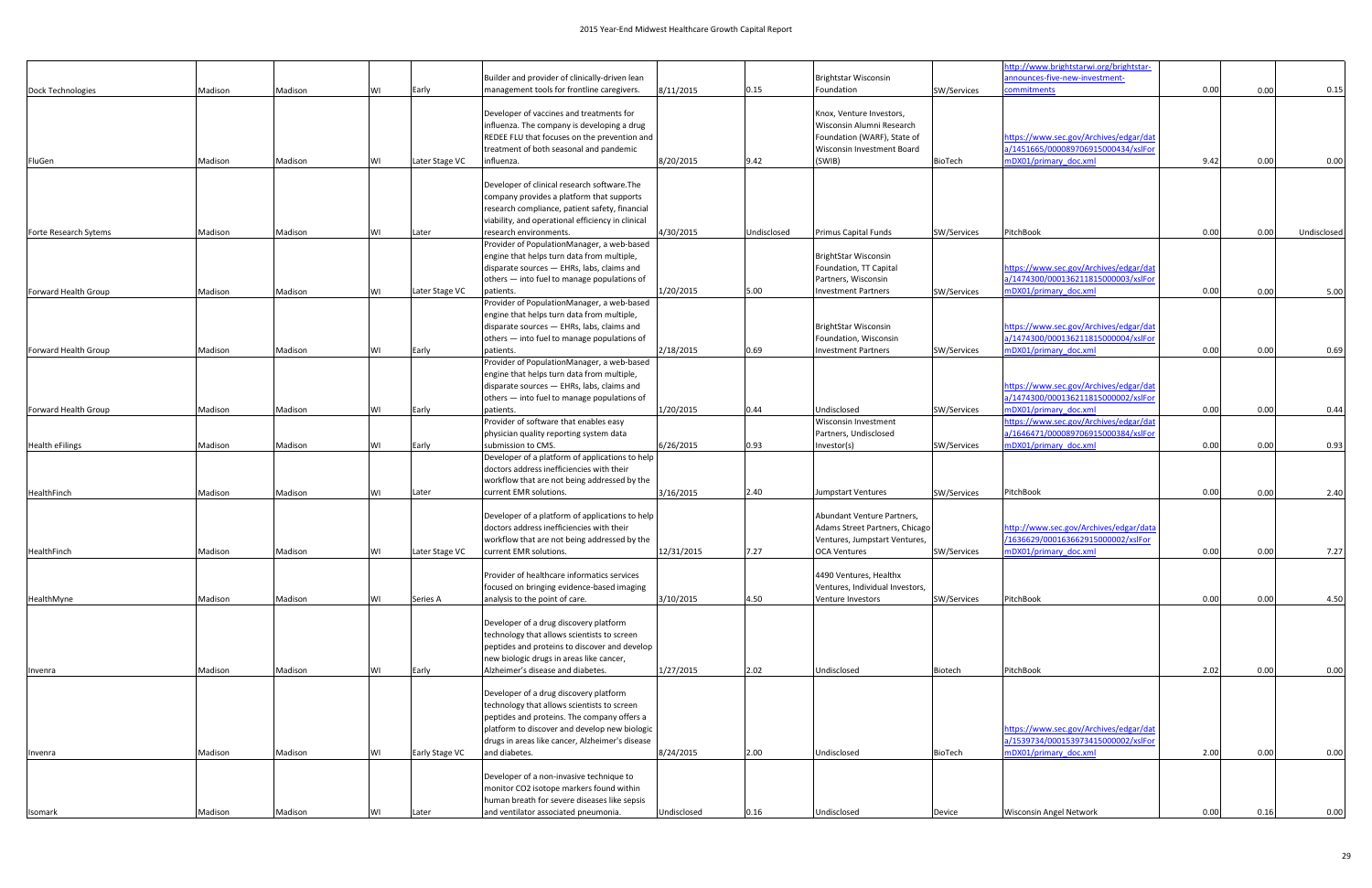|                                    |           |         |    |                | Kiio provides proprietary objective data                              |            |             |                                                                   |             |                                                              |       |       |             |
|------------------------------------|-----------|---------|----|----------------|-----------------------------------------------------------------------|------------|-------------|-------------------------------------------------------------------|-------------|--------------------------------------------------------------|-------|-------|-------------|
|                                    |           |         |    |                | solutions (collection, management, analysis,                          |            |             |                                                                   |             |                                                              |       |       |             |
|                                    |           |         |    |                | reporting, mobile patient engagement) for                             |            |             |                                                                   |             |                                                              |       |       |             |
|                                    |           |         |    |                | physical and occupational therapy. Its platform                       |            |             |                                                                   |             |                                                              |       |       |             |
|                                    |           |         |    |                | is designed to enable evidence-based practice                         |            |             |                                                                   |             |                                                              |       |       |             |
|                                    |           |         |    |                | and improve the efficiency and efficacy of the                        |            |             |                                                                   |             |                                                              |       |       |             |
|                                    |           |         |    |                | therapeutic process, resulting in improved                            |            |             |                                                                   |             | http://www.sec.gov/Archives/edgar/data                       |       |       |             |
|                                    |           |         |    |                | patient outcomes at reduced payer and                                 |            |             |                                                                   |             | /1565663/000089271215000441/xslFor                           |       |       |             |
| Kiio                               | Fitchburg | Madison | WI | Later Stage VC | provider cost.                                                        | 3/31/2015  | 0.77        | Undisclosed                                                       | SW/Services | mDX01/primary doc.xml                                        | 0.00  | 0.00  | 0.77        |
|                                    |           |         |    |                | Developer of life science research products                           |            |             | The Center for Technology                                         |             |                                                              |       |       |             |
|                                    |           |         |    |                | and technologies for advancements in DNA                              |            |             | Transfer, Venture                                                 |             |                                                              |       |       |             |
|                                    |           |         |    |                | cloning, sequencing, amplification, and protein                       |            |             | Management, Wisconsin                                             |             |                                                              |       |       |             |
| Lucigen                            | Middleton | Madison | WI | Angel          | expression.                                                           | 3/13/2015  | 2.23        | <b>Investment Partners</b>                                        | Biotech     | PitchBook                                                    | 2.23  | 0.00  | 0.00        |
|                                    |           |         |    |                |                                                                       |            |             |                                                                   |             |                                                              |       |       |             |
|                                    |           |         |    |                |                                                                       |            |             | Gen6 Capital Partners, State of                                   |             |                                                              |       |       |             |
|                                    |           |         |    |                |                                                                       |            |             | Wisconsin Investment Board,                                       |             |                                                              |       |       |             |
|                                    |           |         |    |                |                                                                       |            |             | Venture Investors, Venture                                        |             |                                                              |       |       |             |
|                                    |           |         |    |                | Developer of DNA-vaccine products for the                             |            |             | Management, Wisconsin<br>Alumni Research Foundation,              |             |                                                              |       |       |             |
| <b>Madison Vaccines</b>            | Madison   | Madison | WI | Series A       | treatment of prostate cancer.                                         | 3/10/2015  | 11.00       | Wisconsin Investment Partners Biotech                             |             | PitchBook                                                    | 11.00 | 0.00  | 0.00        |
|                                    |           |         |    |                |                                                                       |            |             | Versant Ventures, H.I.G.                                          |             |                                                              |       |       |             |
|                                    |           |         |    |                | Developer of energy-based minimally invasive                          |            |             | BioVentures, Undisclosed                                          |             |                                                              |       |       |             |
| NeuWave Medical                    | Madison   | Madison | WI | Series C       | medical devices that treat tumors in patients.                        | 5/28/2015  | 25.31       | Investors                                                         | Device      | PitchBook                                                    | 0.00  | 25.31 | 0.00        |
|                                    |           |         |    |                |                                                                       |            |             |                                                                   |             |                                                              |       |       |             |
|                                    |           |         |    |                | Developer of ambient noise monitoring and                             |            |             |                                                                   |             | http://www.brightstarwi.org/brightstar-                      |       |       |             |
|                                    |           |         |    |                | reporting systems, visual alert sensors and                           |            |             | Brightstar Wisconsin                                              |             | receives-2015-wisconsin-innovation-                          |       |       |             |
| Quietyme                           | Neshkoro  | Madison | WI | Early          | devices for the healthcare industry.                                  | 9/29/2015  | 0.20        | Foundation                                                        | Device      | award                                                        | 0.00  | 0.20  | 0.00        |
|                                    |           |         |    |                | Provider of an information technology                                 |            |             |                                                                   |             |                                                              |       |       |             |
|                                    |           |         |    |                | platform for healthcare systems. The company                          |            |             |                                                                   |             |                                                              |       |       |             |
|                                    |           |         |    |                | helps developers integrate with EHRs and                              |            |             |                                                                   |             | https://www.sec.gov/Archives/edgar/dat                       |       |       |             |
| Redox (formerly 100Health)         |           |         | WI |                | health systems manage their connections on                            | 10/20/2015 | 3.54        | .406 Ventures, Flybridge<br>Capital, HealthX Ventures             |             | a/1627923/000162792315000002/xslFor<br>mDX01/primary doc.xml | 0.00  | 0.00  |             |
|                                    | Madison   | Madison |    | Series A       | the cloud.<br>Provider of an information technology                   |            |             |                                                                   | SW/Services |                                                              |       |       | 3.54        |
|                                    |           |         |    |                | platform for healthcare systems. The company                          |            |             |                                                                   |             |                                                              |       |       |             |
|                                    |           |         |    |                | helps developers integrate with EHRs and                              |            |             |                                                                   |             |                                                              |       |       |             |
|                                    |           |         |    |                | health systems manage their connections on                            |            |             |                                                                   |             |                                                              |       |       |             |
| Redox (formerly 100health)         | Madison   | Madison | WI | Seed           | the cloud.                                                            | 3/9/2015   | Undisclosed | <b>TMCx Innovation</b>                                            | SW/Services | PitchBook                                                    | 0.00  | 0.00  | Undisclosed |
|                                    |           |         |    |                |                                                                       |            |             |                                                                   |             |                                                              |       |       |             |
|                                    |           |         |    |                | Developer of molecular biomarkers to develop                          |            |             | <b>BrightStar Wisconsin</b>                                       |             |                                                              |       |       |             |
|                                    |           |         |    |                | drugs, identify targets and discover molecular                        |            |             | Foundation, DaneVest Capital,                                     |             |                                                              |       |       |             |
| Stemina Biomarker Discovery        |           | Madison |    | Later          | biomarkers for the diagnosis of diseases and<br>customized treatment. | 1/12/2015  | 2.60        | Phenomenelle Angel Fund,<br>Wisconsin Investment Partners Biotech |             | PitchBook                                                    | 2.60  | 0.00  | 0.00        |
|                                    | Madison   |         | WI |                |                                                                       |            |             | Individual Investor, New                                          |             |                                                              |       |       |             |
|                                    |           |         |    |                |                                                                       |            |             | Capital Fund, Venture                                             |             |                                                              |       |       |             |
|                                    |           |         |    |                | Developer of devices for diagnosing and                               |            |             | Management, Wisconsin                                             |             |                                                              |       |       |             |
| <b>Swallow Solutions</b>           | Madison   | Madison | WI | Series A       | treating swallowing disorders.                                        | 3/13/2015  | 2.06        | <b>Investment Partners</b>                                        | Device      | PitchBook                                                    | 0.00  | 2.06  | 0.00        |
|                                    |           |         |    |                |                                                                       |            |             |                                                                   |             | http://www.sec.gov/Archives/edgar/data                       |       |       |             |
|                                    |           |         |    |                | Developer of devices for diagnosing and                               |            |             |                                                                   |             | /1561107/000156110715000002/xslFor                           |       |       |             |
| <b>Swallow Solutions</b>           | Madison   | Madison | WI | Later Stage VC | treating swallowing disorders.                                        | 12/28/2015 | 0.44        | Undisclosed                                                       | Device      | mDX01/primary doc.xml                                        | 0.00  | 0.44  | 0.00        |
|                                    |           |         |    |                | Provider of behavioral health care. The                               |            |             |                                                                   |             |                                                              |       |       |             |
|                                    |           |         |    |                | company aims to make behavioral health care                           |            |             |                                                                   |             |                                                              |       |       |             |
|                                    |           |         |    |                | more accessible, measurable, effective, and                           |            |             |                                                                   |             |                                                              |       |       |             |
|                                    |           |         |    |                | cost-efficient by creating digital programs that                      |            |             |                                                                   |             | https://www.sec.gov/Archives/edgar/dat                       |       |       |             |
|                                    |           |         |    |                | emulate best practices from cognitive behavior                        |            |             |                                                                   |             | a/1478818/000164898015000002/xslFor                          |       |       |             |
| <b>Waypoint Health Innovations</b> | Madison   | Madison | WI | Angel          | therapy.                                                              | 8/10/2015  | 0.19        | Undisclosed                                                       | SW/Services | mDX01/primary doc.xml                                        | 0.00  | 0.00  | 0.19        |
|                                    |           |         |    |                | Developer of cloud-based care management                              |            |             |                                                                   |             |                                                              |       |       |             |
|                                    |           |         |    |                | and analytics services to assist patients with                        |            |             |                                                                   |             |                                                              |       |       |             |
| Wellbe                             | Madison   | Madison |    | Early          | their episodes of care.                                               | 1/6/2015   | 2.40        | Individual Investors                                              | SW/Services | PitchBook                                                    | 0.00  | 0.00  | 2.40        |